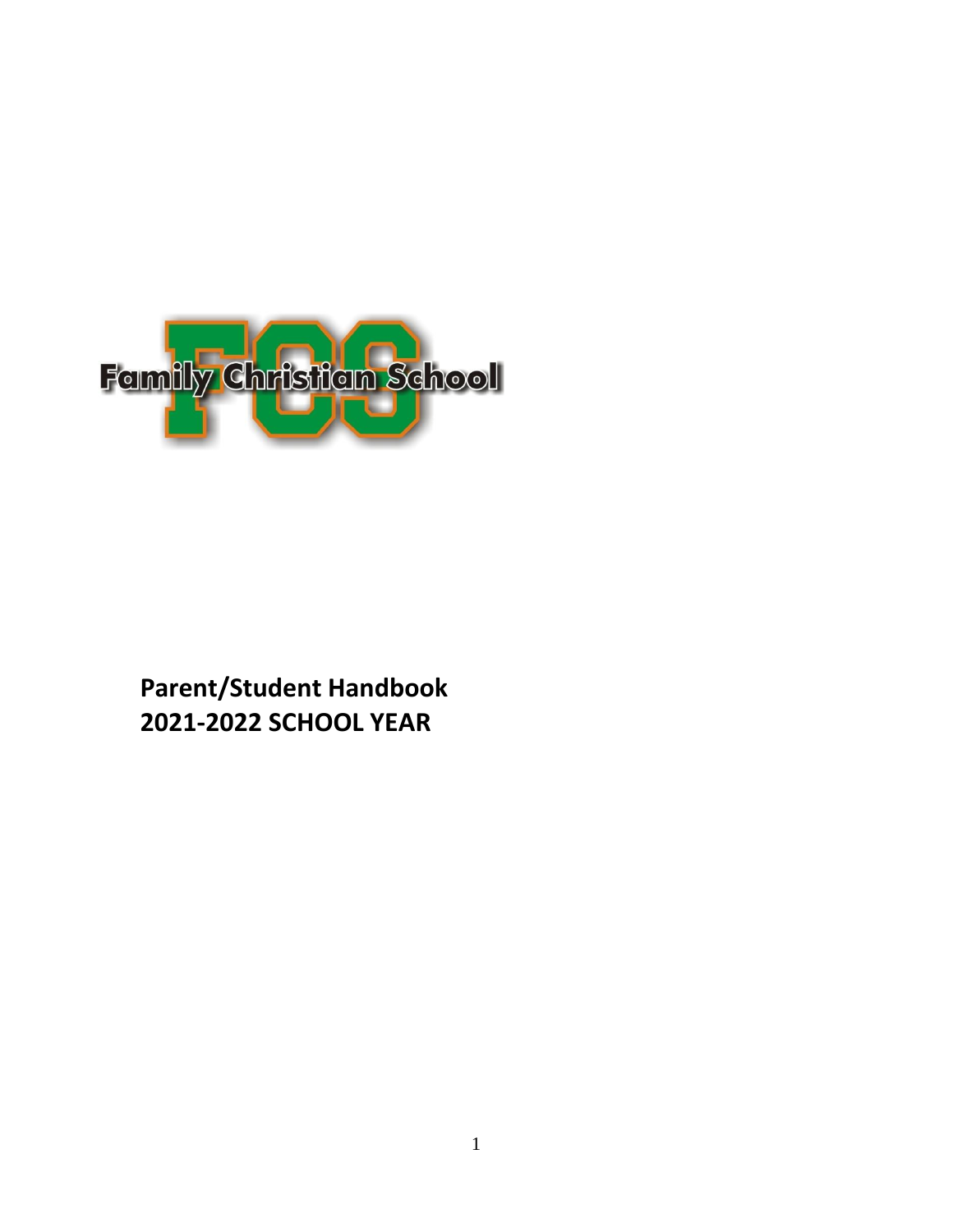# **Table of Contents**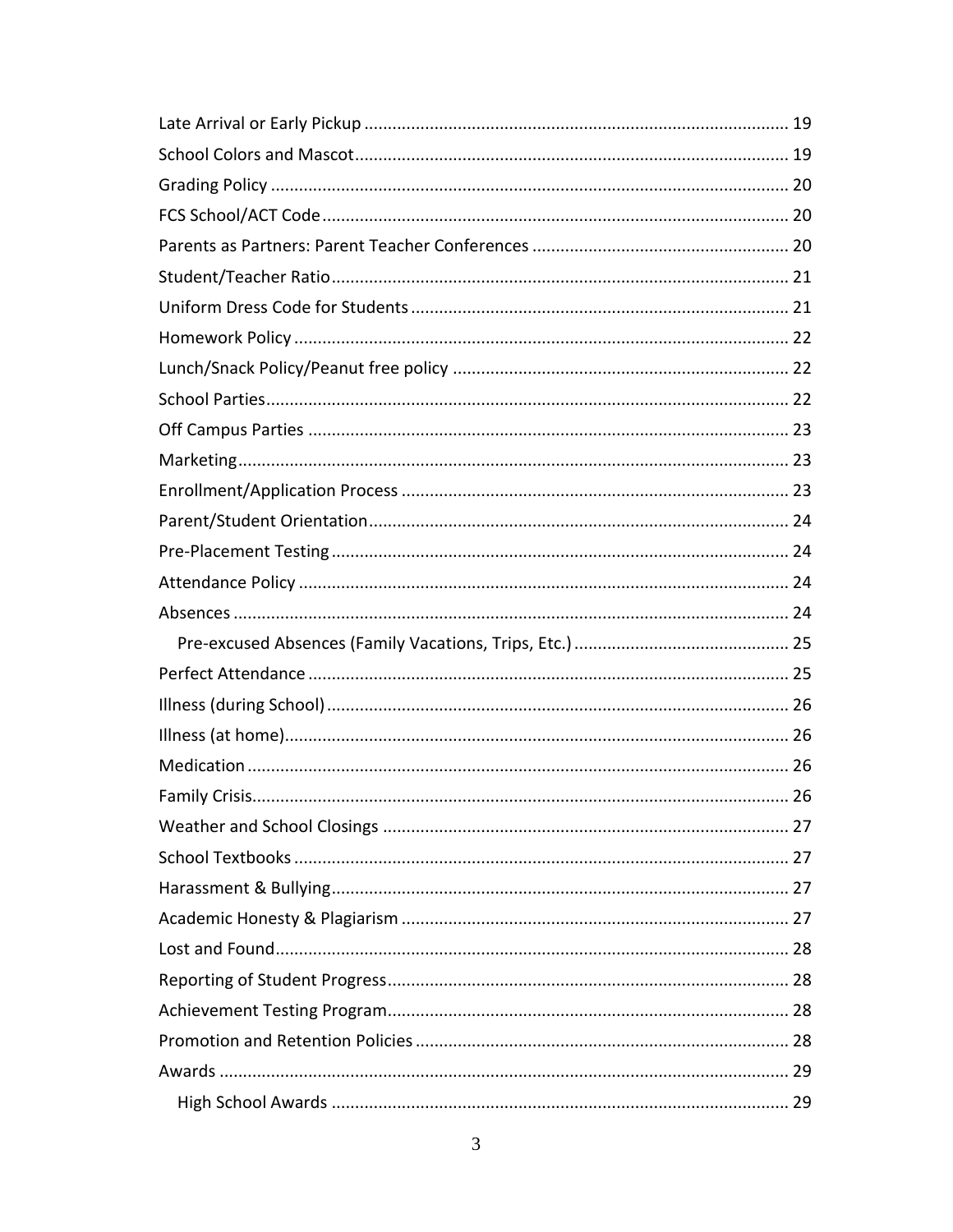| Procedures for Situations Involving Child Custody, Visitation, and Release of Records |  |
|---------------------------------------------------------------------------------------|--|
|                                                                                       |  |
|                                                                                       |  |
|                                                                                       |  |
|                                                                                       |  |
|                                                                                       |  |
|                                                                                       |  |
|                                                                                       |  |
|                                                                                       |  |
|                                                                                       |  |
|                                                                                       |  |
|                                                                                       |  |
|                                                                                       |  |
|                                                                                       |  |
|                                                                                       |  |
|                                                                                       |  |
|                                                                                       |  |
|                                                                                       |  |
|                                                                                       |  |
|                                                                                       |  |
|                                                                                       |  |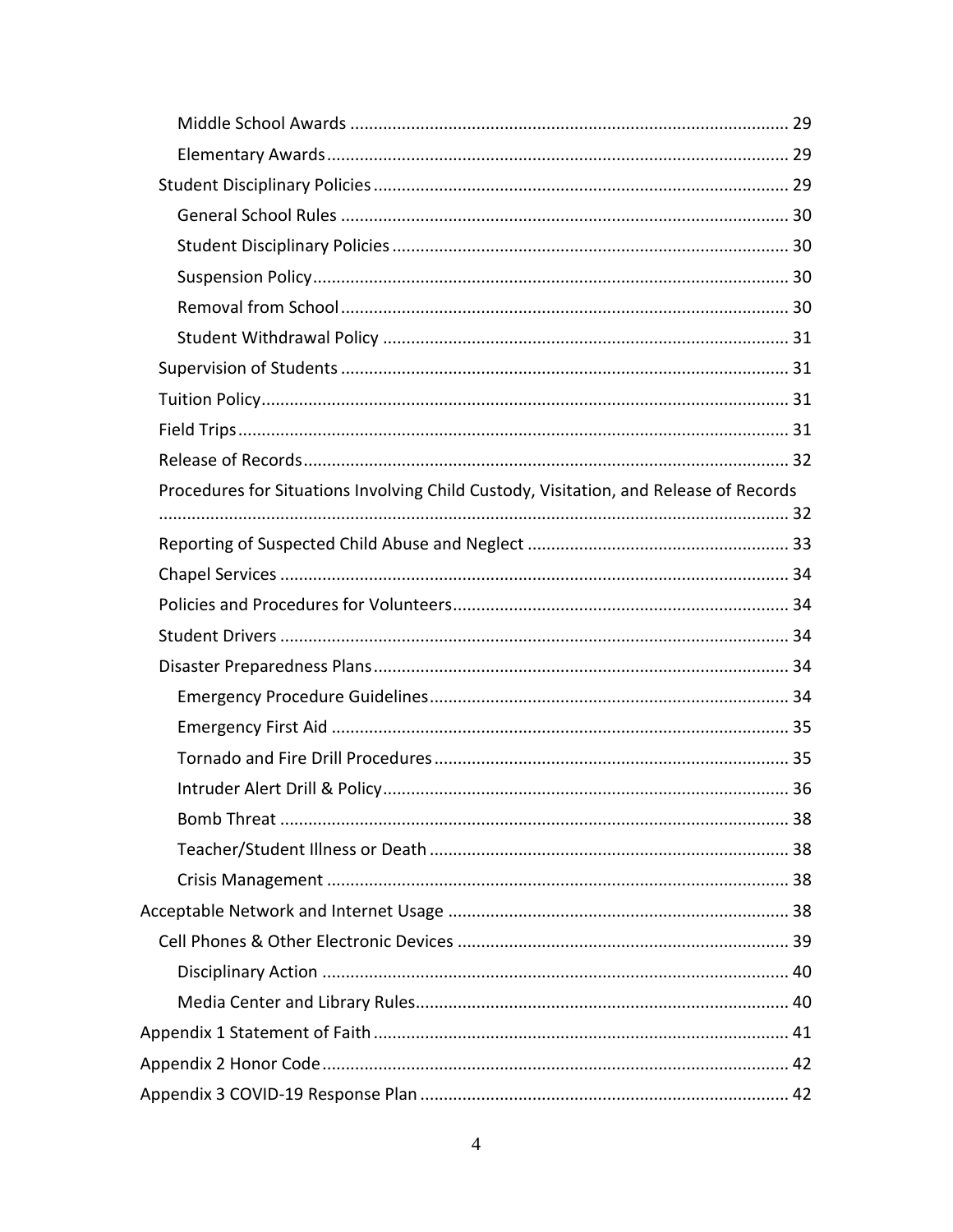| When You Can be Around Others After You Had or Likely Had COVID-19  48 |  |
|------------------------------------------------------------------------|--|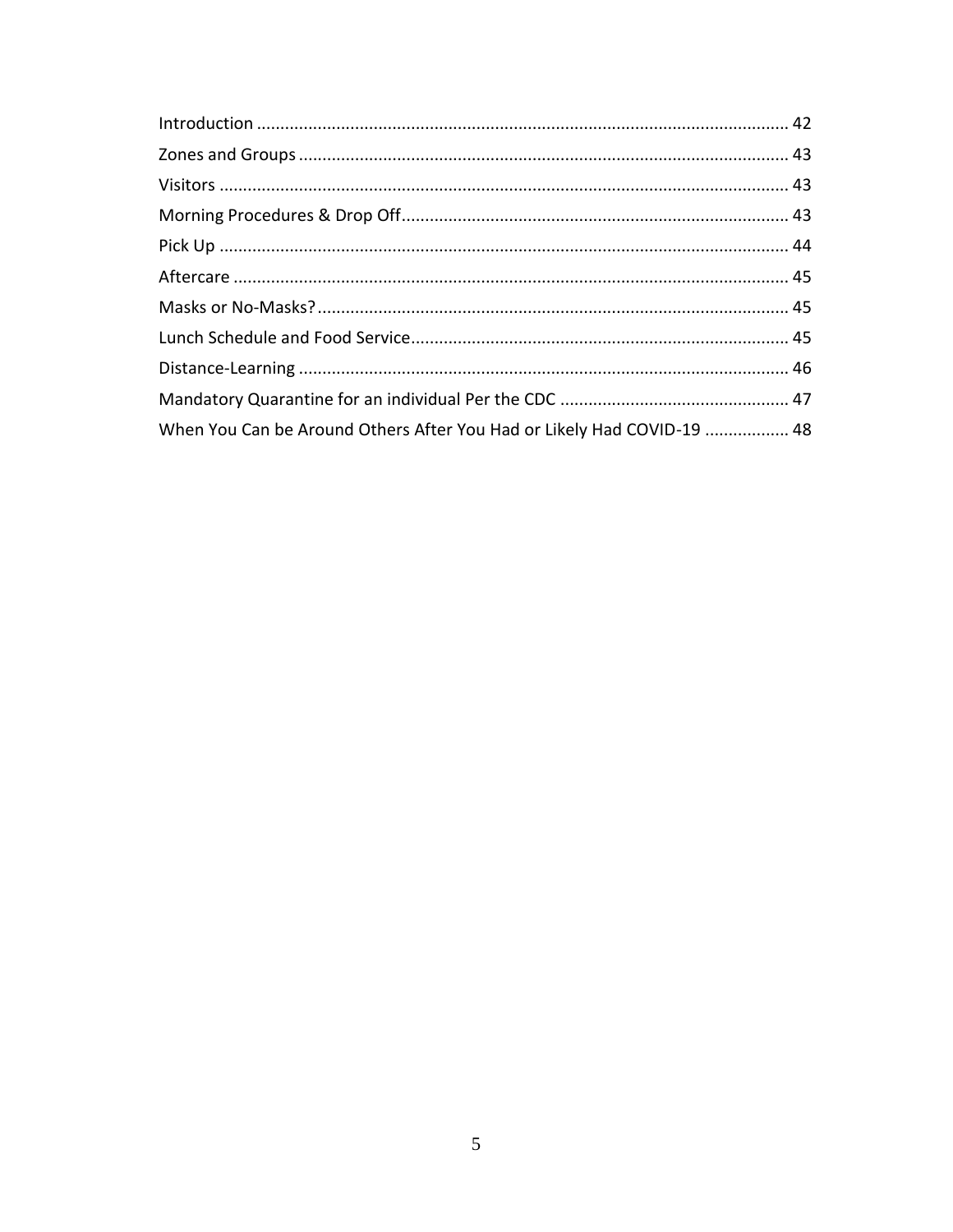# <span id="page-5-0"></span>**School Calendar 2021-2022**

#### August 2-6, Mon. – Fri. In-Service

- August 5, Thursday Mandatory Parent Orientation & Welcome BBQ (6 to 7:30 pm)
- August 9, Monday Classes Begin K-12 (Preschool Staggered entry begins)
- August 11, Wednesday First Official Day for Preschool
- September 6, Monday Labor Day Holiday
- October 4-8 Mon. Fri. Fall Break
- October 11, Monday Teacher In-Service and Parent Teacher Conferences
- (Report Cards Posted)
- November 11, Thursday Veterans Day Observed Holiday
- November 22-26 Mon. Fri. Thanksgiving Holiday
- Dec. 20 Dec. 31 Christmas Break
- January 3, Monday In-service
- January 4, Tuesday Classes Resume (Report Cards Posted)
- January 17, Monday Dr. Martin Luther King, Jr. Day Holiday
- February 21, Monday President's Day Holiday
- March 11, Friday Teacher In-Service and Parent Teacher Conferences (Report Cards Posted)
- March 14-18, Mon.-Fri. Spring Break
- April 15, Friday Good Friday Holiday
- April 18, Monday Easter Monday Holiday
- May 6, Friday Graduation
- May 25, Wednesday 1/2 Day Last Day (Report Cards Posted)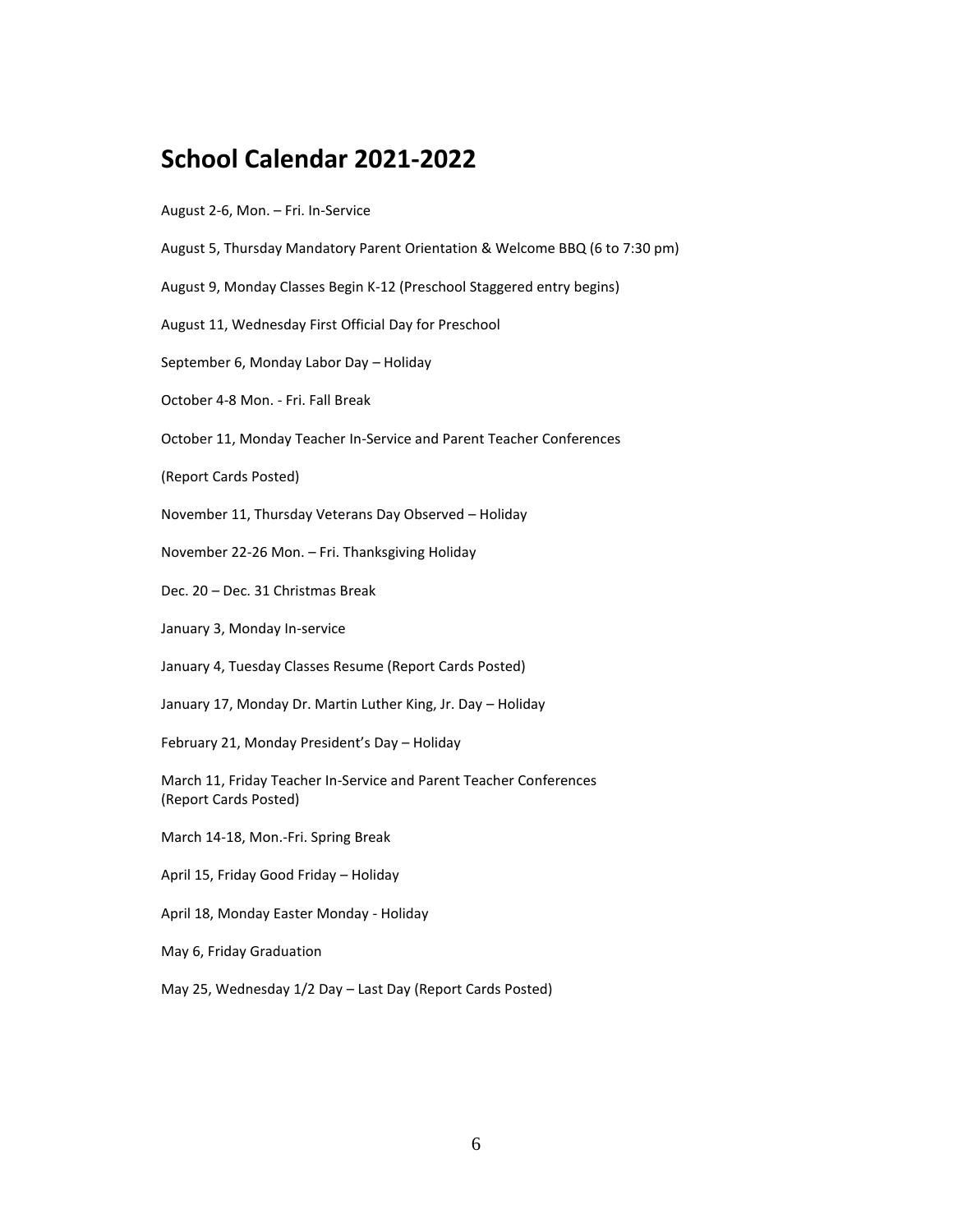# <span id="page-6-0"></span>**Philosophy**

# <span id="page-6-1"></span>**Our Mission**

The mission of Family Christian School is to serve Christian families devoted to their children's spiritual, academic, and social advancement by providing character development and academic achievement that celebrates the individuality, creativity, and talents of each child to help them navigate their way to true success.

# <span id="page-6-2"></span>**About Us**

Family Christian School was established in 2004. We are a distinctly Christian school that teaches and upholds biblical family values. We aspire to aid young people in becoming leaders beginning from early childhood. Helping children reach their Godgiven destiny is our main goal. We offer classes for infants through the 12<sup>th</sup> grade. Family Christian School is fully accredited through the Tennessee Association of Nonpublic Academic Schools (T.A.N.A.S.). We are a recognized Category II, accredited, nonpublic school. Our teachers are highly qualified in their fields.

We are excited when families join our family and get behind this vision. Family Christian School is not easily described. It is really something you must experience. We like to say it is a parent's love, a teacher's pride, and a preacher's passion.

Family Christian School began its first year of operation during the 2004-2005 academic school year. We started by offering EC-3, EC-4, and K-5 classes. Early Childhood classes are a necessity in today's society. Children are required to know so much more before they enter Kindergarten. For this reason, we will focus on giving these children a good educational foundation.

We added grades 1 and 2 in the 2005-2006 academic school year. We then added grades 3, 4, and 5 for the 2006-2007 academic school year and grade 6 was added for the 2007-2008 academic year. Grades 7 and 8 were added for the 2008-2009 academic year. Grade 9 was added during the 2009-2010 academic school year, Grade 10 during the 2010-2011 year, and Grade 11 in the 2011-2012 academic year. This past school year we graduated our fifth  $12<sup>th</sup>$  grade class to the glory of God.

We also began the accreditation process through Tennessee Association of Non-public Academic Schools (T.A.N.A.S.) during the 2006-2007 academic school year. Our accreditation process was completed during the 2008-2009 academic school year and was made retroactive to 2007, when the process began. We are now a recognized Category II, accredited, non-public school with a four-star rating. All our teachers are degreed and either certified through the Tennessee Department of Education or working toward their full certification.

In 2006, a Board of Directors for Family Christian School was developed. The Board of Directors serves to offer advice, budget, and building planning for the school. The board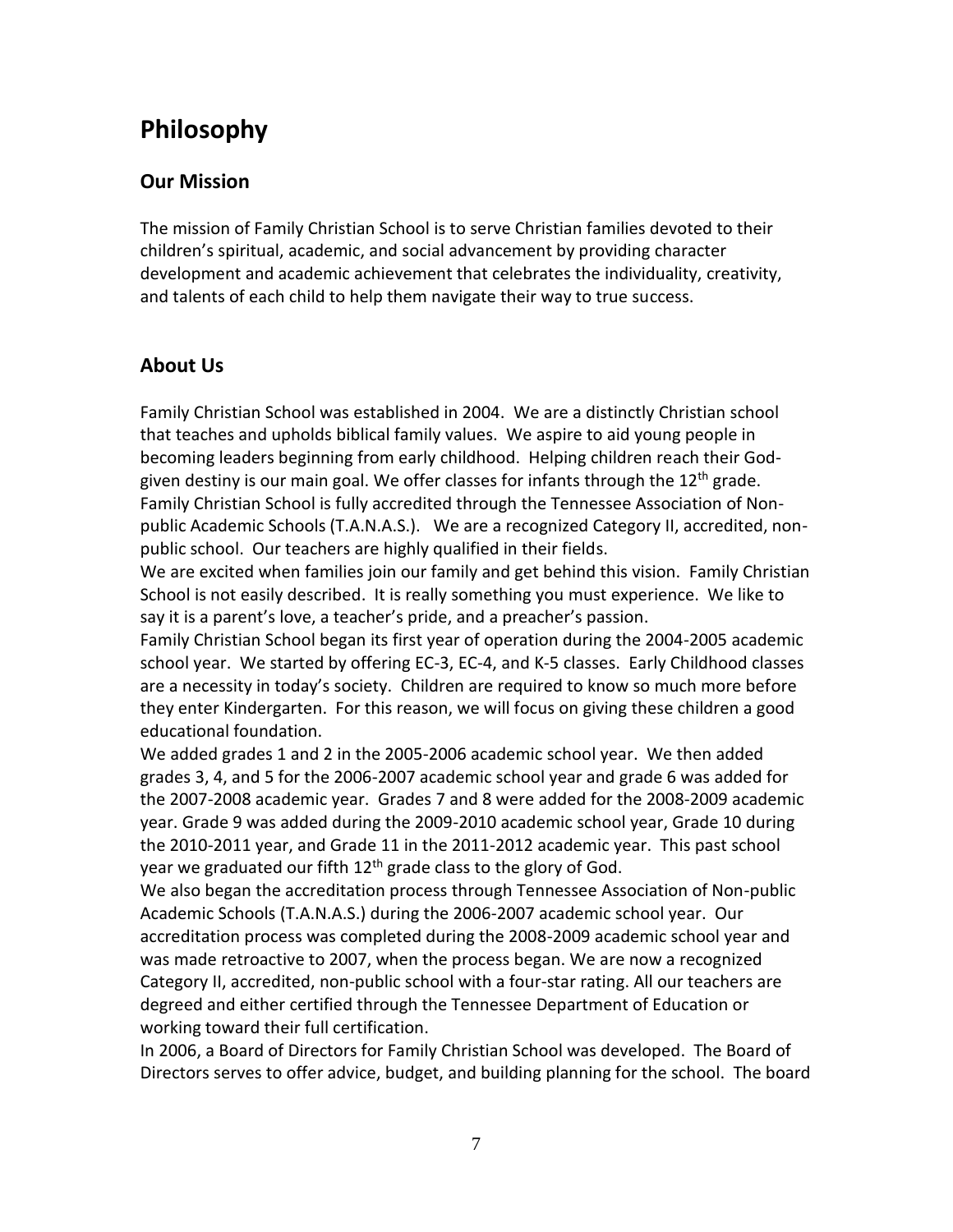consists of highly qualified individuals in the areas for which they offer support to the school.

We are partnering with Sacred Heart of Jesus for our high school athletics and St. Mary's for Middle School athletics. We will also begin offering various clubs and organizations that stimulate learning, relationships, and assistance to our community, country, and world.

# <span id="page-7-0"></span>**What We Believe and Teach**

To instill biblical values in the future generations, we will incorporate these biblical values in our statement of faith and our curriculum, including the teachings of Galatians 5:19 & 20 concerning lifestyles that are contrary to the Word i.e. adultery, fornication, homosexuality, lascivious behavior, etc.

We believe that marriage is a God-ordained, biblically based union between one man and one woman only: Genesis 2:21-24, Matthew 19: 4-6 and Mark 10: 6-9. Although we may admit students from religious backgrounds other than Christian, we do require that parents understand that their children will be taught and expected to participate in our teachings and class recitations, etc., as a student in our school.

# <span id="page-7-1"></span>**Core Values**

The Character of Servanthood, Compassion, and Empathy

We believe that it is a part of being a Christian to show compassion and care to others. Jesus demonstrated this while he was on the earth, all the way to the cross. We offer many opportunities for students to see the needs of others and to serve those needs during the school year. Some of those include visits to nursing homes, fundraising, projects to serve the needy and homeless, St. Jude's Math-a-thon, making care packages for families of patients at hospitals, and much more. Most importantly, we give them opportunity and encourage them to serve one another and their teachers during each school day, always looking at the needs of others before themselves.

# <span id="page-7-2"></span>**Daily Recitation of Scripture**

Students will recite scripture daily according to our Bible curriculum, as well as the scripture our school is founded on:

Luke 2:52

*And the child increased in wisdom and stature, and in favor with God and man.*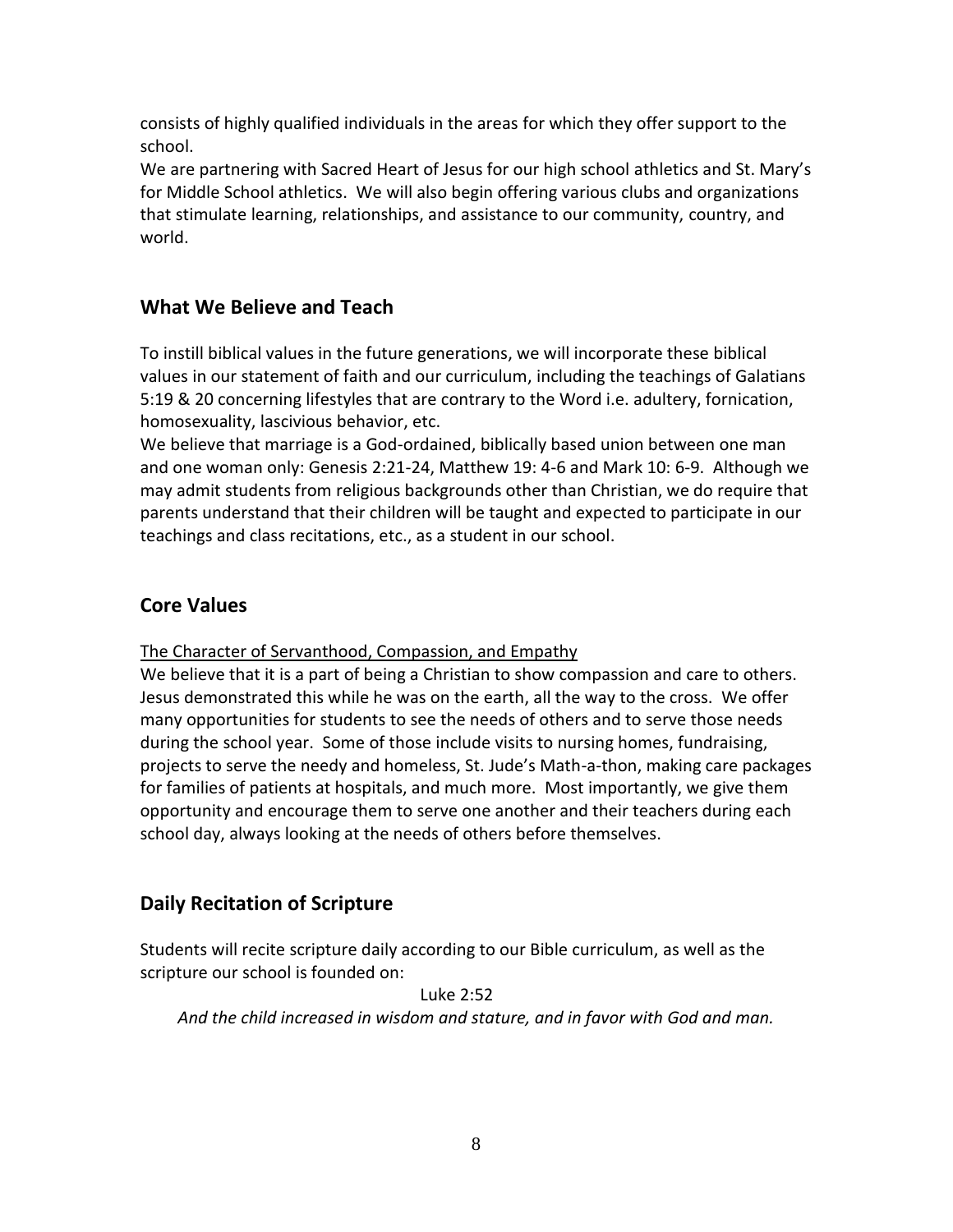# <span id="page-8-0"></span>**Statement of Faith (see Appendix 1)**

We Believe…

The Bible, both old and new testaments, are the inspired, the only infallible, authoritative Word of God for faith and practice.

There is one God, eternally existent in three persons: Father, Son and Holy Spirit. Our Lord Jesus Christ is God and Man in one person. He was conceived by the Holy Spirit and born of the Virgin Mary, lived a sinless life, performed miracles by the power of the Holy Spirit, healed all who were oppressed by the devil, and atoned for sin through His shed blood and death. He was bodily resurrected and ascended to the right hand of God the Father and will bodily return in power and glory as King of Kings and Lord of Lords.

That man was created in the image of God, but because of sin is lost and powerless to save himself. The only hope for man is to repent of his sin, believe on Jesus Christ and confess that He is Lord.

That regeneration by the Holy Spirit is the beginning of eternal life through Jesus Christ and is essential for personal salvation.

In the sanctifying power of the Holy Spirit who indwells those who have received Jesus Christ to enabling them to live righteous and Godly lives.

All believers are entitled to and should ardently expect and earnestly seek the promise of the Father, the baptism in the Holy Spirit and fire, according to the command of our Lord Jesus Christ. This was the normal experience of all the early Christian Church and with it comes the endowment of power for life and service, the bestowment of the gifts for their use in the work of the ministry.

Both the saved and the lost will be resurrected from the dead; they that are saved unto the resurrection of life and they that are lost unto the resurrection of eternal condemnation.

We have the responsibility to rule and have dominion in the Earth, and to be fruitful and multiply in every area of life

both public and private. God has ordained the family as the basic unit of Christian society and the fundamental strength of the Church collectively.

# <span id="page-8-1"></span>**Family Christian School Curriculum Framework**

Our Curriculum is state approved and has been chosen to meet the individual needs of our students.

# <span id="page-8-2"></span>**Program for Three-, Four-, and Five-year-olds**

# **POSITION STATEMENT ON DEVELOPMENTALLY APPROPRIATE PRACTICE**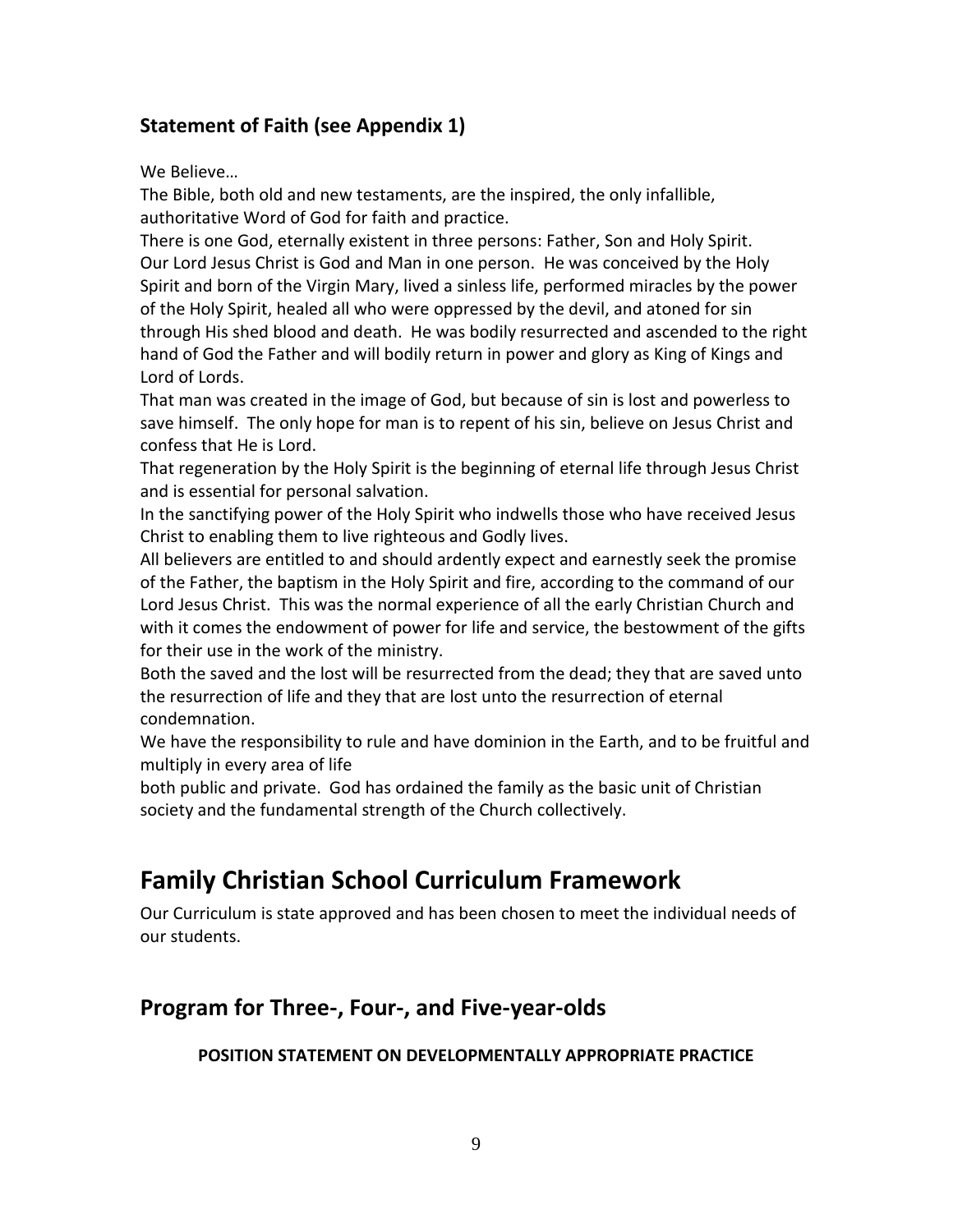Developmentally appropriate practice is based on knowledge about how children develop and learn. "In a developmental approach to curriculum design…decisions about what should be learned, and how it would best be learned, depend on what we know of the learner's developmental status, and our understanding of the relationships between early experience and subsequent development…" *(L.K.A.T.Z., 1995 Talks with Teachers of Young Children: A Collection, 1995).* Family Christian School has designed an integrated curriculum, as well as, an emergent curriculum, drawing from the insight and experience of such early childhood experts as Lilian Katz, Judy Harris Helm, Bobbi Fischer and Ursula Davis, to name a few. Our teachers will be continually reinventing the instruction with emphasis on ideas and interests that emerge from the daily lives or our children. This process has proven to be effective in the best early childhood programs in the nation. We will also glean information from many successful early childhood resources, such as Wilson Fundamentals, parents and teachers, High/Scope, Heads Up Reading and Reggio Emilia, The Project Approach, and Work Sampling to name a few. Our goal is to provide the students in our care with individualized instruction assessment, keeping in the forefront, what children need to know and how they learn. We refuse to follow the pattern of many preschool programs that simply push down elementary curriculum in a watereddown version. To keep the instruction relevant and meaningful to our student's development, we keep before us two criteria of sound curriculum: (1) Conveying important knowledge from a given discipline in many ways, and (2) Considering how and when children develop and learn.

#### **FCS POSITION ON THE ROLE OF THE TEACHER**

| Acknowledge: | Give attention and positive encouragement<br>to keep a child engaged in an activity.                                                                      |
|--------------|-----------------------------------------------------------------------------------------------------------------------------------------------------------|
| Model:       | Display for children a skill or desirable way of<br>behaving in the classroom through actions only, or<br>with cues, prompts, or other forms of coaching. |
| Facilitate:  | Offer short term assistance to help a child achieve<br>the next level of functioning, as an adult does in<br>holding the back of a bicycle.               |
| Support:     | Provide a fixed form of assistance, such as a<br>bicycle's training wheel's, to help a child achieve<br>the next level of functioning.                    |
| Scaffold:    | Set up challenges or assist children to work on the<br>edge of their current competence.                                                                  |

#### **Continuum of Teaching Behaviors**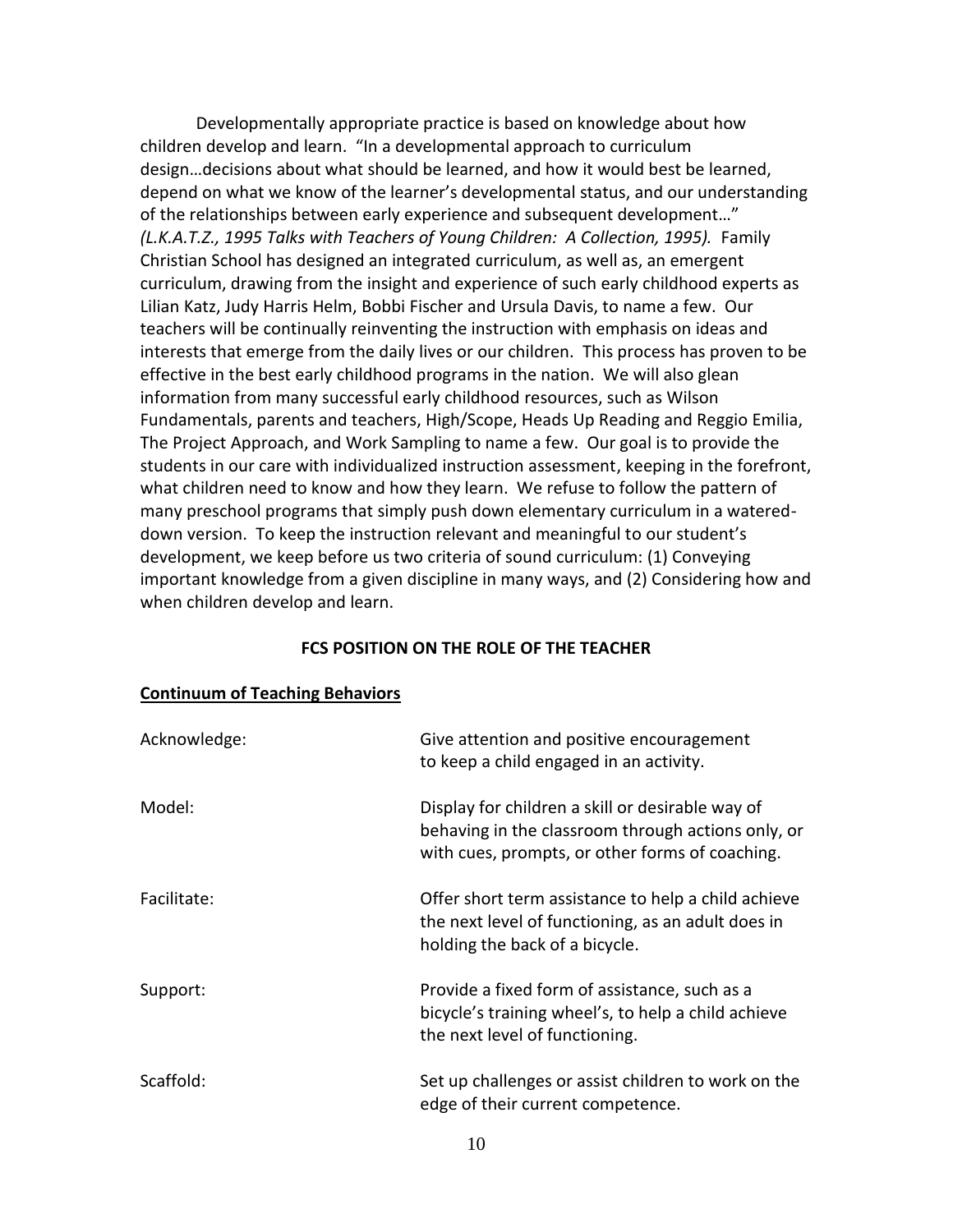| Co-construct: | Learn or work collaboratively with children on a<br>problem or task, such as building a model or block<br>structure. |
|---------------|----------------------------------------------------------------------------------------------------------------------|
| Demonstrate:  | Actively display behavior or engage in an activity<br>while children observe the outcome.                            |
| Direct:       | Provide specific directions for children's behavior<br>within narrowly defined dimensions of error.                  |

### **FCS CURRICULUM AND ASSESSMENT BENCHMARKS FOR 3, 4, AND 5 YEAR OLDS**

#### **Language and Literacy**

- $\triangleright$  Listening and Understanding
- ➢ Verbal Expressions and Communication
- ➢ Phonological Awareness
- ➢ Print Awareness and Concepts
- $\triangleright$  Book Knowledge and Appreciation
- ➢ Alphabet Knowledge
- $\triangleright$  Early Writing
- ➢ Emergent Reading
- ➢ Communicate Through Written Language by Controlling the Ways the Print Relates to the Sounds

#### **Mathematics**

- $\triangleright$  Numbers and Operations
- ➢ Patterns
- ➢ Geometry and Spatial Sense
- ➢ Measurement
- ➢ Classification and Data Collection
- ➢ Estimation

#### **Science**

- ➢ Observing
- ➢ Communicating
- ➢ Comparing
- ➢ Organizing
- ➢ Relating
- ➢ Inferring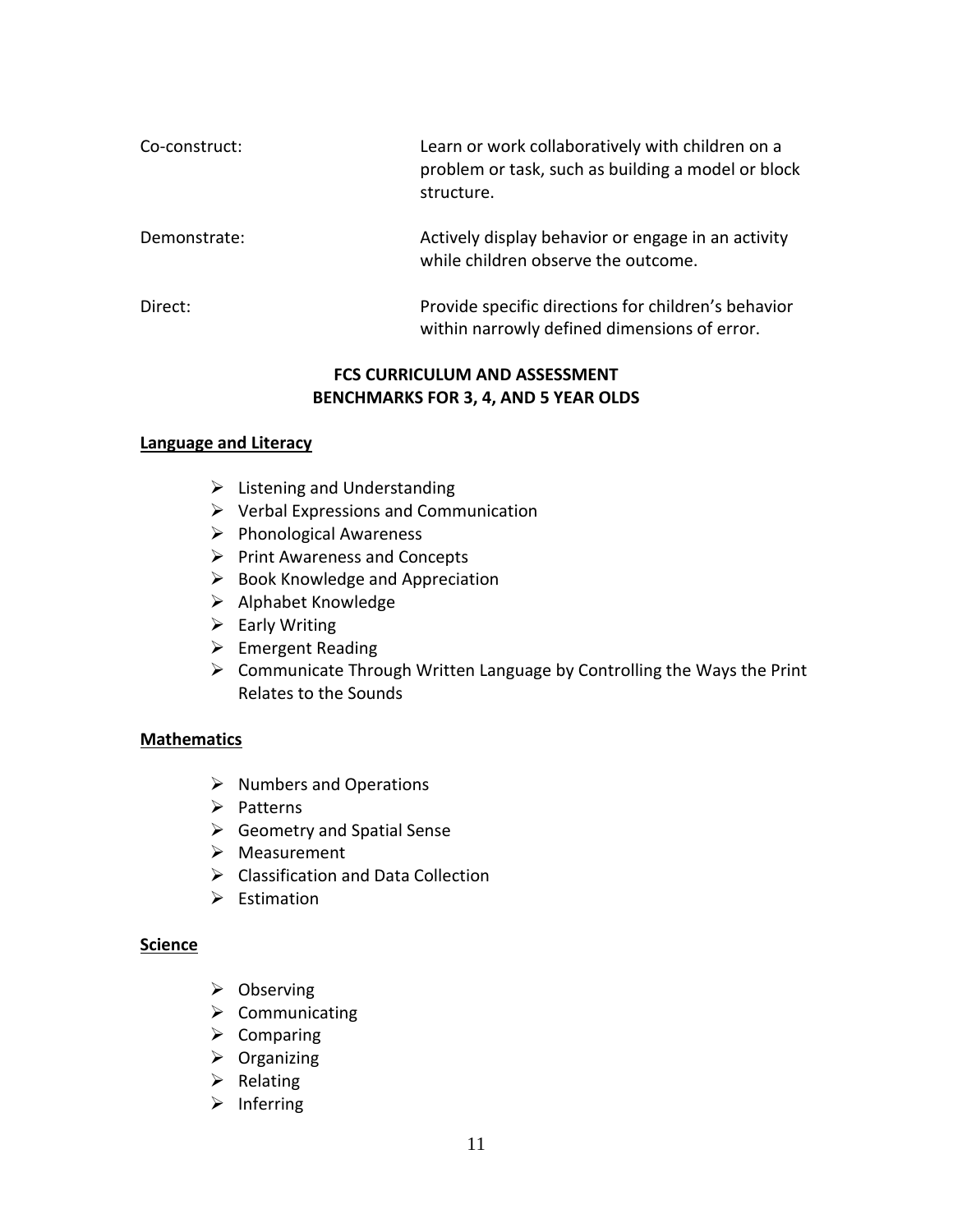➢ Applying

# **Social Studies**

- $\triangleright$  The World in Spatial Terms
- $\triangleright$  Places and Regions
- ➢ Physical Systems
- ➢ Human Systems
- $\triangleright$  Environment and Society
- $\triangleright$  The Uses of Geography

# **Creative Arts**

- $\triangleright$  Singing and Playing Instruments
- ➢ Creating Music
- $\triangleright$  Responding to Music
- ➢ Understanding Music

# **Movement**

- $\triangleright$  Understanding and Applying Media, Techniques and Processes
- ➢ Using Knowledge of Structures and Functions
- ➢ Choosing and Evaluating a Range of Subject Matter, Symbols, and Ideas
- $\triangleright$  Understanding the Visual Arts in Relation to History and Cultures

# **Health and Safety**

- $\triangleright$  Personal Health and Hygiene
- ➢ Nutrition
- ➢ Injury Prevention
- ➢ Safety
- $\triangleright$  Family

# **Personal and Social Development**

- ➢ Express Awareness of Oneself
- $\triangleright$  Express Interests and Self Direction in Learning
- $\triangleright$  Growing in Confidence and Abilities
- ➢ Follow Classroom Rules and Routines
- $\triangleright$  Take Responsibility for Supplies and Belongings
- ➢ Ability to Control Intense Feelings
- ➢ Begins to Share, Take Turns and Cooperate with Others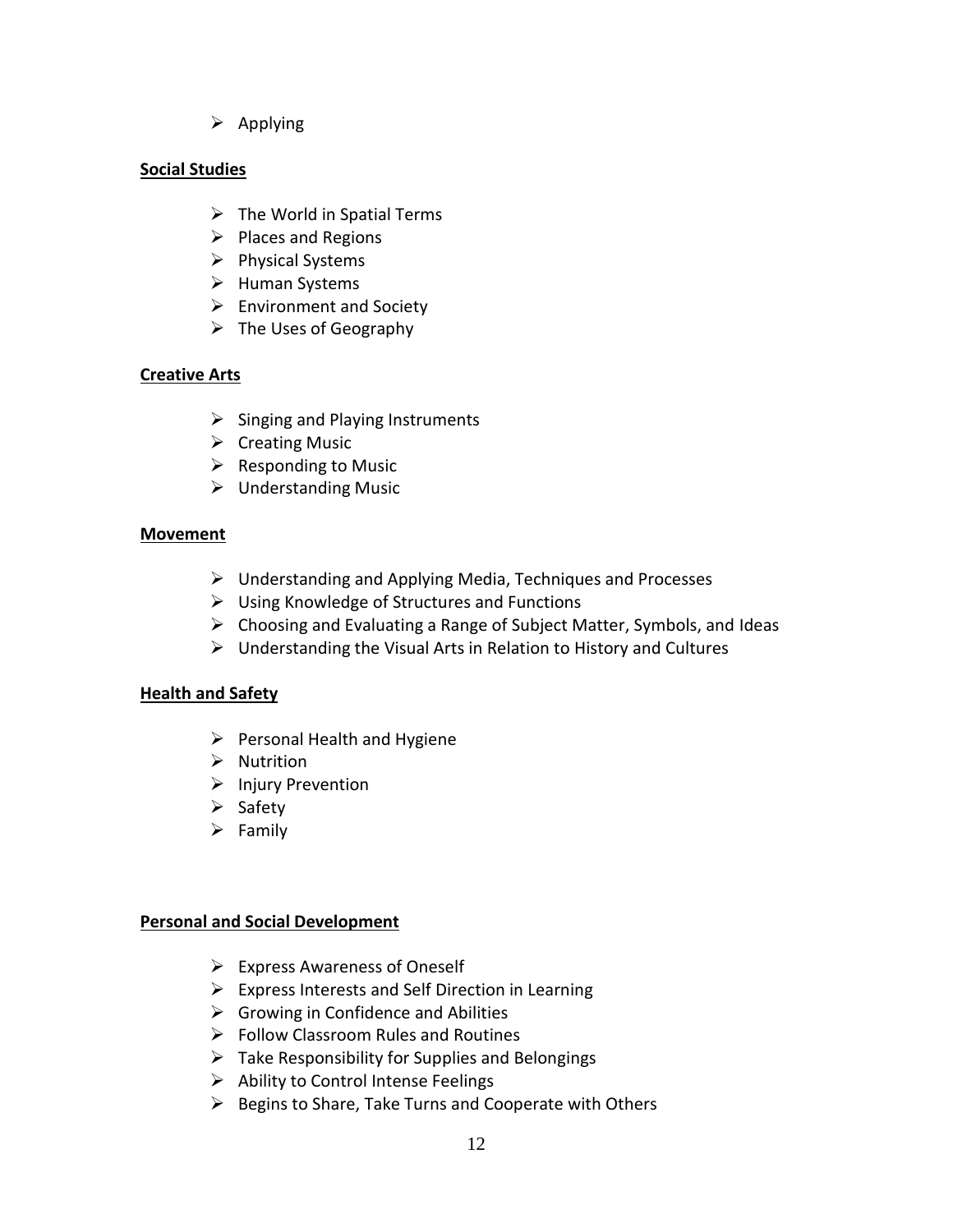- $\triangleright$  Develop Friendships with Others
- $\triangleright$  Respect the Rights of Others
- ➢ Express Thoughts, Feelings, Wants and Needs Through Language
- ➢ Understand that Actions Have Consequences and Affect Others

### **Physical Development**

- ➢ Locomotor Gross Motor Manipulative Movements
- $\triangleright$  Fine Motor Manipulative Movements
- $\triangleright$  Stability Movements

### **Knowledge of the Bible and Basic Christianity**

- $\triangleright$  Scripture Memorization
- ➢ Foundational Bible Stories (Old and New Testament)
- ➢ Heroes of the Bible
- $\triangleright$  Basic Principles of Christianity as it Relates to Them
- ➢ Godly Character
- $\triangleright$  Principles of the Bible are Integrated into All Subject Areas

# <span id="page-12-0"></span>**Grades Kindergarten – 12th**

Age Requirements for Kindergarten

HB 0839 by \*Weaver, White D. (SB 1022 by \*Bell, Tracy.)

Education - As enacted, changes the date by which children must be five years of age from August 31 for the 2013-2014 school year to August 15 for the 2016-2017 school years thereafter for entrance in kindergarten programs.

# Age Requirements for First Grade

"No child shall be eligible to enter first grade . . . without having attended an approved kindergarten program; provided, that a child meeting the requirements of the state board of education for transfer and/or admission, as determined by the commissioner, may be admitted by an LEA, notwithstanding any other provision or act to the contrary." TCA 49-6-3106.

### <span id="page-12-1"></span>**Bible**

Bible instruction consists of daily Bible classes developmentally leveled for each grade using various material, weekly chapels, emphasizing thematic instruction to develop the entire student character with biblical illumination into all academic disciplines.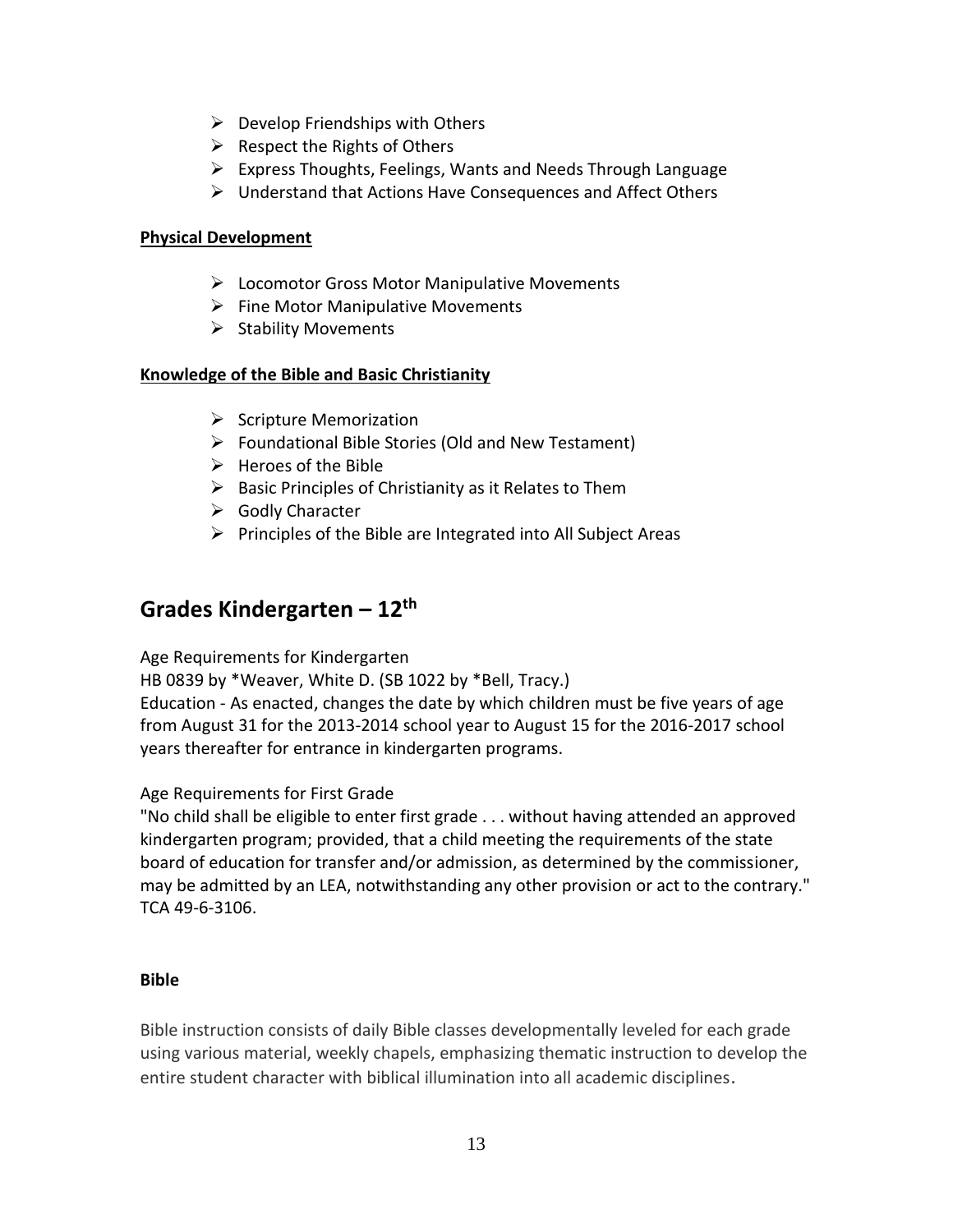# <span id="page-13-0"></span>**Language Arts**

Language Arts is made up of four content area: Phonics + Word Analysis, Reading, English, and Writing. It is our goal that through this four-pronged approach, students will learn to think and communicate well.

*Language Arts Curriculum: Wilson Fundamentals- Geodes Reading* ACSI Bob Jones

### <span id="page-13-1"></span>**Math**

Our math program is rooted in the Harcourt & Teaching Textbooks math curriculums. These are worldview-based approaches to teaching core mathematical skills. Students gain a rich understanding of math computation, problem-solving, and application as they learn to see and use math all around them. As in all our curriculum, we intentionally illuminate the Word of God and His truth in instruction. Emphasis by Grade:

Kindergarten: Numbers & Numeration, Time & Money, Addition

1st Grade: Number Sense, Addition & Subtraction, Time & Money, Place Value

2nd Grade: Place Value, Addition & Subtraction, Measurement & Geometry

3rd Grade: Place Value, Multiplication & Division, Fractions, Money

4th Grade: Multiplication & Division, Fractions & Decimals, Geometry & Measurement 5th Grade: Operations with Fractions & Decimals, Geometric Properties, Number Theory & Fractions, Rations & Percents

6th & 7<sup>th</sup> Grade: Operations with Fractions & Decimals, Number Theory & Fractions, Rations & Percents, Probability

*8 Th Grade*: Pre-Algebra

*High School*: Algebra 1, Algebra 2, Geometry, Advanced Algebra, Pre-Calculus

# <span id="page-13-2"></span>**Science**

The purpose of science at Family Christian School is to create experiences in which students can explore God's world with the truth of God's Word. Science Curriculum is the Bible, Purposeful Design and Bob Jones.

Kindergarten: Creation, Senses, Seasons, Weather, Plants and Animals

1st Grade: Health, Plants, Weather, Seasons, Push + Pull

2nd Grade: Force + Motion, Dinosaurs + Creation, Animals, Water/Soil/Trees

3rd Grade: Force + Motion, Dinosaurs + Creation, Animals, Water/Soil/Trees

4th Grade: Insects, Spiders, Electricity + Magnets, Moons + Oceans, Force + Motion

5th Grade: Biomes, Sound + Light, Fossils + Dinosaurs, Rocks + Minerals

6<sup>th</sup>-8<sup>th</sup> Grade: Human Body, Motions + Machines, Atoms/Molecules/Chemistry, and Volcanoes

*High school:* Physical Science, Biology, Chemistry, Agriculture Science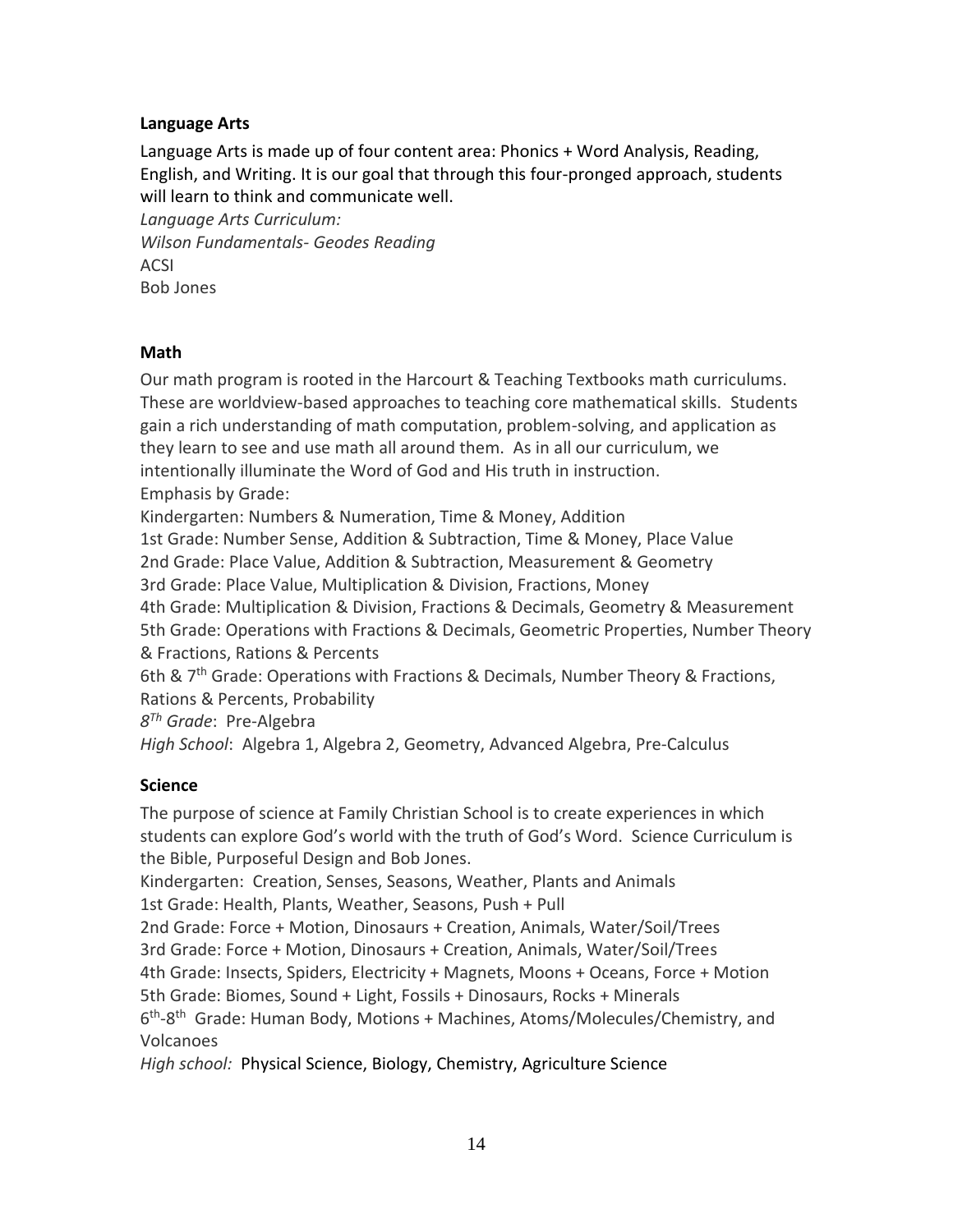# <span id="page-14-0"></span>**Social Studies**

The purpose of social studies at Family Christian School is to create experiences to help students understand God's hand in the history of the world through engaging classroom experiences. The four strands of Social Studies education are Civics, Economics, Geography, and History with a focus on US, Tennessee, and Western Civilization.

### <span id="page-14-1"></span>**Technology**

Using state and national technology standards, we are developing a technology curriculum that focuses on digital citizenship, technology skills, information fluency, and spiritual application. Our goal is to provide a solid foundation of technical skills that students can use to analyze, create, and share learning in ways that are safe and pleasing to the Lord.

### **Other Area of Education:**

In addition to the five key curriculum areas, students will also be educated in Art, Vocal & Instrumental Music, Physical Education, theatre, and Information Technology.

### **Physical Education**

All students must participate in physical education programs unless there is a medical or religious reason that prevents them from participating. A written request from the parent for their student to abstain from physical education must also be accompanied by a pastor or doctor excuse to be considered.

Health and Wellness is taught beginning in high school. A syllabus is provided by the wellness teacher that covers the curriculum. The curriculum may be viewed by the parent for approval. The parent is also given a release form that must be signed and returned for this wellness class.

Physical Education is coed, and students must dress out for P.E. Students must also wear appropriate shoes during P.E.

# <span id="page-14-2"></span>**Special Education**

A formal Special Education is not provided by FCS at this time. However, in our effort to meet the needs of each of our students, we have added a teacher position to help our teachers make appropriate accommodations and to work directly with the students. We do offer Speech Therapy through the Department of Education to those students who meet the requirements.

# <span id="page-14-3"></span>**Extra Activities**

Family Christian School currently offers music, theatre, P.E., and art classes throughout the week. All students participate in these classes as they are part of our curriculum. Our preschool students are taught through a music and movement program. Musical productions and programs are performed throughout the course of the year under the direction of a music teacher.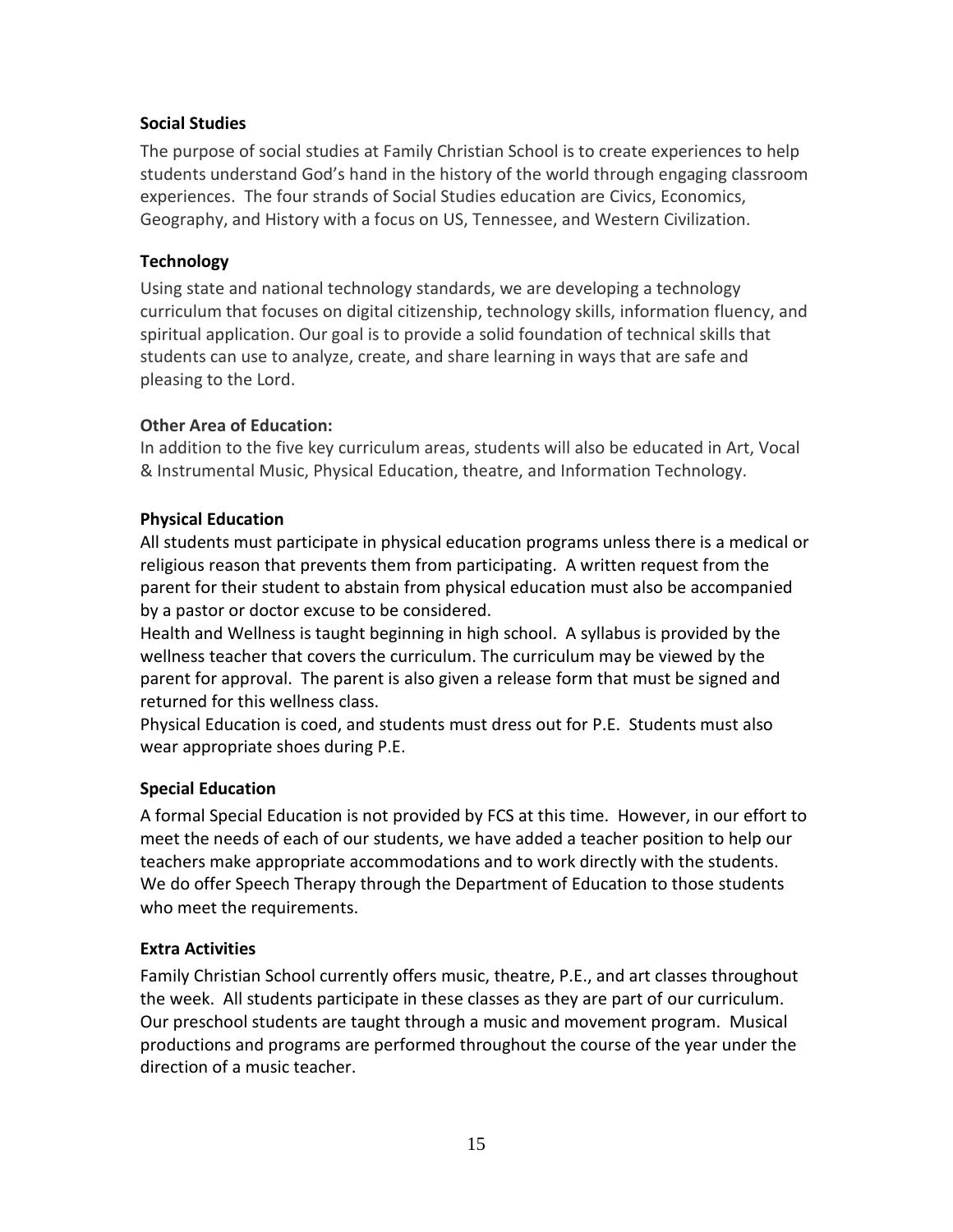# <span id="page-15-0"></span>**Graduation Requirements**

# **24 credits**

Math: 4 credits Science: 3 credits English: 4 credits Social Studies: 3 credits Foreign Language: 2 credits Fine Arts: 2 credits Personal Finance: .5 credit Wellness: 1 credit Bible: 2 credits Electives: 2 credits 24 credits for graduation Math: Pre-Algebra, Algebra 1, Algebra 2, Geometry, Pre-Calculus (Dual enrollment: College Algebra) Science: Space & Earth, Biology, Physical Science, Ag Science, Chemistry (Dual enrollment: Biology with lab, Chemistry with lab) English: 9<sup>th</sup>-12<sup>th</sup> Writing, Grammar, & Literature (4) (Dual enrollment: Written Comp 1&2) Social Studies: US History, Geography, Modern European History, Government/Economics (Dual enrollment: World Civilizations)

Foreign Language: Latin I & II, ASL I & II, Spanish I & II (Dual enrollment: Spanish I & II) Technology: Typing, Various Computer Courses

Fine Arts: Various Visual Art Courses, Various Music Courses (Dual enrollment: Speech, Theatre I, Choir)

Bible: Old & New Testament, Discipleship, Biblical Worldview

Electives: At least 1 elective from a core subject area (Math, Science, English, Social Studies)

# <span id="page-15-1"></span>**Graduation Rate**

FCS has maintained a 100% graduation rate from the time of our high school's inception. Also, 85% of our students are accepted to and attend college.

# <span id="page-15-2"></span>**Early College Dual Enrollment**

Students who would like to enroll for a course at an area post-secondary institution must have the approval for their plans from the teachers and principal in advance. To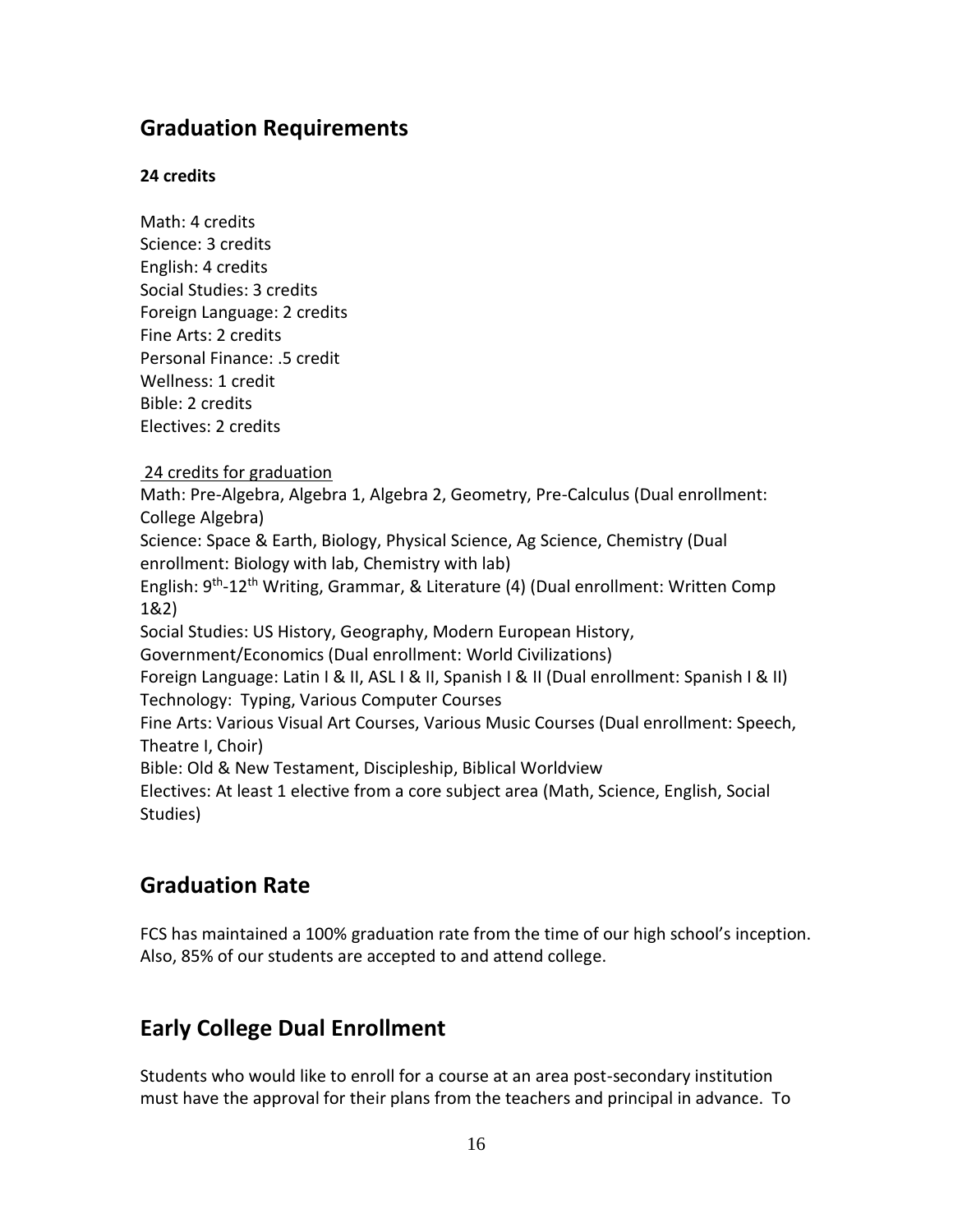be eligible for dual enrollment the student needs a 3.0 GPA and at least a 21 on their ACT or a comparable score on their SAT.

# <span id="page-16-0"></span>**FCS School Board Members**

The Directors of the corporation are as listed below: Jereme Smith, Chairman Prentis Woods, Vice-Chairman Van Nash, Secretary Jordan Billingsley, Member Haley Smith, Member

# <span id="page-16-1"></span>**Faculty and Teachers**

Haley Smith (Principal) Kate Taylor (Bookkeeper) Kaley Humphrey (Office Administrator) Brandy Stafford (Toddlers 18-36 months) Deanna McCrudden (Infants 6 weeks-18 months) Tasha Moore (Director of Early Learning; Middle/High music) Adrianne Craig (Preschool 3 & 4-year-olds) Carol Simpson-Dykes (Kindergarten & 1<sup>st</sup> Grade) Tabitha McMeley (K/1<sup>st</sup> Teacher's Assistant) Amber Speer (2<sup>nd</sup> – 3<sup>rd</sup> Grade) Brandi Martin (4<sup>th</sup> -5<sup>th</sup> Grade) Amber Dominguez (Elementary Science/SS; Middle Science) Dawn Carlton (Elementary Art) Tim Hargett (Elementary Music) Marya Bailey (Special Services) Lindsey Young (Upper Grades Counselor & Chapel) Sandy Fincher (Upper Grades MySchoolWorx/History/Library) Tammy Bishop (Upper Grades English/ASL/Math) Teresa Beavers (Upper Grade Math & Agricultural Science) Rachel Humphrey (Physical Education/Health/Counselor) LaNissa Finney (Bible) Miya Robertson (Upper Grades Literature, Speech, Communication, Theater)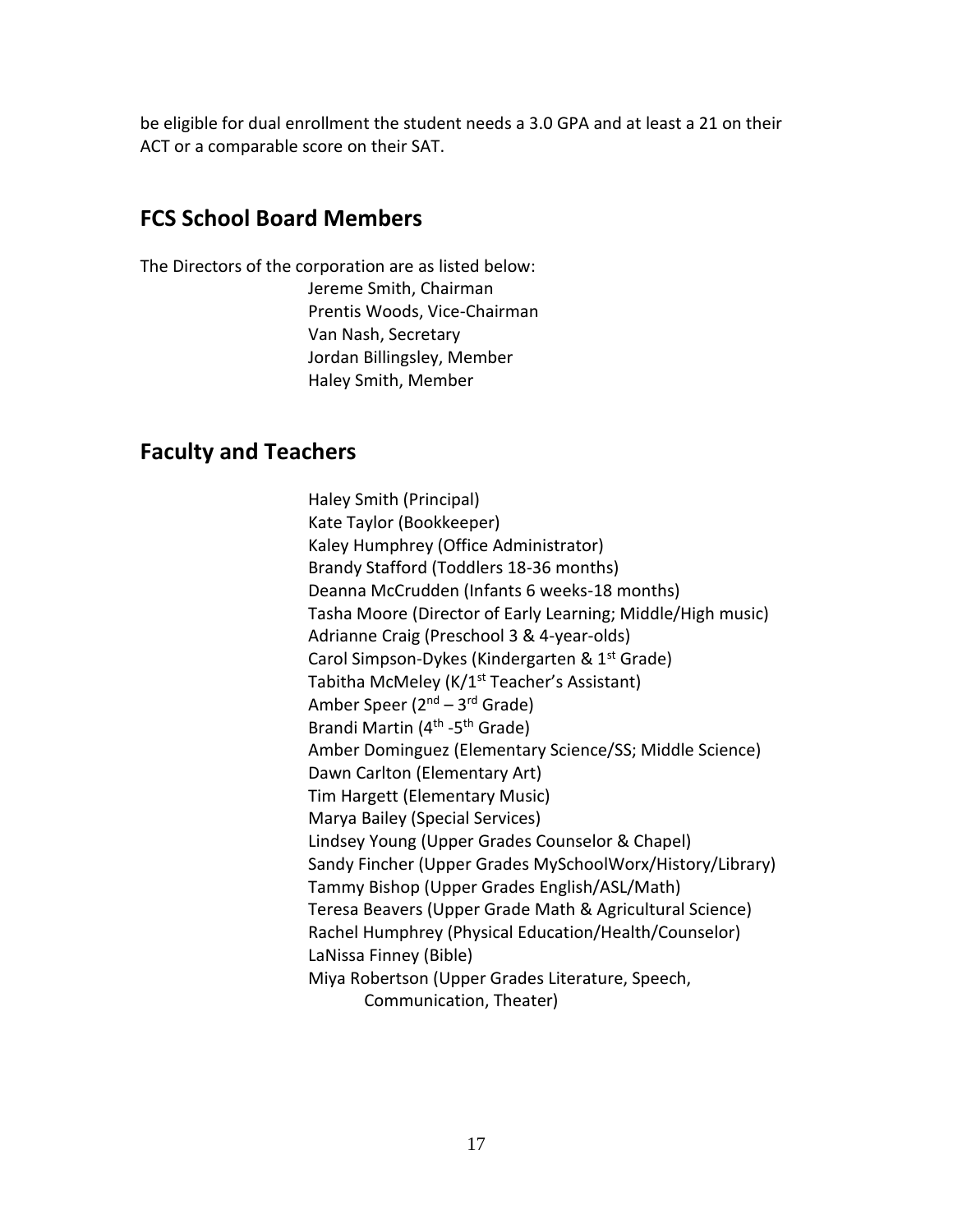# <span id="page-17-0"></span>**Policies and Procedures for Students and Parents**

# <span id="page-17-1"></span>**Methods of Communication**

FCS uses a variety of methods to communicate with our families. These include: Email, MySchoolWorx messaging, phone, and SMS text messaging.

In joining FCS, you c*onsent to receive promotional text messages* from Clearstream by SMS message for urgent situations and emergencies only. This is our best means of communication in these circumstances. You will receive one initial text message providing you the contact information for this service. Please save this number in your phone so that you recognize it in the future. This is ONE-WAY communication, and you cannot reach us via this number.

To contact the FCS office, you may -call 731-300-3385 -emai[l Kaley.Humphrey@fcsofjackson.org](mailto:Kaley.Humphrey@fcsofjackson.org) -fax 731-300-3389

### <span id="page-17-2"></span>**Daily Routine Elementary**

- Arrival  $7:45 8:10$  (Tardy after  $8:10$ )
- Preschool students must arrive before 8:30
- Dismissal Early Childhood & Elementary 3:00 3:15
- Aftercare 3:15-5:30 *\*Aftercare is free with a late pick up fee of \$5 per minute for those who are late.*

# <span id="page-17-3"></span>**Daily Routine Middle and High School**

- Arrival 7:45-8:00 (Tardy after 8:05)
- Dismissal Middle School & High School 3:00
- Aftercare 3:15 5:30 (Middle School)
- Lunch Periods:
- $\bullet$  11:00 to 11:30 Zone 1 (K-5<sup>th</sup> grade)
- 11:35 to 12:10 Zone 3 (Middle and High School)

### <span id="page-17-4"></span>**Office Hours**

Office Hours are from 7:45 am to 3:15 pm. Meetings with the principal will be scheduled. You may call the school office at (731) 300-3385 or you may email Ms. Kaley at **[kaley.humphrey@fcsofjackson.org](mailto:kaley.humphrey@fcsofjackson.org)** or Mrs. Haley at **[haley.smith@fcsofjackson.org](mailto:haley.smith@fcsofjackson.org)** to schedule a meeting.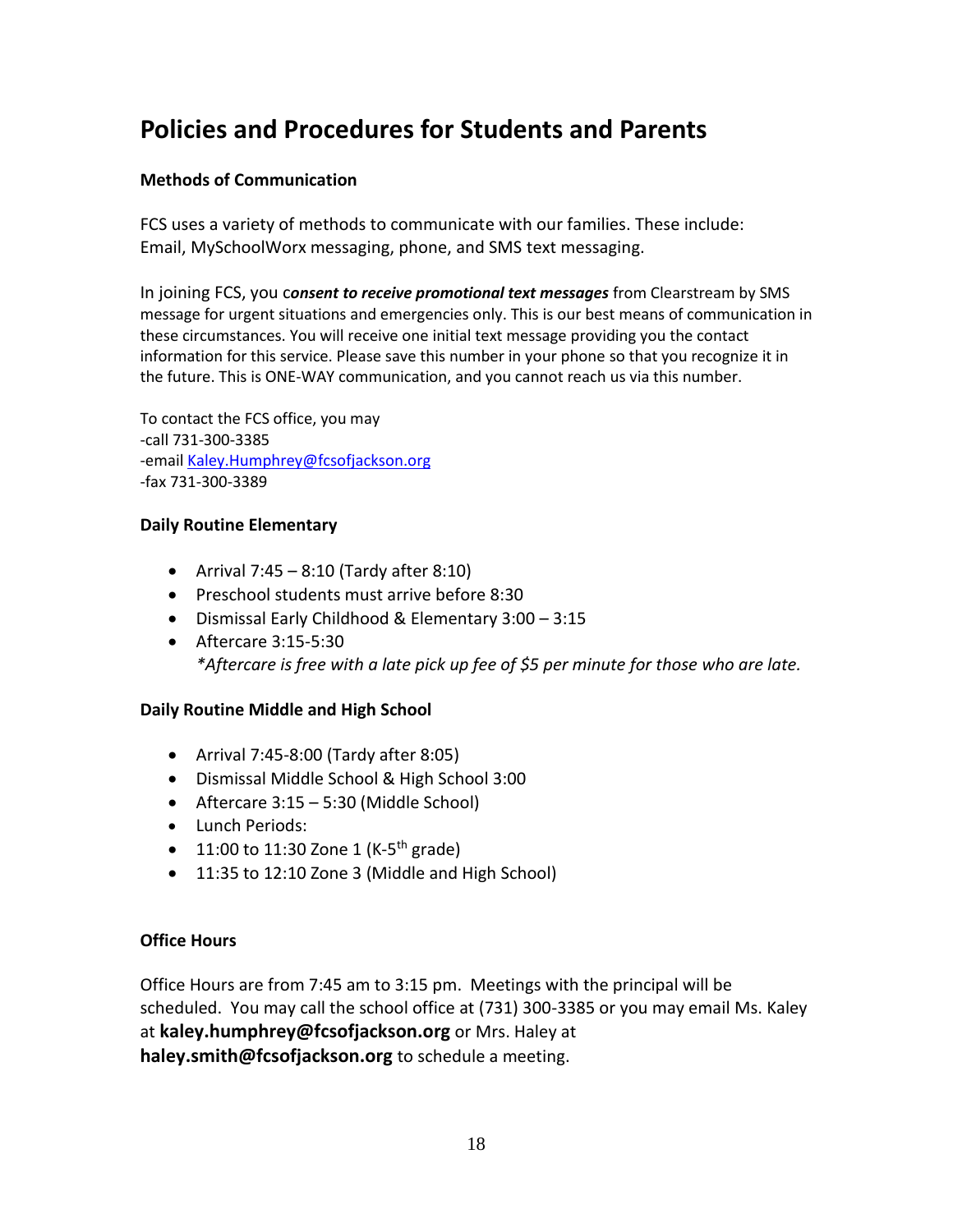### <span id="page-18-0"></span>**School Visitors**

Teachers are instructed to not let any unknown visitor in the classroom unless they are escorted by school staff. All visitors must be cleared by a staff or faculty member.

### <span id="page-18-1"></span>**Authorized Persons for Child Pick Up**

Authorized pick up people are listed on the child's application. If parents ask other friends or family members to retrieve their children who are not listed on that form, the parent/guardian must let them know to report to the school office and a parent/guardian is to notify the office, in advance, that the student will be picked up by this person.

### <span id="page-18-2"></span>**Procedure for Drop off and Pick Up**

### **(See Appendix 3 for the Response to COVID-19 Policies)**

### <span id="page-18-3"></span>**Late Arrival or Early Pickup**

Between the hours of 8:15am and 3:00pm, parents will be asked to remain in their vehicle and call the school upon arrival to retrieve a child. If necessary, a staff member will meet them at the vehicle to check ID before retrieving the student.

If arriving late to school, the child will not be admitted if he/she is running a temperature or showing signs of illness. Student drivers who arrive late must report to the office to check-in before reporting to class.

Please make sure your dismissal authorization list is correct. We will not release students to unauthorized persons.

Please make an effort to have your student at school on time and to schedule appointments after school hours.

### <span id="page-18-4"></span>**School Colors and Mascot**

Family Christian School's colors are Kelly green and orange. We believe in creativity and love bright, cheery colors. The green is representative of life and the orange the brightness of the sun. We want our children to always feel a sense of joy and life when they come to school.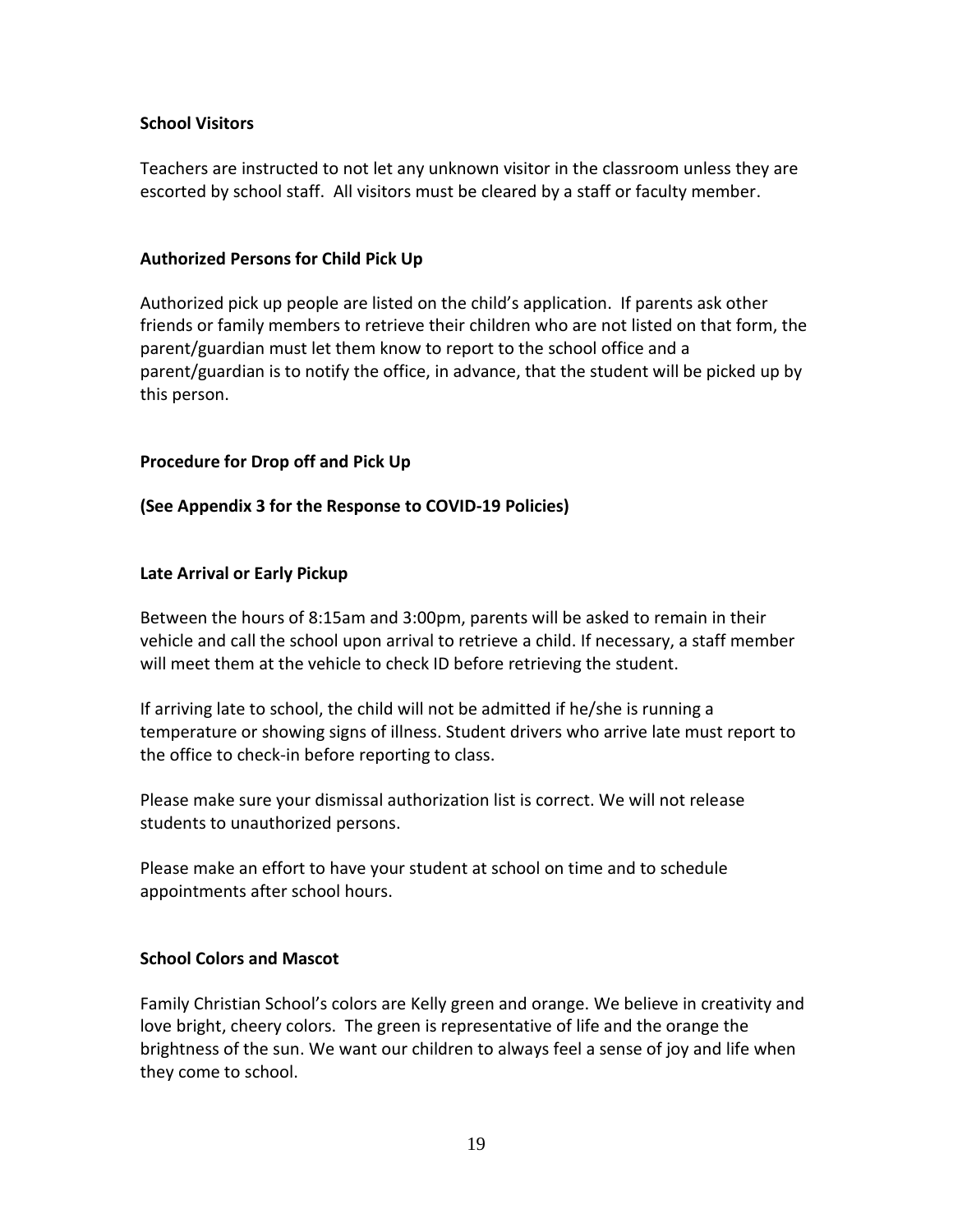Our school mascot is the ram. In scripture, Abraham was asked by God to do the unthinkable and sacrifice his one and only son to God. God never intended that Abraham go through with this. He was testing Abraham's faithfulness and willingness to trust Him with even his most precious possession, his child. When parents join with us at Family Christian School, they are trusting us to provide spiritual and academic education to their children as they move into their God given destinies. God sent a ram for the sacrifice when He knew that Abraham was truly faithful to him over even the things that mattered most to him. The ram signifies God's provision. Throughout the development of Family Christian School, we have always sought God's provision monetarily, as well as spiritually. God has always provided, even when it seemed impossible, and having the ram as our mascot is a constant reminder to us that He is Jehovah Jireh, the one we look to for all the provision we need as we follow His will and His plan for Family Christian School. We believe when we have sports teams, our students will be reminded on the playing field that God is sufficient to carry them through, even in sports. Our coaches will be able to share with their teams how God has brought us through as well as give testimony to encourage students in the situations they are in at that time. Teachers can use the ram as a source to encourage students who are struggling academically to always understand that they can do all things through Christ who gives them the strength.

#### <span id="page-19-0"></span>**Grading Policy**

The TN Board of Education has adopted a uniform grading policy for the state of Tennessee. The grading scale and guidelines for weighted scores are listed below.

 A…………93-100 B…………85-92 C…………75-84 D…………70-74 F………….0-69

### <span id="page-19-1"></span>**FCS School/ACT Code**

**430968**

# <span id="page-19-2"></span>**Parents as Partners: Parent Teacher Conferences**

Our commitment to the parents means involving the parent is a necessity. Students are under their parent's authority and that is ordered by God. We believe that the parents are a child's #1 teacher. Parents need to be kept informed of what is going on with their child in the classroom. We do not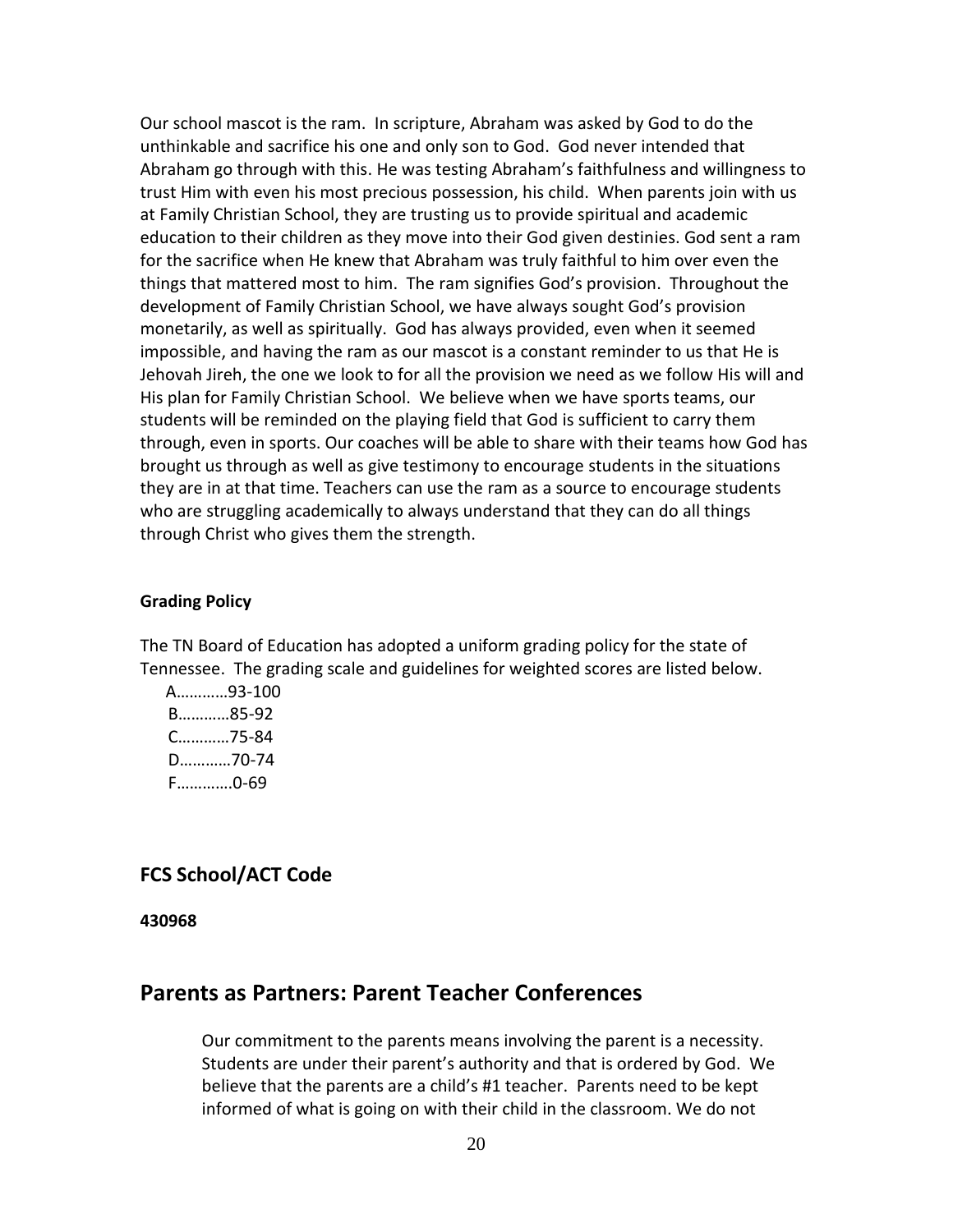underestimate the positive and powerful influence that a parent has on their children. We honor parents and see ourselves as a partner with them in their children's education. The following methods of communication are required:

- Phone calls: Each teacher will have on file in their classroom a copy of all pertinent information on their students.
- Parent/Teacher meetings (PTM): PTM are held on an **appointment basis**. Please respect your teachers' schedules and do not take up a teacher's time before class. They need to get their day started on time.

It is important that we all respect our teachers' family time. Please use a teacher's FCS email (**[first.last@fcsofjackson.org](mailto:first.last@fcsofjackson.org)**), MySchoolWorx messaging, or the school office number as your forms of communication with your child's teacher. The teachers commit to check these forms of communication daily and they will respond to you in a timely manner.

# <span id="page-20-0"></span>**Student/Teacher Ratio**

FCS maintains an average teacher/student ratio of 1 to 12.

Statement of Nondiscrimination for Students

Family Christian School admits students of any race, color, nationality and ethnic origin to all rights, privileges, programs, and activities generally afforded or made available to students at the school. It does not discriminate based on race, color, nationality, and/or ethnic origin in the administration of its educational policies, and athletic and other school-administered programs.

# <span id="page-20-1"></span>**Uniform Dress Code for Students**

All students from preschool to high school are required to wear uniforms. FCS has contracted with The Uniform Source to supply our families with all their uniform needs. Uniforms can be purchased at any time through the Vann Drive location. All monogrammed polos must be purchased through The Uniform Source. Spirit day shirts can be purchased from the school at the beginning of the year.

Pants, shorts, skirts, skorts, and jumpers must be solid navy, khaki, or black, or the approved FCS plaid. No cargo style, wind pants, or denim may be worn. Bottoms may be purchased anywhere but must be of uniform quality. The student uniforms must be in good shape, clean, well fitting, and free of holes. Pants and shorts need to fit well and must not sag. All uniform shirts will have the school logo. Tennis shoes are acceptable if they are in good shape, while flip flops and open-back shoes are not allowed. All students are always to abide by the uniform policy. If a student comes dressed inappropriately, his/her parents will be called to bring the student a change of clothes. FCS reserves the right to have the student wear an oversized item on top of their clothes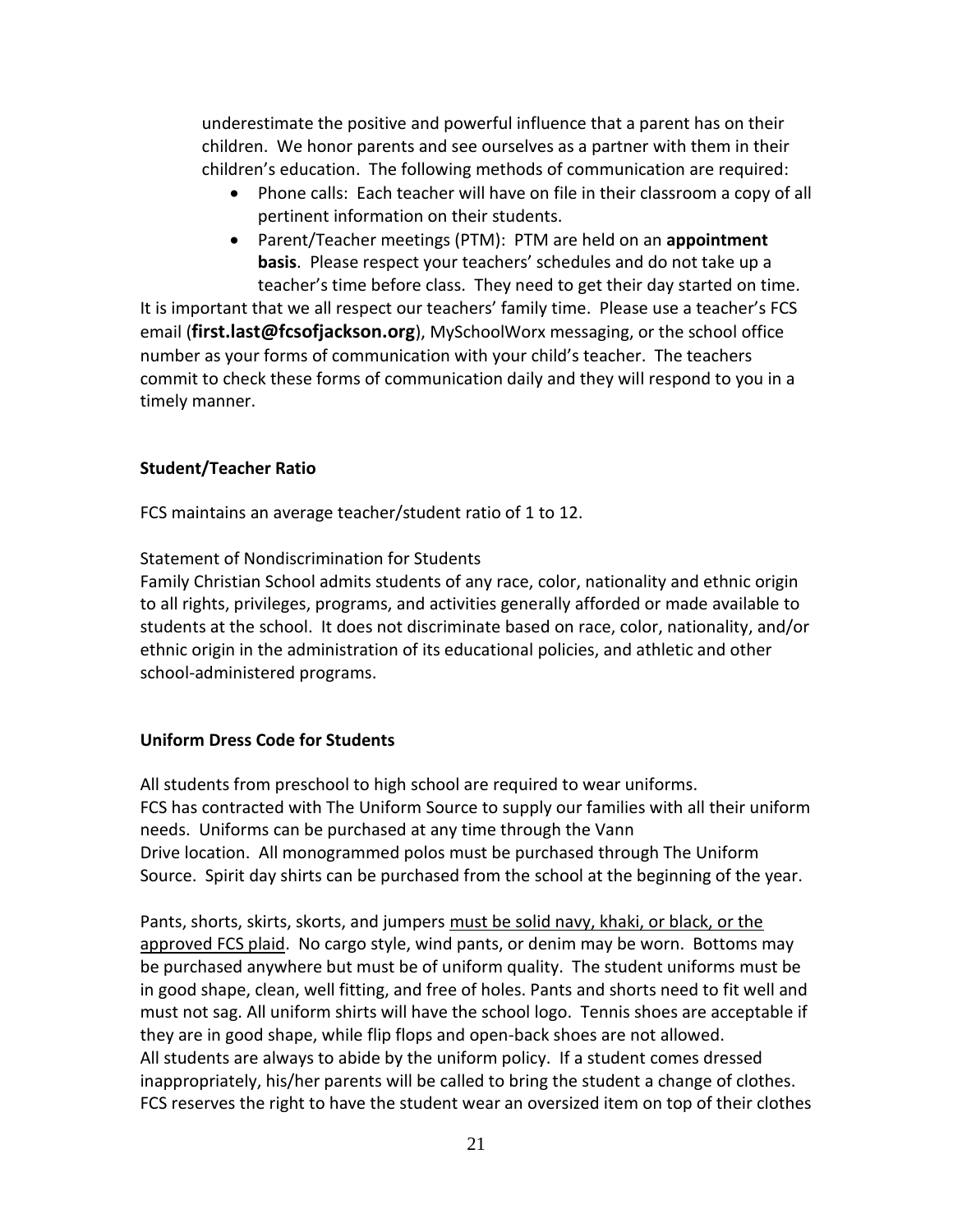if it is deemed unreasonable to call the parents or the parents are not able to bring a change of clothes. This is at the discretion of FCS.

Students do not have to wear uniforms on party days, field trips, or Spirit Days. Fridays are Spirit Day. Students may wear blue jeans that are neat and do not have excessive holes or ragged edges. They may wear school polos or school spirit t-shirts which may be ordered from the school. They may also wear former FCS activity t-shirts. For example, t-shirts of a previous school play.

### <span id="page-21-0"></span>**Homework Policy**

Students must complete homework assignments in a timely manner in compliance with their teachers' policies.

### <span id="page-21-1"></span>**Lunch/Snack Policy/Peanut free policy**

Family Christian School does not currently offer a lunch program. Each child is asked to bring a packed lunch. Students store their lunches in the classroom, so an icepack is recommended. Hot lunches should be sent pre-heated, in a thermos as microwaves are not available to students. An order form is emailed out on Fridays for a restaurantcatered lunch on the following Thursday. This form is due by the date listed on the form. Teachers of younger students may ask parents to provide snacks for the class on a rotation. This is up to the discretion of the teacher.

Our School is peanut free. Please do not send any foods containing peanuts to any school event.

### <span id="page-21-2"></span>**School Parties**

There will be various classroom parties throughout the school year for holidays (i.e., Christmas, Valentine's Day, etc.) and special events (i.e., St. Jude Math-a-thon, reward parties, etc.). These should be planned by classroom parents who are elected at the first P.I.E. meeting of each school year. Sometimes parents are asked to help provide items for these parties. We do not celebrate, nor condone, anything Halloween-based at Family Christian School. We do have fall/harvest parties during this time of year, however, we ask that parents do not send items that contribute to the celebration of Halloween. We also have lunches that involve the entire family throughout the school year (i.e., Thanksgiving lunch, Grandparent's Day Lunch, etc.). We always encourage parents to participate in these events. The Friday Memo will let parents know about these events, as well as the MySchoolWorx calendar and FCS newsletter. Some parties require an R.S.V.P. to ensure proper preparation. We encourage families to invite grandparents and perspective families to these events as well.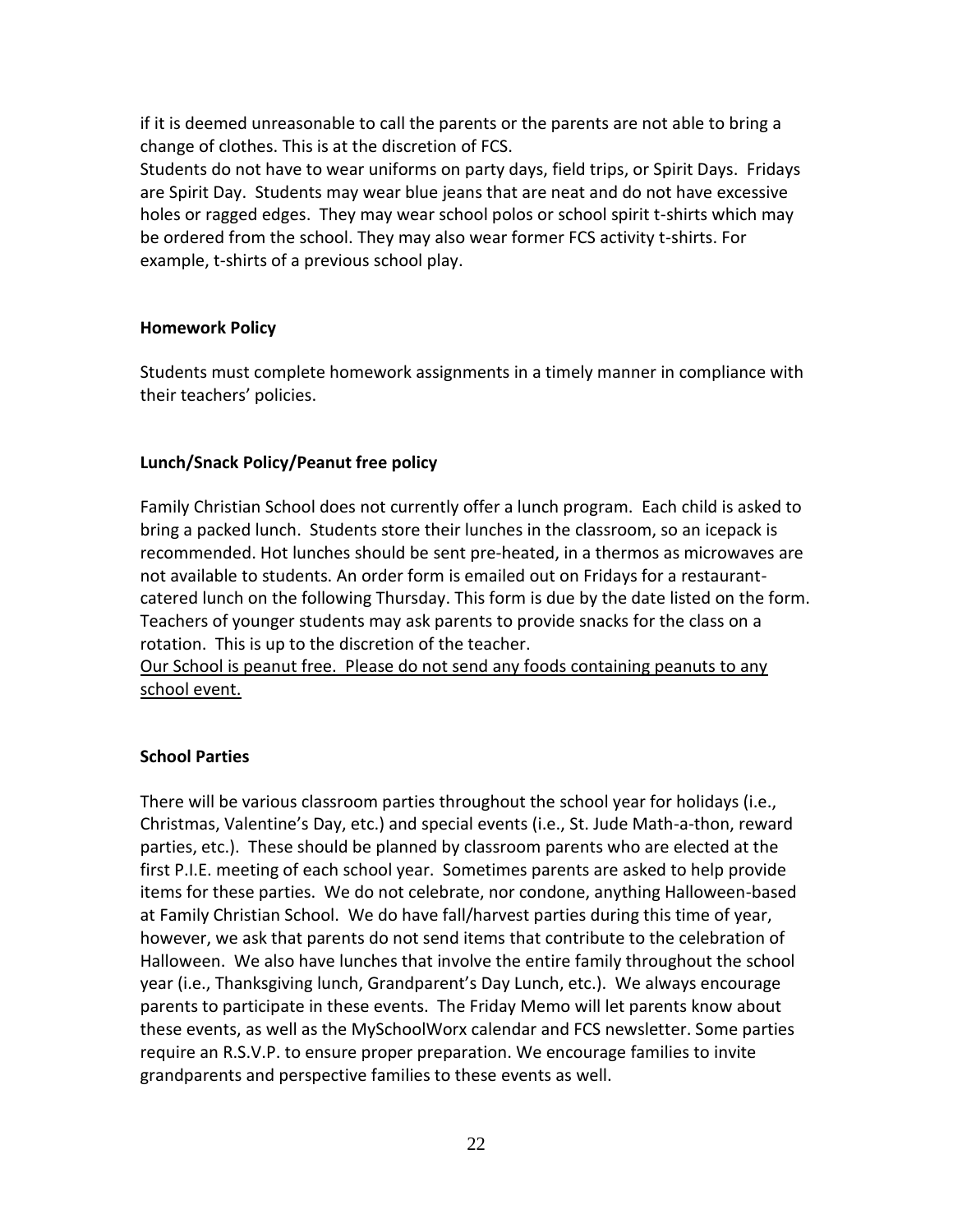# <span id="page-22-0"></span>**Off Campus Parties**

We ask that parents always remember the honor code that they and their children sign each year. This honor code asks that we honor God and represent Him on and off campus. With this in mind, we ask that parties that are held in the homes of our students are representative of Christ.

It is the policy of Family Christian School that if a student hosts a party off campus and invites any student in their classroom, that all students in their classroom are included. If it is an all-girl or all-boy party, we ask that the student invites all boys or all girls in the classroom. If invitations are sent to school, everyone must receive one. We are a small school and we believe that we should treat others the way we would want to be treated.

# <span id="page-22-1"></span>**Marketing**

Family Christian School uses various media to advertise, including:

| Website         | <b>Newspaper Advertising</b> |
|-----------------|------------------------------|
| Social Media    | Word of Mouth                |
| Outdoor Signage |                              |

We actively seek any free advertising that is available, especially to advertise special events, fundraising, community service, etc. We try to promote what we are doing that is new and innovative. Permission for Publication: In agreement with this Handbook, you give permission for Family Christian School to use your child's picture on the school website as well as other marketing publications of the school. You understand your child's complete name will not be used with their picture on the website/social media.

# <span id="page-22-2"></span>**Enrollment/Application Process**

When a parent contacts the school to apply for admissions, an admissions packet is emailed to that parent.

Admission packet Includes:

- o Application for Admission
- o Medical Release
- o Tuition Agreement Plan
- o Bank Draft Form

After receiving the completed information, further information is sent to the applicant.

- o School Supply List
- o Current School Calendar
- $\circ$  List of other items needed for registration (i.e., birth certificate, immunization records, current school physical, etc.)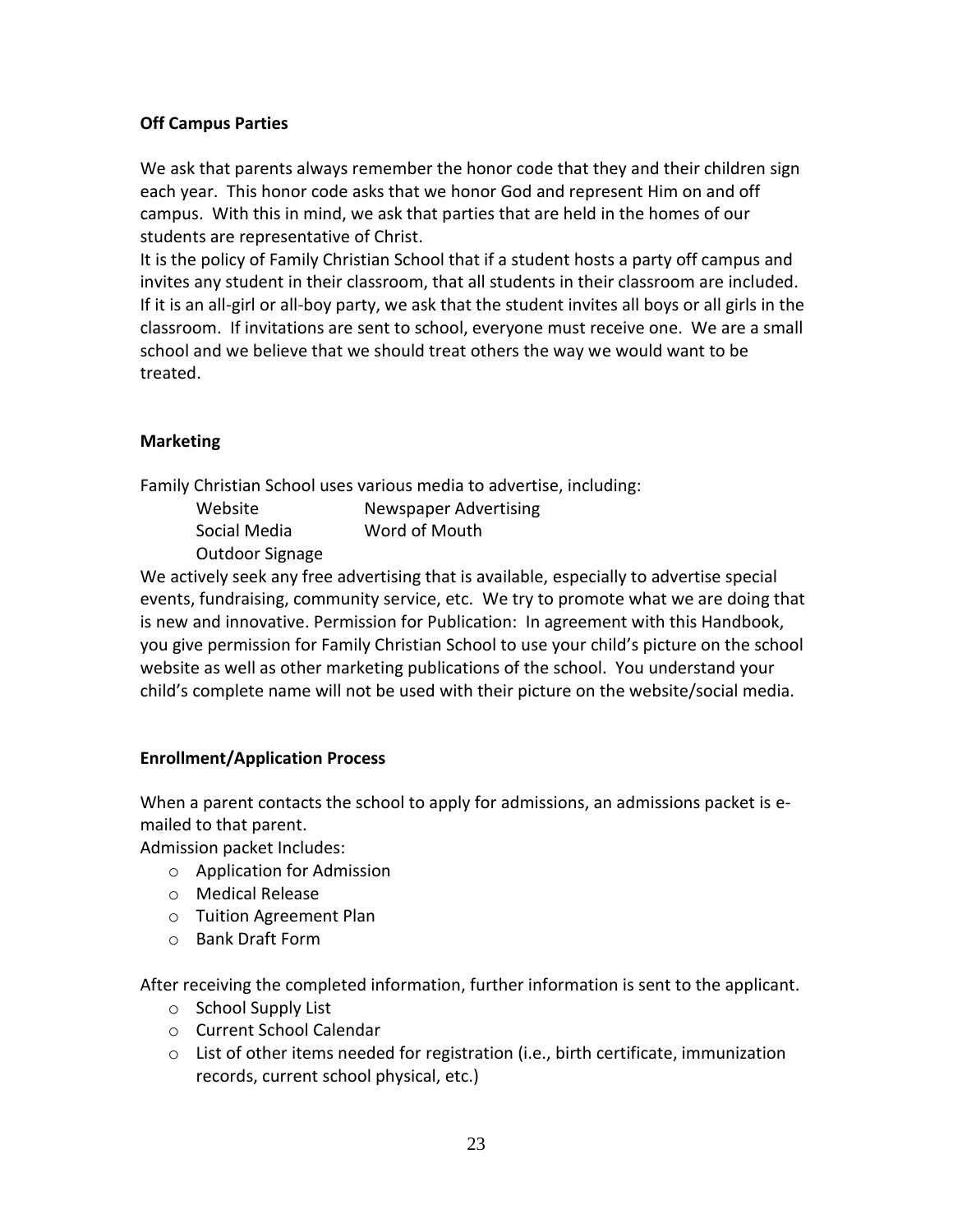### <span id="page-23-0"></span>**Parent/Student Orientation**

All parents are asked to attend a mandatory orientation prior to the start of school. At this orientation, they are directed our Parent/Student Handbook located on the website, main points of the handbook are addressed, parents are asked to read it in its entirety and sign and return the form at the end of the handbook. At this orientation, parents and students also meet the FCS faculty, staff, administration, and board of directors. They will meet their child's teacher in the classroom and can ask questions as well as receive that teacher's classroom expectations.

### <span id="page-23-1"></span>**Pre-Placement Testing**

We do pre-placement testing only on an as needed basis. We do not enroll nor deny enrollment of children based on pre-placement testing. We believe strongly that we should try to meet each student where they are and provide whatever we can to help them achieve attainable goals. We will converse with the parents and work together with them to provide everything within our power to assist their child in learning including changing a child's educational status.

### <span id="page-23-2"></span>**Attendance Policy**

Regular attendance is important to a child's success in school and establishes good work habits and self-discipline. FCS requires that students be in attendance at least 90% of the school year in order to successfully complete the school year and be promoted. Students who fall below the 90% attendance rule may not be promoted.

### <span id="page-23-3"></span>**Absences**

When a student is absent from school, a phone call to the office, or an email to Ms. Kaley is required from the parent or guardian by 9:00 a.m. We ask that this procedure be followed for all student absences, nursery – grade 12. It is important to provide the following information.

- 1. Parent or guardian's name
- 2. Student's name
- 3. Grade/teacher
- 4. Reason for absence
- 5. Estimated date of return

Excessive excused or unexcused absences (17 or more) are grounds for a failure.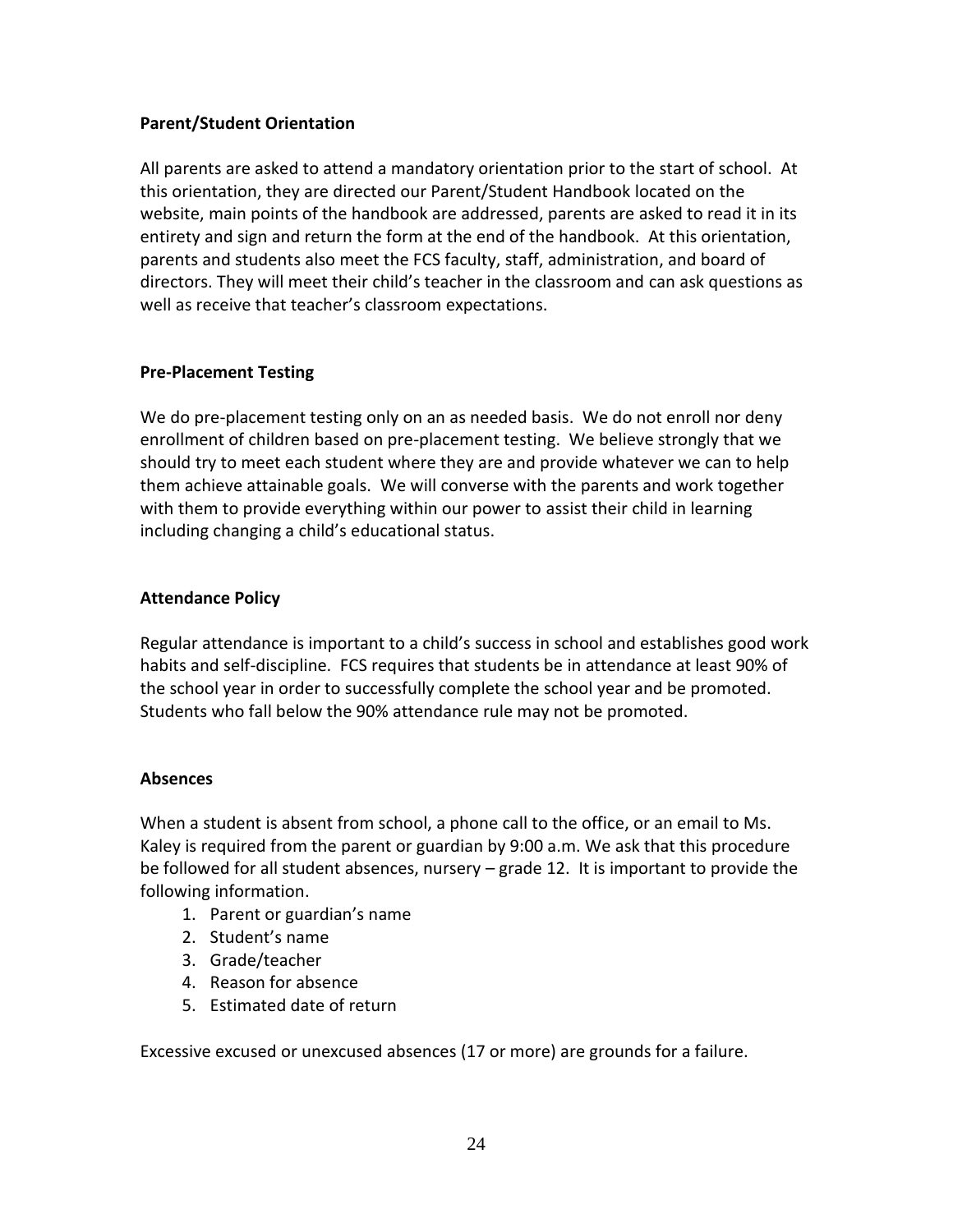If the student does not bring a note from their parent or guardian, a phone call home will be made to confirm the absence. If the absence is not verified in writing by the parent/guardian within three (3) days, the absence will be considered unexcused. A signed note specifying the reason for and dates of absence must be submitted to the teacher upon return.

Students arriving after 8:10 a.m. will be considered tardy. Students who leave after 12:45 p.m. are considered early dismissal, which is the equivalent of a tardy (20% of an absence).

Examples of excused absences

- 1. Personal illness
- 2. Death in family
- 3. School activities approved by administration
- 4. pre-excused absences
- 5. Doctor's appointments

Advanced notification is necessary if the student will be absent for a doctor's appointment. The signature of the doctor must be obtained at the time of the appointment and submitted to the office at the time of return.

# <span id="page-24-0"></span>**Pre-excused Absences (Family Vacations, Trips, Etc.)**

Parents taking students out of school for personal reasons must present a written statement indicating the reason for and the anticipated length of the absence. This statement must be presented in advance in order to receive work which will be missed because of the absence. Please keep in mind that any absence, excused or unexcused, results in disruption of instruction and may prevent a student from obtaining the best grade possible.

Examples of unexcused absences and tardies:

Students will not be allowed to make up work or tests if an absence is unexcused.

- 1. Leaving the building without permission
- 2. phone calls
- 3. oversleeping
- 4. late rides
- 5. personal business

<span id="page-24-1"></span>*Students may not be signed out during the last half hour of the school day.*

# **Perfect Attendance**

Perfect attendance awards will be issued at the end-of-the-year program. When a student is excused from school by parents for more than half of a school day, that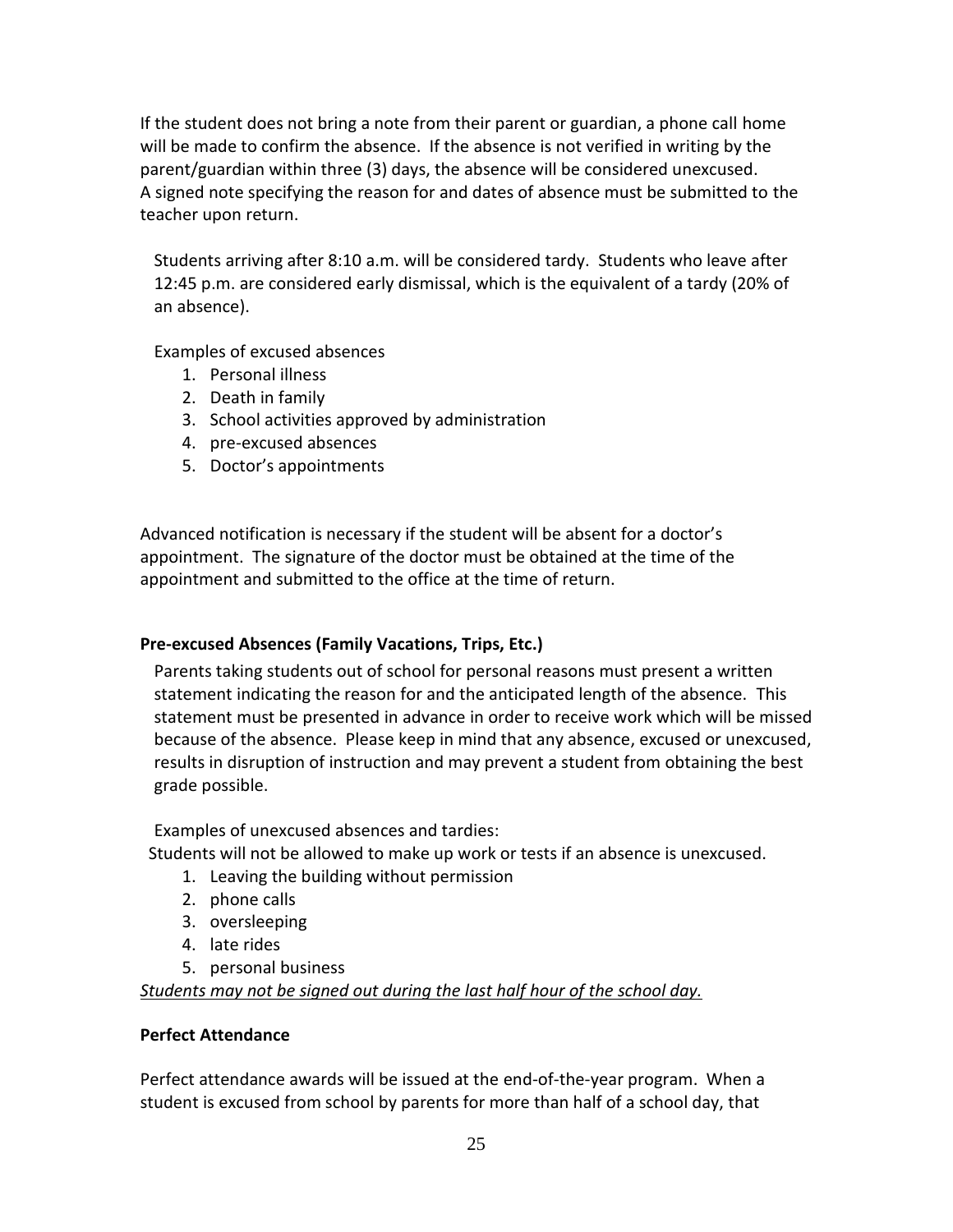student becomes ineligible for a perfect attendance award. A student who has more than four tardies is not eligible for a perfect attendance award.

# <span id="page-25-0"></span>**Illness (during School)**

(See Appendix 3 for the Response to COVID-19 Policies)

Students who become ill during the school day will be sent to the school office by the teacher. Parents will be contacted by office personnel**. It is imperative that parents keep current employment and phone information on record in the office.** Students with a fever of 99.9 or above, vomiting, diarrhea, or other contagious conditions must be picked up immediately. The office will not distribute medication of any kind without written permission. Giving permission over the phone is not acceptable. The school carries Tylenol only, so other medications must be provided by the parents as directed below.

# <span id="page-25-1"></span>**Illness (at home)**

(See Appendix 3 for the Response to COVID-19 Policies)

Students with a fever of 99.9 or above, vomiting, diarrhea, or other contagious conditions while at home must remain at home until such symptoms have subsided for at least 24 hours **without fever reducing medication**.

# <span id="page-25-2"></span>**Medication**

Ideally, medication should be given at home. If your child requires medication during the day, you must complete a written authorization form before any medication will be distributed. All medications must be sent to school personnel in its original container, clearly labeled with student's name, grade, name of medication, the amount and time medication should be given, etc. A Specified Medication Form must be completed before medication will be given at school. FCS reserves the right to require written instructions from a medical doctor concerning any medication administered.

### <span id="page-25-3"></span>**Family Crisis**

If there is a family crisis which may affect the student's attendance, level of concentration, or general well-being, please notify the administrator.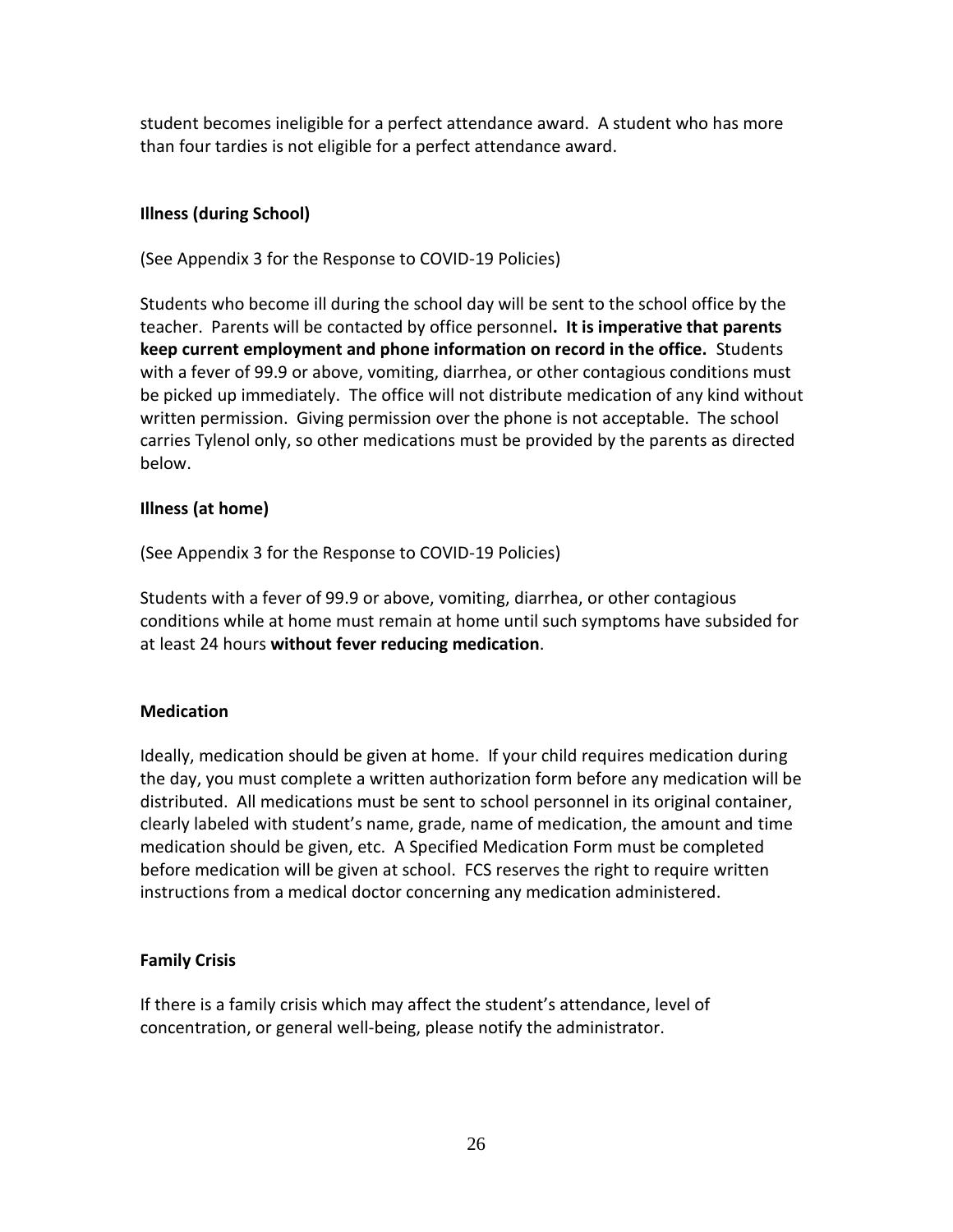### <span id="page-26-0"></span>**Weather and School Closings**

Snow days will be determined by the administration. Families will need to tune into WBBJ to learn the status of classes. We will try to have Family Christian School named specifically if school is closed. We will also post closings on our FCS Facebook page and inform parents/guardians via MySchoolWorx. As a rule, we will close when Jackson Madison County Schools have decided to close.

# <span id="page-26-1"></span>**School Textbooks**

Textbooks remain the property of FCS. Consumable books are the property of the student. If they are lost during a school year, the parent must pay the replacement cost. Students will be told at the beginning of the year what books are consumable and what books must be returned at the end of the school year. Returned books must be returned without excessive wear and tear and no markings. A full replacement cost will be billed to the student's parent should damage occur. Parents are required to pay a curriculum fee at the beginning of the year to cover consumable books, library/computer usage expense, and wear and tear on reusable textbooks.

### <span id="page-26-2"></span>**Harassment & Bullying**

Family Christian School endeavors to provide a safe and caring environment in which all students can succeed. Behaviors that intend to cause emotional or physical harm to a student will not be tolerated. Such behaviors include, but are not limited to, threats, bullying, name calling, teasing, and put downs. Such acts may be verbal, physical, written, or electronic in nature. Unwelcome sexual advances are also perceived as harassment. Bullying may also be defined as a series of acts directed at another student with the effect that it substantially interferes with the student's education, creates a threatening environment, or disrupts the orderly operation of the school. The school setting includes the school itself, the school grounds, in school vehicles, at designated bus stops, or at any activity sponsored, supervised, or sanctioned by the school. Any online activity of this nature that carries over into the school setting is also included. Anyone with knowledge of such behavior should report it to the principal. Students involved in these behaviors will be subject to disciplinary action. The safety of the community will be considered in determining appropriate action. The local police may be contacted to file a report.

### <span id="page-26-3"></span>**Academic Honesty & Plagiarism**

Academic integrity is of the utmost of importance in an academic environment; therefore, it is essential that each student take responsibility for his/her own work. Cheating and plagiarism are unacceptable practices. Cheating is the giving, receiving, or using help not authorized by the teacher on any form of assessment. This means that students should not copy from another's work, provide answers to another, or use any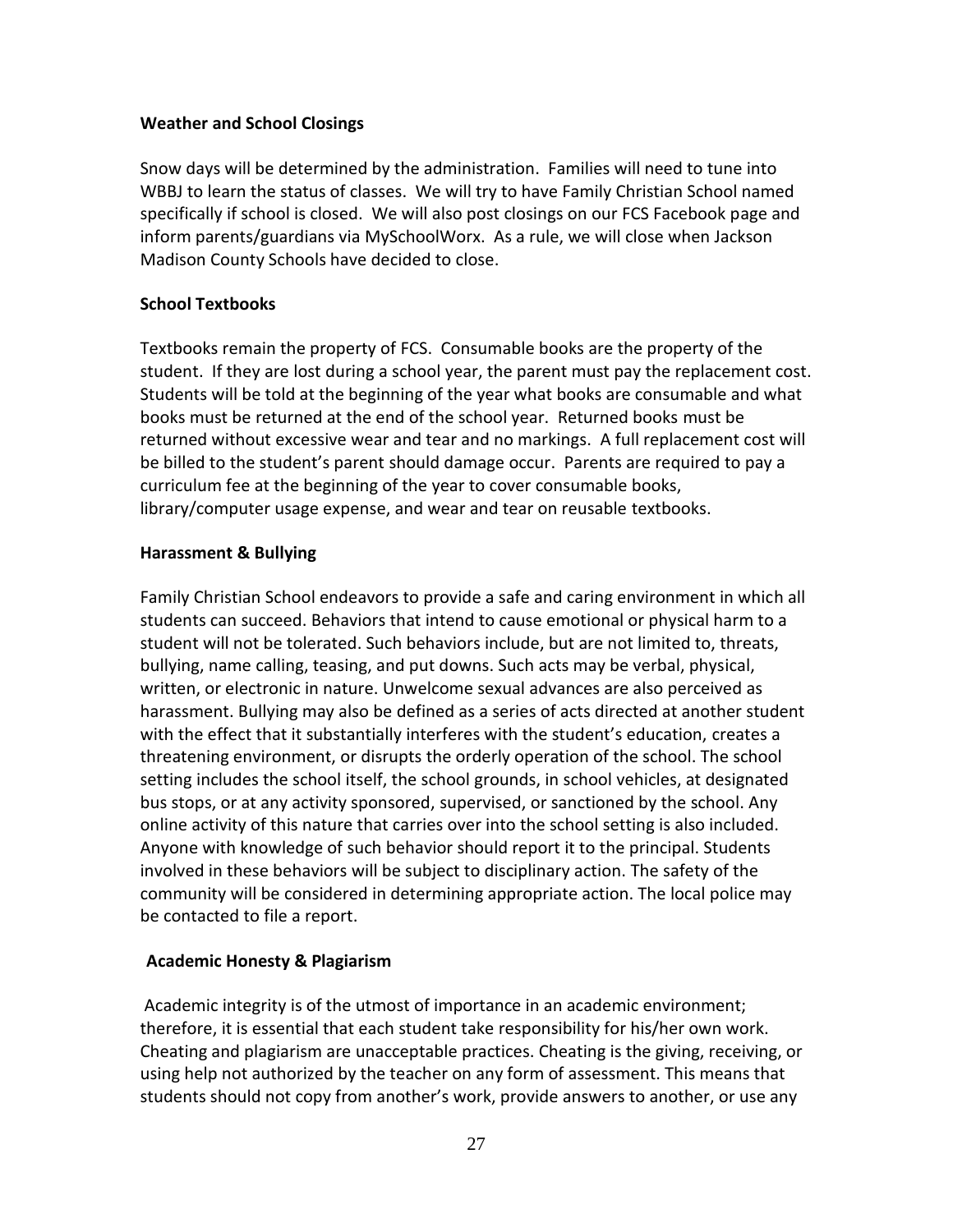source of information not allowed by the teacher on class work, homework, projects, quizzes, or tests. It also includes talking with other students about the content of a test/quiz after the student has taken it and others have not. Students must also refrain from forgery and stealing. Students who access an exam or answers to an exam without authorization are stealing. Students should not forge a required parental/guardian signature, as on permission slips or Bible memory. Plagiarism is intentionally presenting someone else's work or ideas as one's own. This could include copying or paraphrasing from a book, journal, or the internet without acknowledging the original writer. Cutting and pasting from an internet web page and taking another's work and rewriting in "your own words" also constitutes plagiarism. Students who are caught cheating or plagiarizing could receive a zero for the assignment or may be asked to re-submit the assignment for partial credit. Other disciplinary measures, such as a detention or suspension, could be expected.

# <span id="page-27-0"></span>**Lost and Found**

FCS does have a lost and found area, but it is the student's responsibility to keep track of his or her own belongings. If a student brings something to school, that student is entirely responsible for that item (or items) and if lost, the school has no liability for that item. Teachers and staff will not be responsible to try to find lost items.

# <span id="page-27-1"></span>**Reporting of Student Progress**

FCS operates on a 9-week grading period system. Report cards are posted on MySchoolWorx at the end of each nine-week period. Parents are asked to review and digitally sign by the next school day. Parents can monitor students grades daily, through MySchoolWorx. We have Parent Teacher Conference days set on the school calendar. At any point during the school year, a conference may be requested by a parent, teacher, or the principal.

# <span id="page-27-2"></span>**Achievement Testing Program**

All students, preschool through  $11<sup>th</sup>$  grade is given the Stanford Achievement Test in the spring of the current academic year. Parents are given a copy of their child's test results and a copy is placed in the students file.

# <span id="page-27-3"></span>**Promotion and Retention Policies**

Students will be promoted or retained based upon their ability to complete the academic year's curriculum in an acceptable manner. This is based upon our current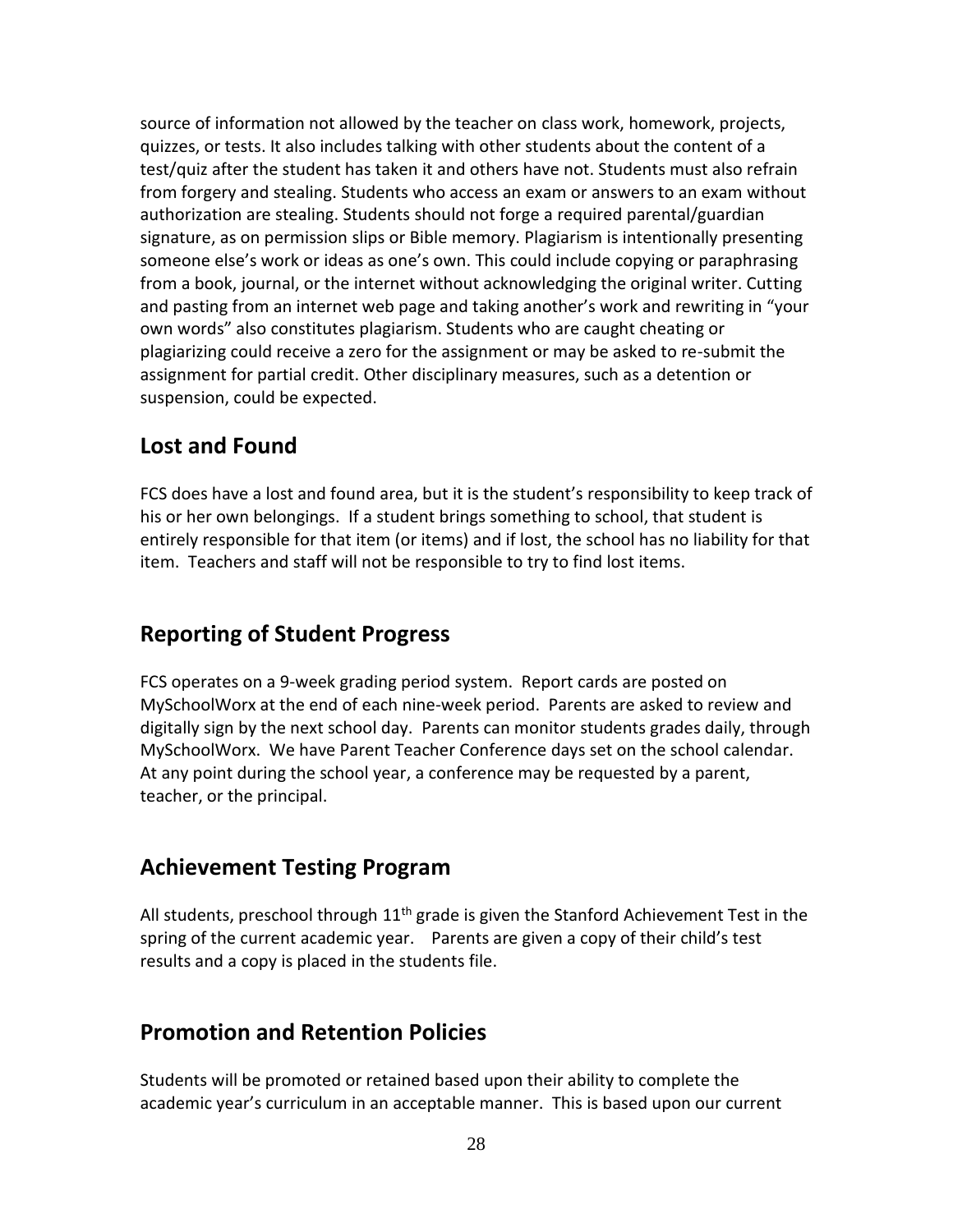grading scale. Teachers and Principal will be in frequent communication with parents throughout the academic year if they feel that there is any chance that a student may need to be retained. FCS asks that parents cooperate with teachers in assisting students who are having difficulty at school with homework and making sure that they are completing what is required of them. Parents are always notified in a timely manner. The decision to promote or retain is continuously evaluated by teachers and parents throughout the course of the year, not just at the end of the school year.

# <span id="page-28-0"></span>**Awards**

# <span id="page-28-1"></span>**High School Awards**

Each quarter, students who have attained high levels of academic achievement with no C's, D's, no F's, and no I's are recognized on the FCS Honor Roll and are presented with certificates of recognition. Character comments must be satisfactory. Students who have attained all A's are recognized on the FCS All A's Honor Roll and are presented with the certificates of recognition. These students may be exempt from exams and/or extra assignments.

### <span id="page-28-2"></span>**Middle School Awards**

Each quarter, students who have attained high levels of academic achievement with no C's, D's, no F's, and no I's are recognized on the FCS Honor Roll and are presented with certificates of recognition. Character comments must be satisfactory. Students who have attained all A's are recognized on the FCS All A's Honor Roll and are presented with the certificates of recognition. These students may be exempt from exams and/or extra assignments. Students who have no absences and no tardies for the year will receive a perfect attendance award.

### <span id="page-28-3"></span>**Elementary Awards**

Each quarter, students who have attained high levels of academic achievement with no C's, D's, no F's, and no I's are recognized on the FCS Honor Roll and are presented with certificates of recognition. Character comments must be satisfactory. Students who have attained all A's are recognized on the FCS All A's Honor Roll and are presented with the certificates of recognition. Students who have no absences and no tardies for the quarter will receive a perfect attendance award.

Character and academic awards are also distributed at the end of the year.

# <span id="page-28-4"></span>**Student Disciplinary Policies**

All discipline is to be administered with love and self-control. As staff members, we are to be Christian role models. It is essential that the school's guidelines for discipline be adhered to.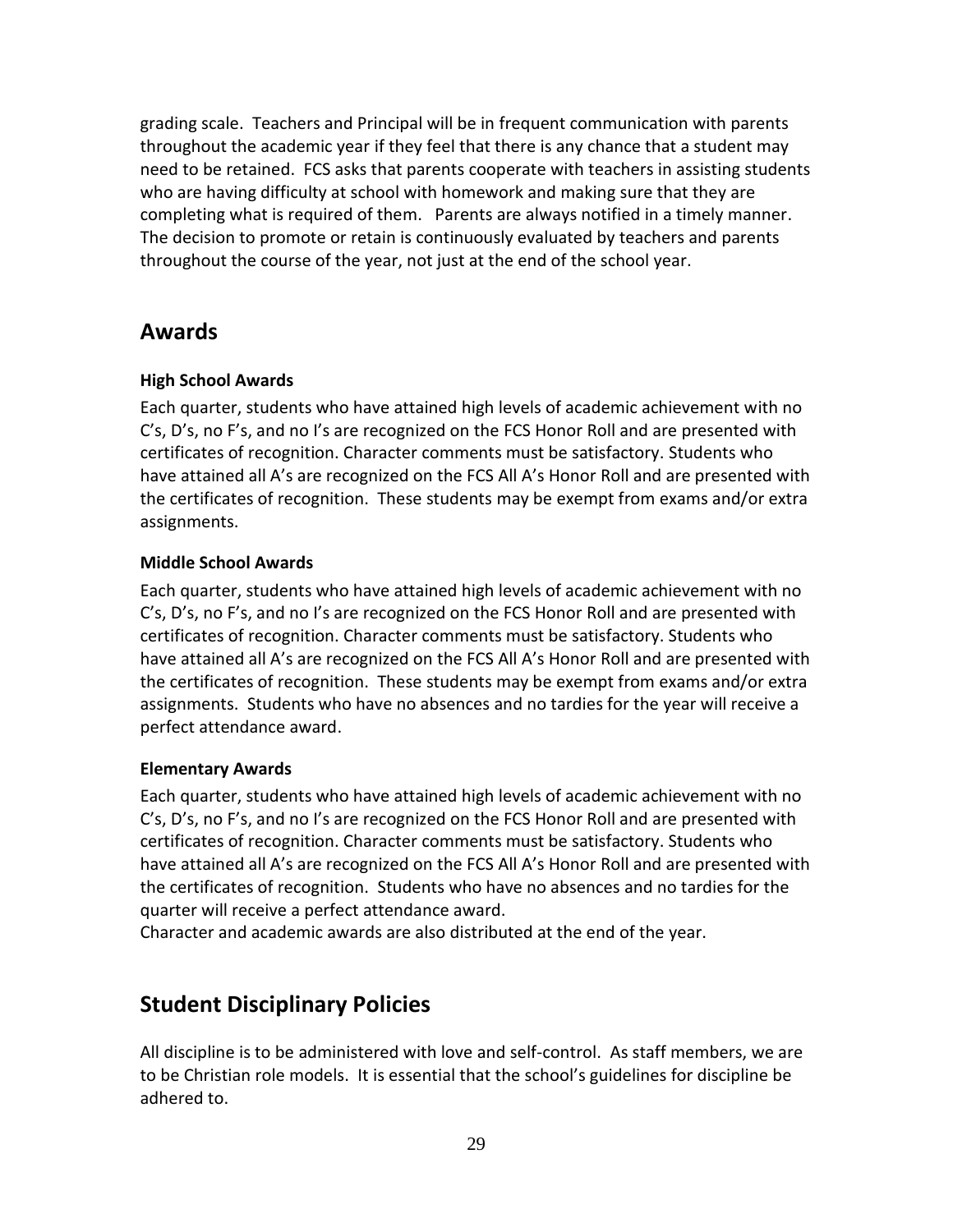- $\circ$  We are aware of the developmental characteristics for each age group that we teach. Many times, what people might think is a discipline problem is ageappropriate behavior. We are realistic about our expectations and make our program fit children's developmental needs.
- $\circ$  We are active observers of children and seek to be sensitive to their needs. If they are wiggly, we let them move. If they are frustrated, we adapt the activity or change our approach.
- $\circ$  We greatly appreciate parents making us aware of changes in their home life that could be affecting their children's behavior at school.

# <span id="page-29-0"></span>**General School Rules**

- 1. Follow directions promptly and with a good attitude.
- 2. Walk quietly to and from assigned areas.
- 3. Keep hands, feet, and personal objects to yourself.
- 4. Come to class prepared and complete all work assigned.
- 5. Use appropriate language. Disrespectful speech and unkind words are not permitted.

# <span id="page-29-1"></span>**Student Disciplinary Policies**

- 1. Time out
- 2. Counsel with student
- 3. Written assignments
- 4. Parental Conferences
- 5. Suspension
- 6. Removal from school

# <span id="page-29-2"></span>**Suspension Policy**

If the first 4 forms of discipline have failed the student may be suspended. The parent will be notified and given information concerning the suspension such as: whether the student will be suspended in school or out of school, the reason for the suspension, and the length of the suspension. Students will be given unexcused absences for these days and will receive a zero for all class work and tests administered on these days.

# <span id="page-29-3"></span>**Removal from School**

Removal from school is always the final resort in our disciplinary policy. If a student does not comply with school rules of conduct (as stated in our honor code), that student will be asked to leave the school. The tuition agreement will still be in effect for the duration of the school year and parents are required to pay tuition in full for that year. All school text must be returned. We ask that parents and students who must be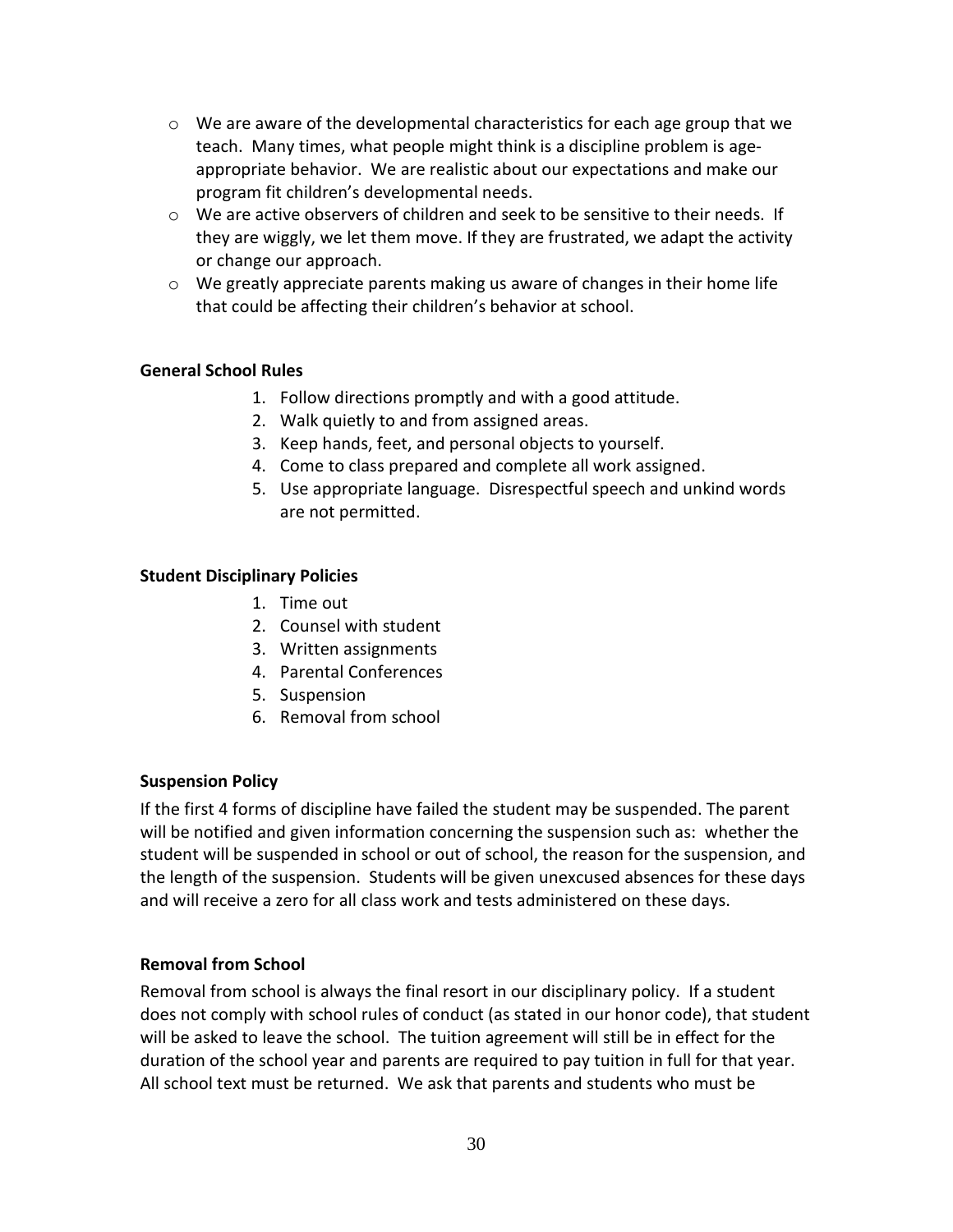removed from school do so in proper order, understanding that we have made every effort to try to help the situation.

Students may be removed from school because their parents conduct is not conducive to our honor code. While this is unfortunate for the student, it is sometimes a necessity for the safety and peace of the other students, teachers, and administration. Before this would take place, the parent would be notified of the problem and asked to make things right. If the parent will still not comply, said parent will be asked to meet with the school board regarding the situation. A plan of action will be recommended to the parent by the school board at this meeting. If the parent will not comply, the child will be removed from the school. If we feel that the child is in danger, the proper authorities will be notified.

# <span id="page-30-0"></span>**Student Withdrawal Policy**

If a parent withdraws their student from school before the end of a school year, the parents will still be obligated to pay their tuition for the full year, as agreed in their tuition agreement. If that family must withdraw due to a job transfer or other reason that may be deemed unavoidable by school administration and school board, then that family may be released from future tuition payments. However, if the parent withdraws for other reasons, they are asked to do so in a calm and peaceful manner and continue to meet their financial obligation to the school. If this is not met, legal action will be taken, as deemed necessary by the school board. Additionally, the Board of Education and T.A.N.A.S. will be notified of the student's withdrawal.

# <span id="page-30-1"></span>**Supervision of Students**

All Infant-elementary students are to be under the supervision of an adult while on campus of Family Christian School. Students must always be supervised by an adult (including restroom breaks). **AT NO TIME DURING THE DAY ARE STUDENTS TO BE LEFT UNSUPERVISED.**

# <span id="page-30-2"></span>**Tuition Policy**

The tuition policy is listed on our Tuition Agreement Plan. All parents must sign a Tuition Agreement Plan upon enrolling. This form is a legal and binding agreement between Family Christian School and the families that enroll. Please make sure to read everything before signing and make sure that it is an agreement into which you are willing to enter and with which you agree to comply. Tuition payments will be received by FCS via bank draft on a schedule agreed upon by evidence of the parent/guardian's signature on the Tuition Agreement Plan.

# <span id="page-30-3"></span>**Field Trips**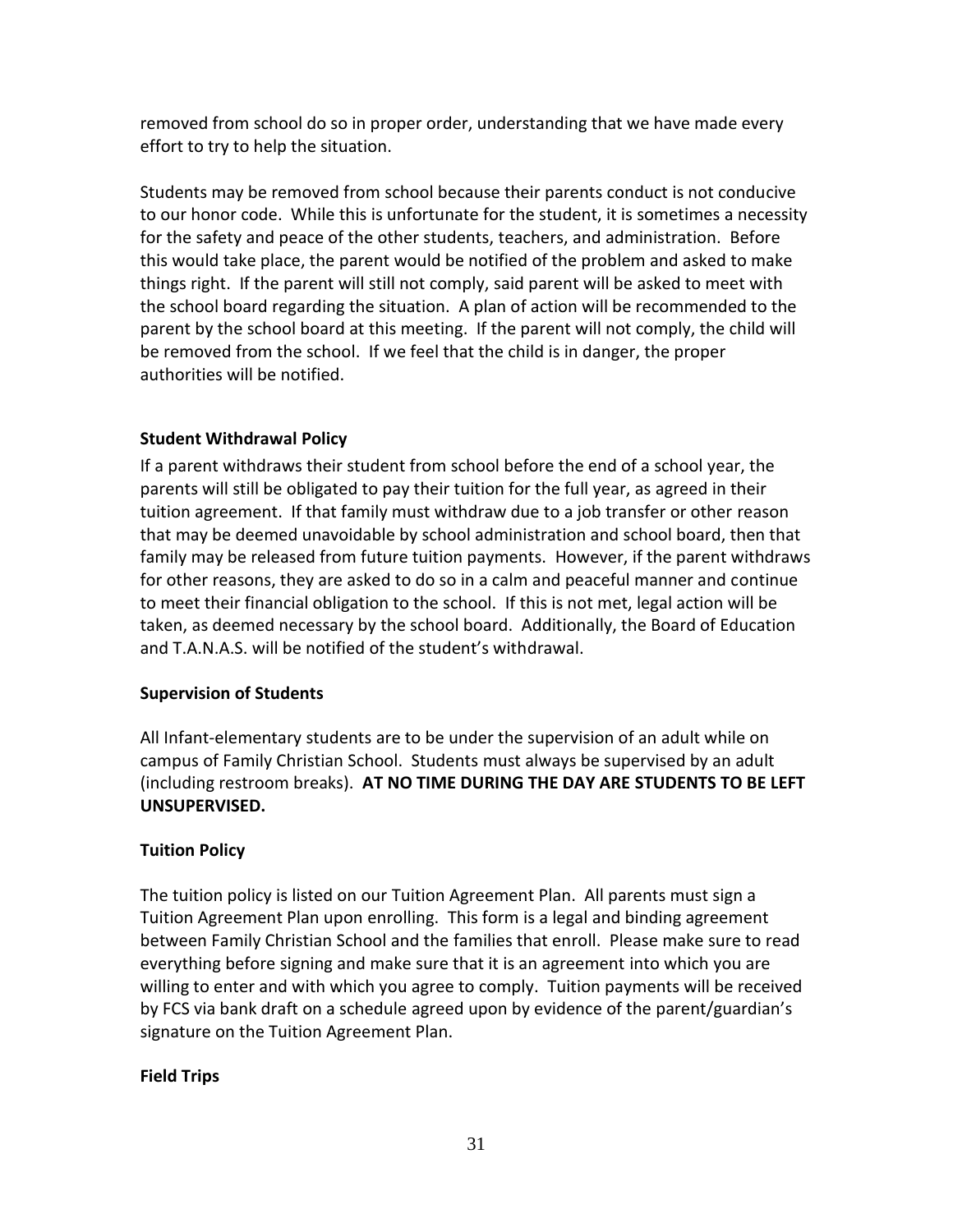Field trips will be scheduled by the teacher once every nine weeks. The field trips are intended to enrich or introduce a unit of study. A field trip request form is given to the principal. After approval, this form is sent home to parents. Permission forms must be returned, along with any payment necessary for the field trip, by the date due on the form. Parents are sometimes asked to drive students on field trips. Students Preschool through 2<sup>nd</sup> grade is required, by law, to sit in an approved booster seat while riding in a vehicle. Parents of these children must leave their approved booster at the school the morning of the field trip for their child to attend. Teachers WILL NOT transport students who are not in approved booster seats. All other children must be seat belted for travel.

Parents and Teachers are to keep track of the students who ride with them to and from field trips.

Field Trip Procedure:

- 1. Always have attendance with you
- 2. Field trip permission forms should be brought on the field trip

### <span id="page-31-0"></span>**Release of Records**

Custodial Parents and Legal Guardians who enroll their children in Family Christian School have open access to their child's file whenever they deem necessary. They must contact the school office to set up an appointment to see these files. The administration, school board, and the child's teacher also have access to the information in the student file, when necessary. However, they are to keep this information confidential and use only as an aid to assist in the child's learning and care. No one else is granted access to these records without the presence of a parental consent form of court order.

If a student transfers from Family Christian School to another school, that school should send a written request for student records to Kaley.Humphrey@fcsofjackson.org or they may fax a request to (731) 300-3389. If the student's financial account is paid in full and they do not have an outstanding balance, and if they have turned in all textbooks and library books that belong to the school, their records will be released to the new school. However, if the student has an outstanding balance or has books that need to be returned to the school, these records will not be released until these obligations have been met (per our tuition agreement).

### <span id="page-31-1"></span>**Procedures for Situations Involving Child Custody, Visitation, and Release of Records**

1. Upon request, non-custodial parents shall be entitled to experience all parental rights to the extent that such rights are not restricted by a legally binding instrument or court order.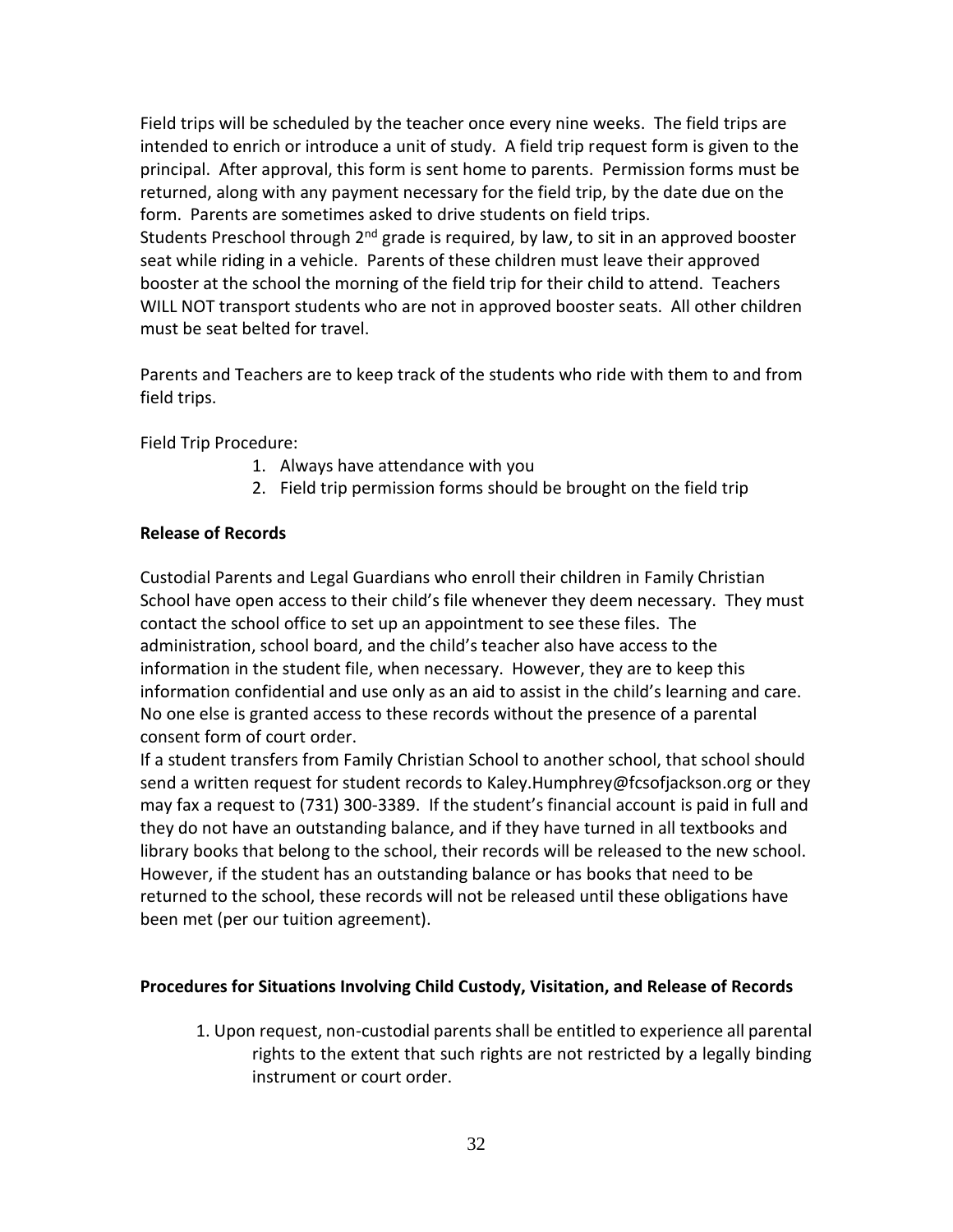2. A reasonable attempt will be made to publicize this policy so that affected parents will be informed of their option.

3. The requesting parent will initiate the written request for duplicate parent reporting to the principal of the school where the student currently attends. The request must include the full legal name and address of the student, the full name and address of both parents and the requesting parent must sign it. The request must be renewed annually or whenever the student changes schools, whichever occurs first.

4. Once the request has been made, the principal will cause to be duplicated and mailed/delivered to the requesting parent of record, timely copies of any official information (not to exceed two (2) weeks). However, duplicates of statements will only be sent to the parent designated to pay tuition. We will not divide financial obligations between parents. Parents will be responsible to work this out on their own. One student account and statement are all that will be supplied by the FCS financial office.

5. Official information for the purpose of this requirement is limited to annual parent and student calendars, report cards issued at the end of each grading period, failure notices issued to alert parents to unsatisfactory midterm progress, notice of suspension and/or expulsion, and standardized test score reports as are routinely distributed to parents.

6. When information is to be provided through a teacher and/or principal parent conference, the requesting parent, upon his/her request, will be invited to attend the conference provided there is not legal

Document to forbid it, and the presence of both parents does not compromise the integrity or quality of the conference.

7. Duplicate reports may be photocopies and do not need to be duplicate originals.

8. The requesting parent may also ask that all other materials distributed by the school (newsletters, notices of special functions, disciplinary notices, etc.) be provided as well. To activate this request, the requesting parent may be required to provide a supply of self-addressed, stamped envelopes to the school. Such arrangements are to be worked out by the parent and the building principal. 9. The staff will be oriented as to the rights of non-custodial parents.

#### <span id="page-32-0"></span>**Reporting of Suspected Child Abuse and Neglect**

Family Christian School staff is trained annually on how to recognize signs of child abuse and neglect in children (per Carl Perkins Center for the Prevention of Child Abuse). We are required, by law, to report any suspicion of child abuse or neglect to the Department of Child Protective Services. We are not required to notify the parent or guardian of this call. After reporting, the investigation procedures are left solely in the hands of the Department of Child Protective Services. We are required by law to cooperate with this department during this period.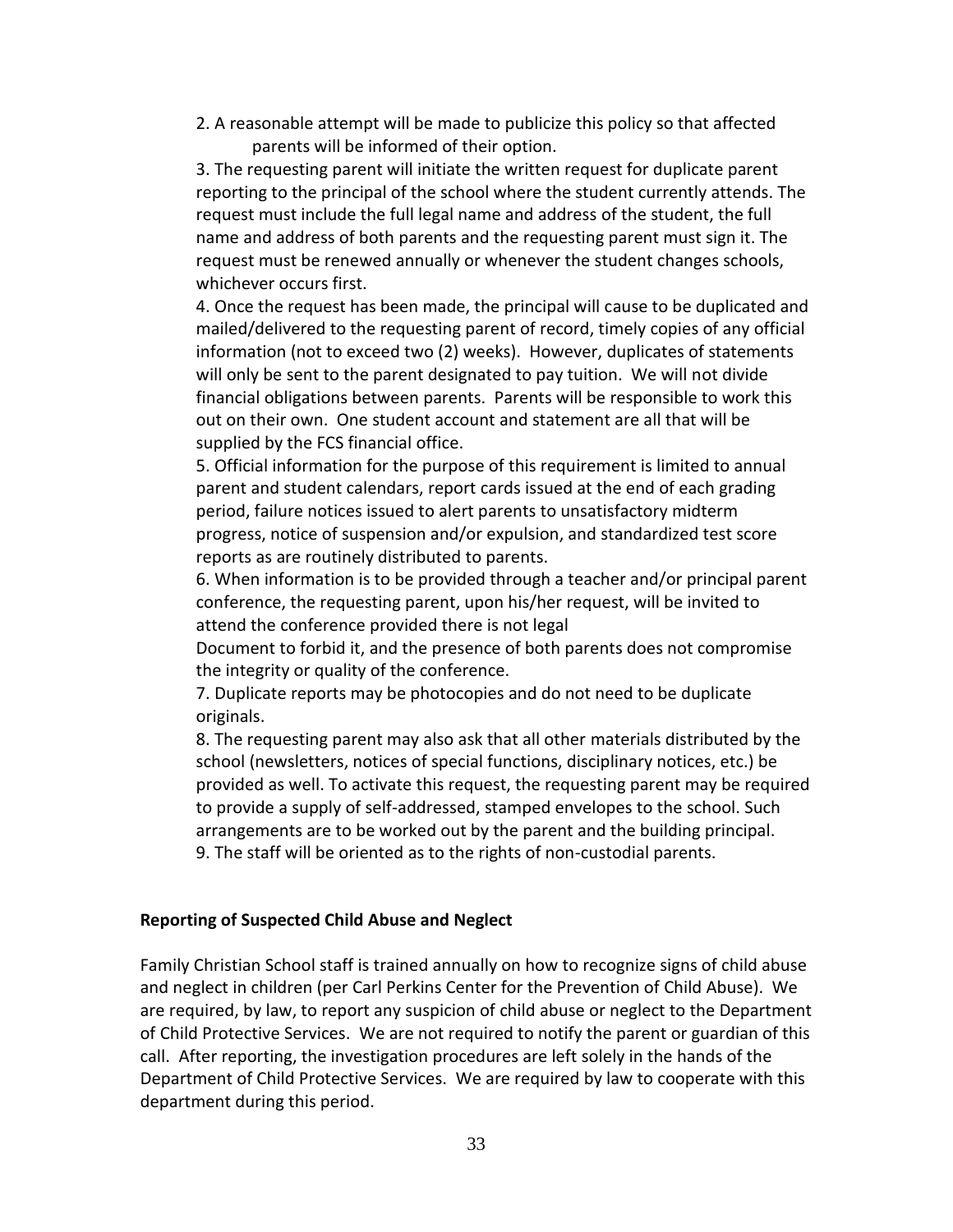# <span id="page-33-0"></span>**Chapel Services**

All students participate in a Christian chapel service once per week. This is usually led by a staff member of Family Christian School and other guest pastors and children's pastors from the churches represented by our student body. Students participate in a time of singing and worship to God, testimonies and prayer requests, and a teaching provided by the speaker. Chapel is a vital part of our week and we look forward to each service.

# <span id="page-33-1"></span>**Policies and Procedures for Volunteers**

Being that we are a private school and depend upon tuition, fundraising, and private contributions for our income, we invite, in fact, encourage volunteerism by our parents and their families. We might ask for volunteers to assist with fundraising, library, custodial, proctoring achievement testing, speaking to our classes and in chapels, assistance with our recycling endeavors, etc. We are very careful, however, who we allow onto the school grounds during the school day for any reason. We have high standards of safety for our teachers and we only allow volunteers who are known and trusted by school administration to volunteer during the school day. Volunteers are just that, and they are not compensated monetarily for their time.

# <span id="page-33-2"></span>**Student Drivers**

Students with a valid Tennessee Driver's license can drive to school. Students are not allowed in their cars during the school day. Other students are not allowed to ride or sit in the cars with driving students. Student's cars should be locked during the school day. Parental written notification must be given to leave school during the school day for a valid appointment (doctor, orthodontist, etc.), and must include permission to drive to the appointment. Students will have to sign out and in with their teacher and bring back documentation from their doctor that they have been to that appointment.

If a student violates the Student Driver's policy, he/she will not be allowed to drive to school.

# <span id="page-33-3"></span>**Disaster Preparedness Plans**

# <span id="page-33-4"></span>**Emergency Procedure Guidelines**

In case of an emergency, the administration will activate appropriate alarms in the building. FCS personnel will verify the safety of all students, staff and Visitors, and ensure that no one remain in any danger area. All personnel will be instructed to stand by in a state of diligence for additional safety directions until the all clear.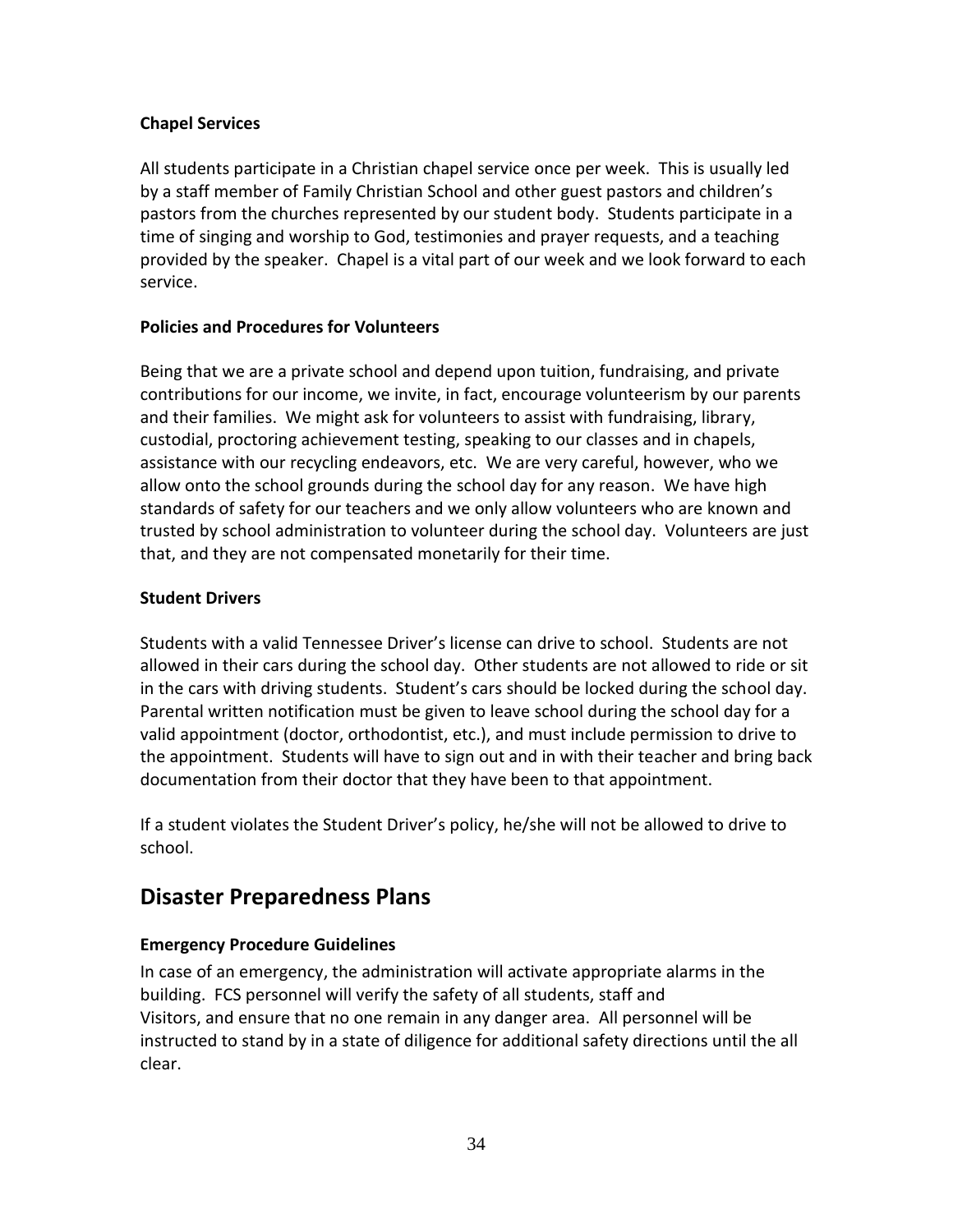### <span id="page-34-0"></span>**Emergency First Aid**

The principal and teachers take emergency first aid and CPR courses, as needed, to make sure that their certifications are up to date. The certificate of completion is kept in the teacher's file. First Aid kits are located in the high school hall teacher workroom and in the front office. Smaller kits can be found in each classroom.

### <span id="page-34-1"></span>**Tornado and Fire Drill Procedures**

Safety plans and drills are in place in the event of a fire or tornado occurring. These plans are posted in the building and in the classrooms. It is state law that schools have one fire drill each month. Tornado drills will take place occasionally.

### **Tornado Drill Procedures**

Check the tornado drill plan posted in your classroom and become familiar with it. Students and teachers must "duck and cover". All office staff must "duck and cover".

### **Fire Drill Procedures**

If any teacher is on a break, that teacher will immediately return to his/her classroom. All classes have a fire/tornado drill exit plan posted at the door.

All teachers must always be accountable for the students with them by having the attendance book for that class.

When you hear the fire alarm, you should walk with your class QUIETLY out the nearest fire exit and take your class attendance.

When you arrive at the designated place outside, call roll and make sure all students are accounted for.

Wait until the alarm has been silenced and the proper authority has told you that it is safe to re-enter the building.

All doors must be closed and unlocked.

All lights must be left on.

### During Naptime:

- 1. If there is a teacher on break, that teacher will immediately return to his/her classroom.
- 2. Each preschool department aide will immediately report to the prescribed classroom to assist the teacher. The assistants are to help the children quickly get up, then move on to the next class and so on.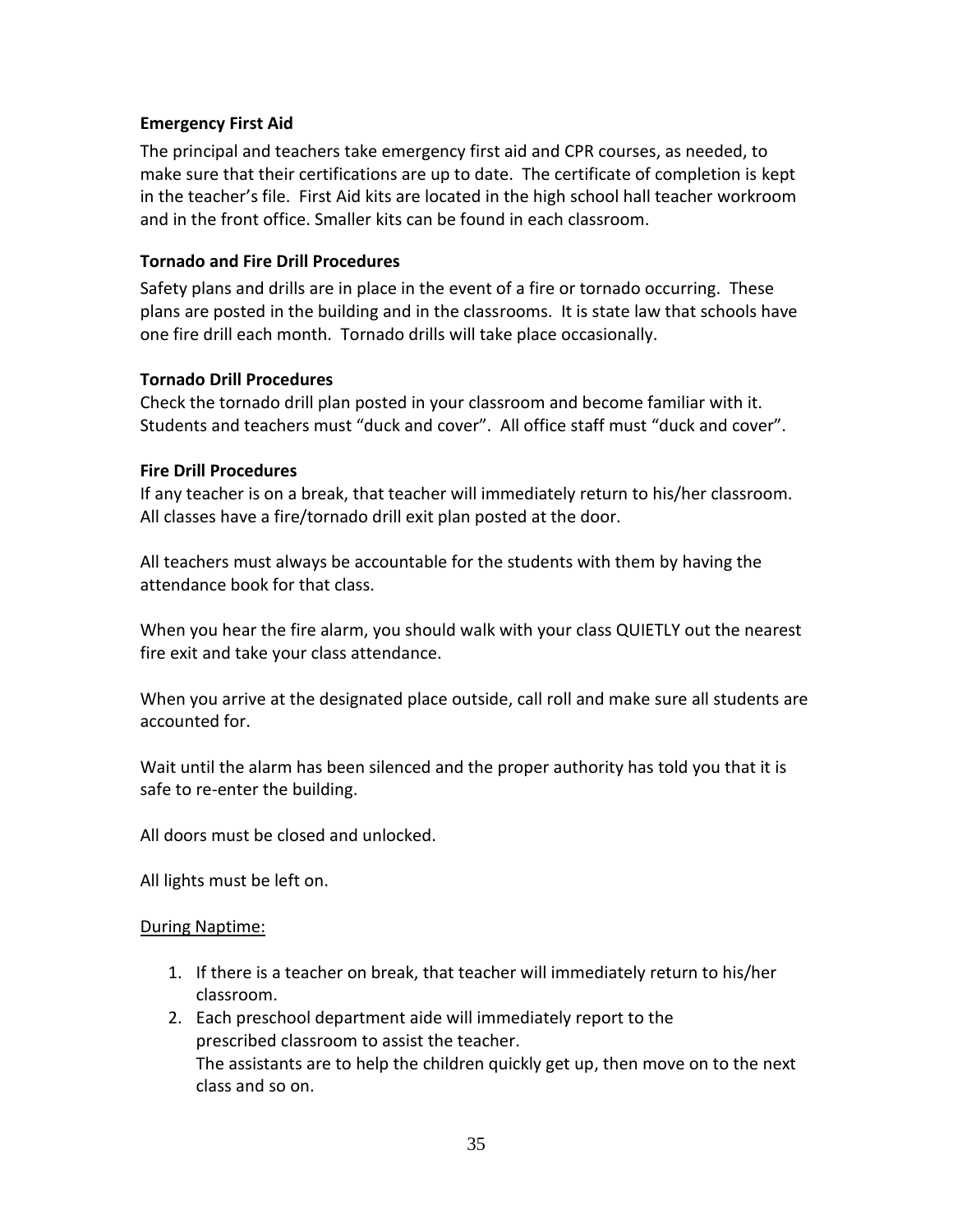# <span id="page-35-0"></span>**Intruder Alert Drill & Policy**

### **Unknown / Unarmed / Unwelcomed Visitor**

### *This is a person who made their way into the building without permission & unwilling to leave*

- Ask for their name
- Ask for identification
- Make a copy of this identification (keep for filing)
- Ask them to leave
- If they are hesitant & unwilling to leave, inform them you will call the Sheriff (911)
- If they leave after calling 911, file an official report with deputy once they arrive o Remember as many details as possible for the report
	- Age, race, height, weight, clothing, facial description, conversation etc.
- Once Sheriff Deputy arrives, allow them to take control
- Keep a visible posted file of this person's info in the office for future interaction

# **Unknown / Disruptive / Unarmed / Unwelcomed Visitor**

# *This is a person who made their way into the building without permission & causing disruption*

- Ask for their name
- Ask for identification
- Make a copy of this identification (keep for filing)
- Ask them to leave
- If they are unwilling to leave, inform them you will call the Sheriff (911)
- Lock-down the building (via intercom)
	- o Alert others to lock-down immediately
	- o Lock all hallway & classroom doors & windows
	- o Stay away from doors & windows once locked
	- o Put barriers (desks, tables, chairs, etc.) between you & the door
	- o Hide out of sight as best as possible
	- o Remain in room until instructed differently
	- o Leave lights on for law enforcement teams
	- o Wait for law enforcement to give further instructions
- Talk to this person in a calm manner
- Try to get them to move to the outside of the building
- Once Sheriff Deputy arrives, allow them to take control
	- o Remember as many details as possible for the report
		- Age, race, height, weight, clothing, facial description, conversation etc.
- Keep a visible posted file of this person's info in the office for future interaction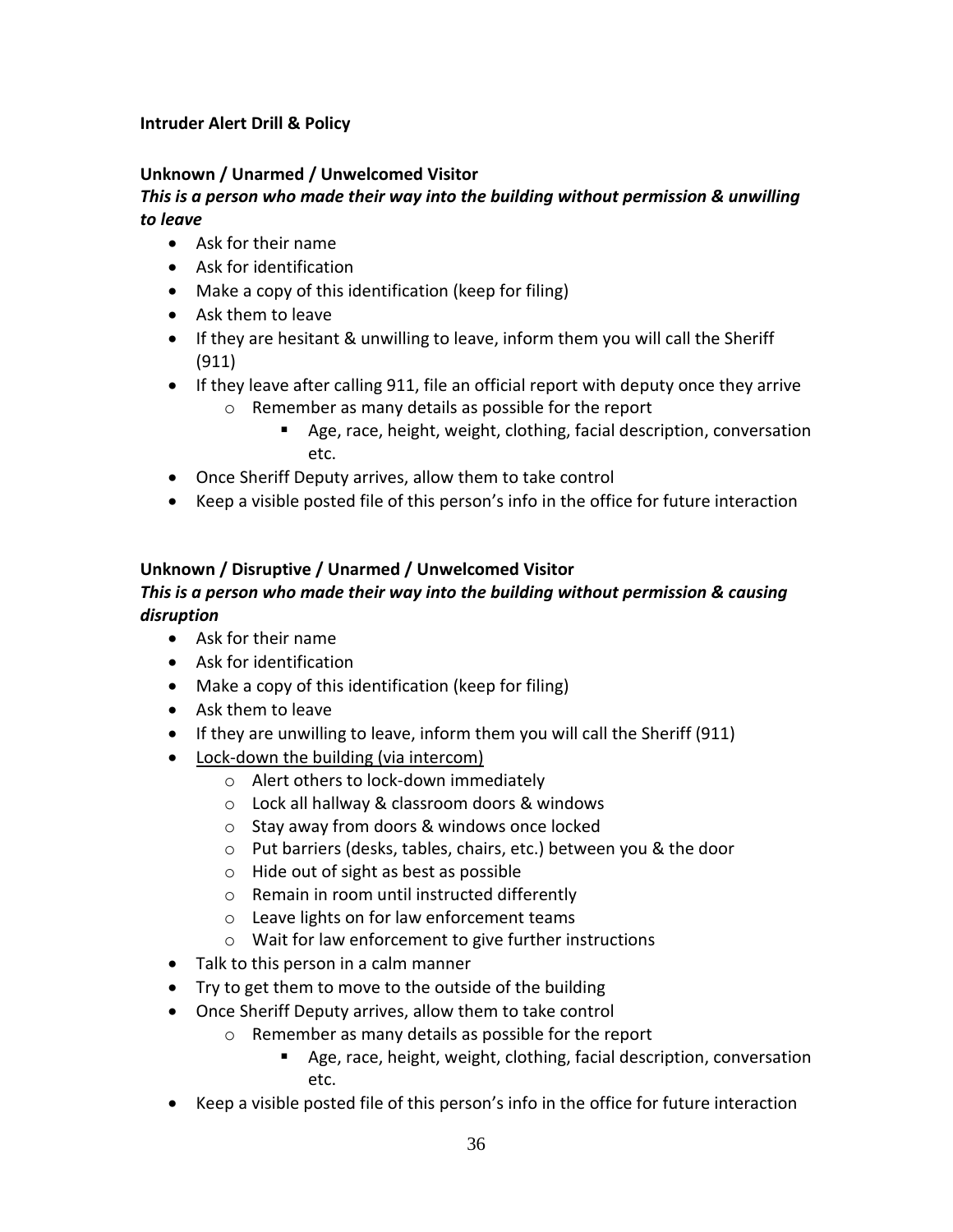# **Disruptive / Armed / Unwelcomed Visitor**

# *This is a person who made their way into the building without permission & is threatening harm*

- Call the Sheriff (911)
- Lock-down the building (via intercom)
	- o Alert others to lock-down immediately
	- o Lock all hallway & classroom doors & windows
	- o Stay away from doors & windows once locked
	- o Put barriers (desks, tables, chairs, etc.) between you & the door
	- o Hide out of sight as best as possible
	- o Remain in room until instructed differently
	- o Leave lights on for law enforcement teams
	- o Wait for law enforcement to give further instructions
- Once Sheriff Deputy arrives, allow them to take control
	- o Remember as many details as possible for the report
		- Age, race, height, weight, clothing, facial description, conversation etc.
- Keep a visible posted file of this person's info in the office for future interaction

# **Lock-down the building**

- Send out lock-down alert via intercom
- Alert others to lock-down immediately
- Lock all hallway & classroom doors & windows
	- o Stay away from doors & windows once locked
	- o Put barriers (desks, tables, chairs, etc.) between you & the door
	- o Hide out of sight as best as possible
	- o Remain in room until instructed differently
	- o Leave lights on for law enforcement teams
	- o Wait for law enforcement to give further instructions
- Once Sheriff Deputy arrives, allow them to take control
	- o Remember as many details as possible for the report
		- Age, race, height, weight, clothing, facial description, conversation etc.

# **Exit Building Protocol**

- If you must exit the building, follow the Fire Drill Exit Plan
	- o Upon leaving the building, close all doors & windows
	- o No student is permitted to exit without a teacher
	- o Teachers remain with your students always while outside
	- o Perform roll call once you have your class in the proper location
	- o Wait for final clearance from authority before reentry
	- o Reentry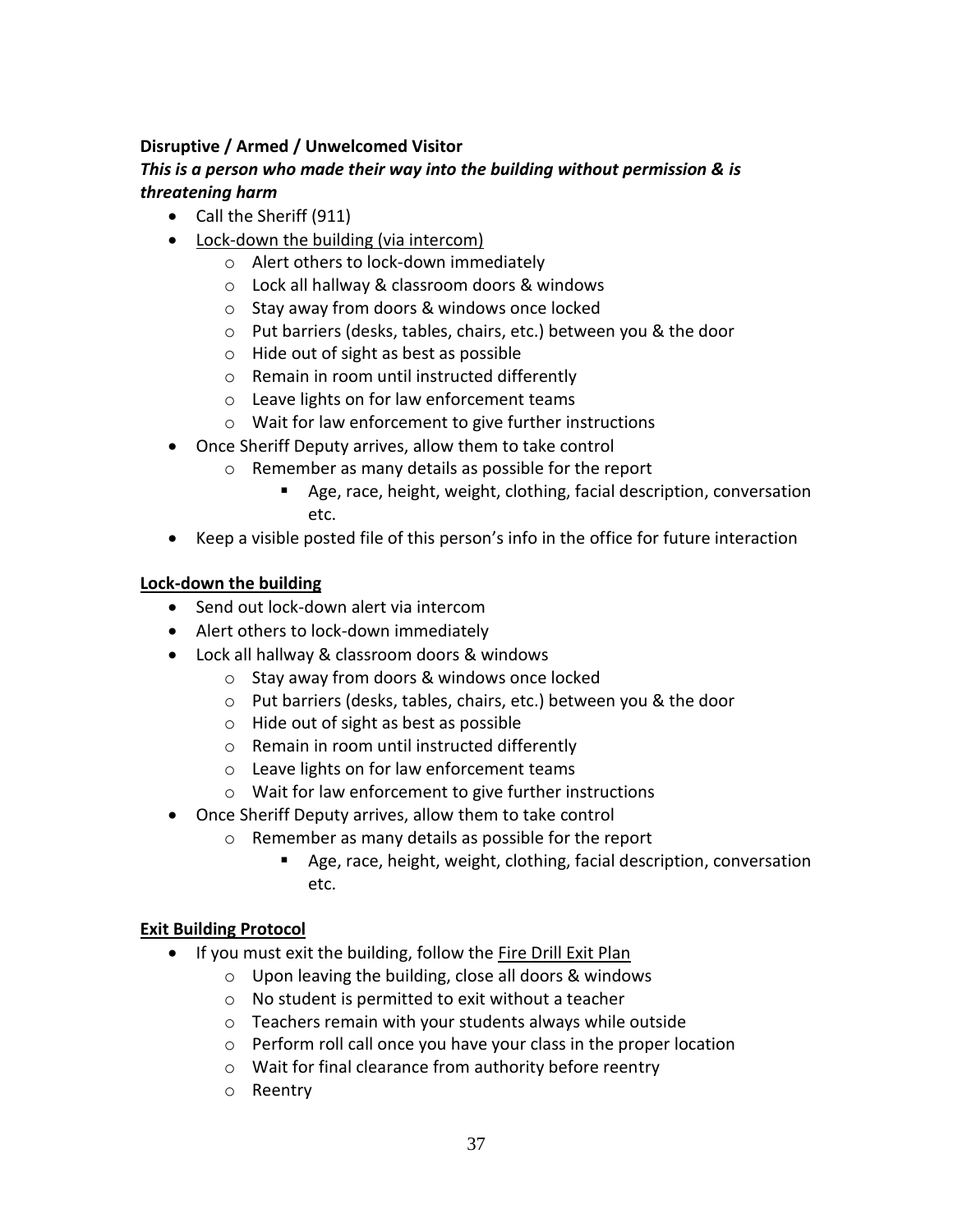- No student is permitted to enter the building without a teacher
- Doublecheck doors & windows and perform a final roll call

# <span id="page-37-0"></span>**Bomb Threat**

In the event of a bomb threat, normal fire drill procedures will be followed. Authorities will be notified immediately. Parents will always be notified in the event of a bomb threat concerning what happened and how the situation was handled.

# <span id="page-37-1"></span>**Teacher/Student Illness or Death**

If something happens to a teacher or student in front of other students, the situation will be handled as the administration sees fit at that time. In extreme cases, parents will be notified immediately and church pastoral staff with be on hand to help with explaining the situation to students.

# <span id="page-37-2"></span>**Crisis Management**

FCS will also develop a Crisis Management plan for use in times of crisis, including suicides, shootings, and death of a student, parent, or employee. Within the development of such plan, the principal shall appoint a Crisis Team, which shall deal with specific situations, make decisions, and disseminate information on the event of a crisis. Members of the Team shall consist of the principal, administrator, NLC pastor and at least two other staff members designated by the principal. The principal shall be responsible for the development of emergency procedures that shall be distributed to building employees, parents, and members of the Crisis Team.

Training for all school employees in the crisis management procedures shall be conducted annually during in-service sessions prior to the beginning of school. In the event of a crisis, the principal shall notify the Crisis Team members and the director of schools. If she determines it to be necessary, the principal shall contact the appropriate emergency services (police, fire, ambulance, etc.) Board members should be notified. All media attention shall be directed to the school administrator.

# <span id="page-37-3"></span>**Acceptable Network and Internet Usage**

Family Christian School will provide and control access to computer usage for students for the purpose of enhancing curriculum, academic development, and research. The use of FCS computers, network, and Internet is a privilege, not a right, and may only be used under the specific guidelines of the teacher or computer lab monitor. This privilege may be revoked for anyone who uses the resources inappropriately.

Users may **NOT**:

• Transmit, receive, display, print or store any material/software that is in violation of any federal, state, or local laws including copyright laws.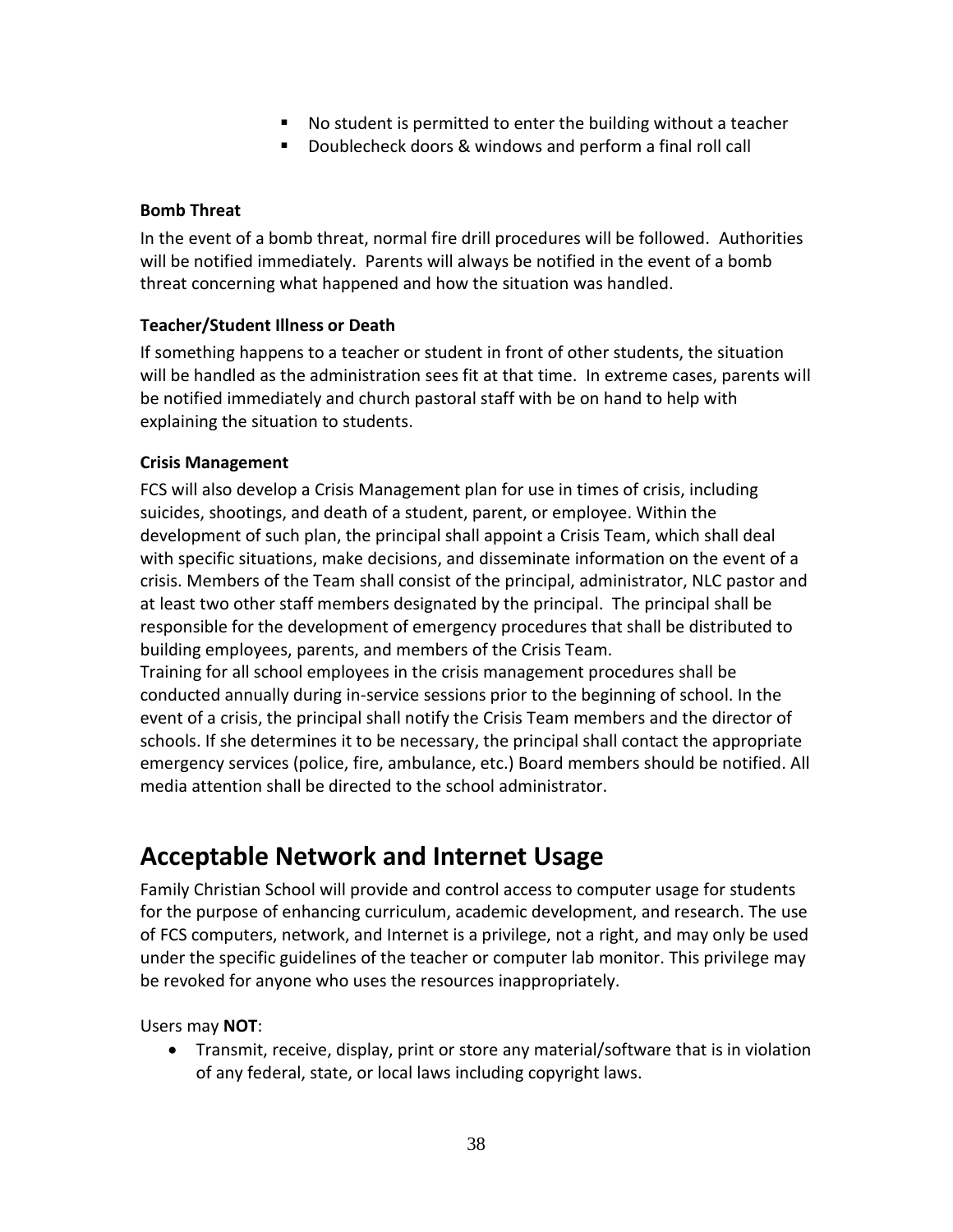- Transmit, receive, display, print or store inappropriate material, including but not limited to:
	- o text, images, video, audio or other digital content, with the purpose to harass, intimidate, threaten, abuse, illegally discriminate against or offend another person on the basis of race, sex, color, national origin, age, disability or military service.
	- o sexually explicit, obscene or pornographic comments, images, audio, or video.
	- o fraudulent content.
- Login with any username and password other than their own.
- Attempt to obtain or modify files, passwords, or data belonging to other users.
- Attempt to remove, modify, or otherwise change any preconfigured program or system setting.
- Install any unauthorized programs.
- Attempt to bypass system or internet security or in any way gain unauthorized access to any website, computer, or other network resource.
- Attempt to bypass internet content filtering. If a student should come across a site that contains inappropriate content, they are expected to leave the site immediately and report it to a teacher or administrator.
- **Access streaming media, Facebook, or other social media sites.**
- Use FCS computers to play games of any kind.

While using FCS computers, users will strive to act in all situations with honesty, integrity, and respect for the rights of others. IT staff and administration members reserve the right to monitor and log all of student network and Internet activity at any time.

Use of personal devices (including laptops, tablets, and smartphones) during classes may be done only at the discretion of the teacher.

# <span id="page-38-0"></span>**Cell Phones & Other Electronic Devices**

Cell Phones & Electronic Devices whereas electronic devices have become multifunctional, similar consequences will be issued for the misuse of cell phones and other electronic devices. Students who bring cell phones to school must keep them silenced and stored away. Cell phones are not to be used at any time during the school day (8:10 am to 3:00 pm) except by direct permission of an FCS faculty or staff member. If it is absolutely necessary for a student to make a phone call, permission can be obtained to use a cell phone from an FCS faculty or staff member. **Parents needing to contact their child during the school day should do so through the school office, not the student's cell phone.** Parents may call and leave messages with the office for their children during school hours. They will be promptly taken to the child's teacher and the teacher will make the decision about the urgency of the call. Use of the text messaging feature is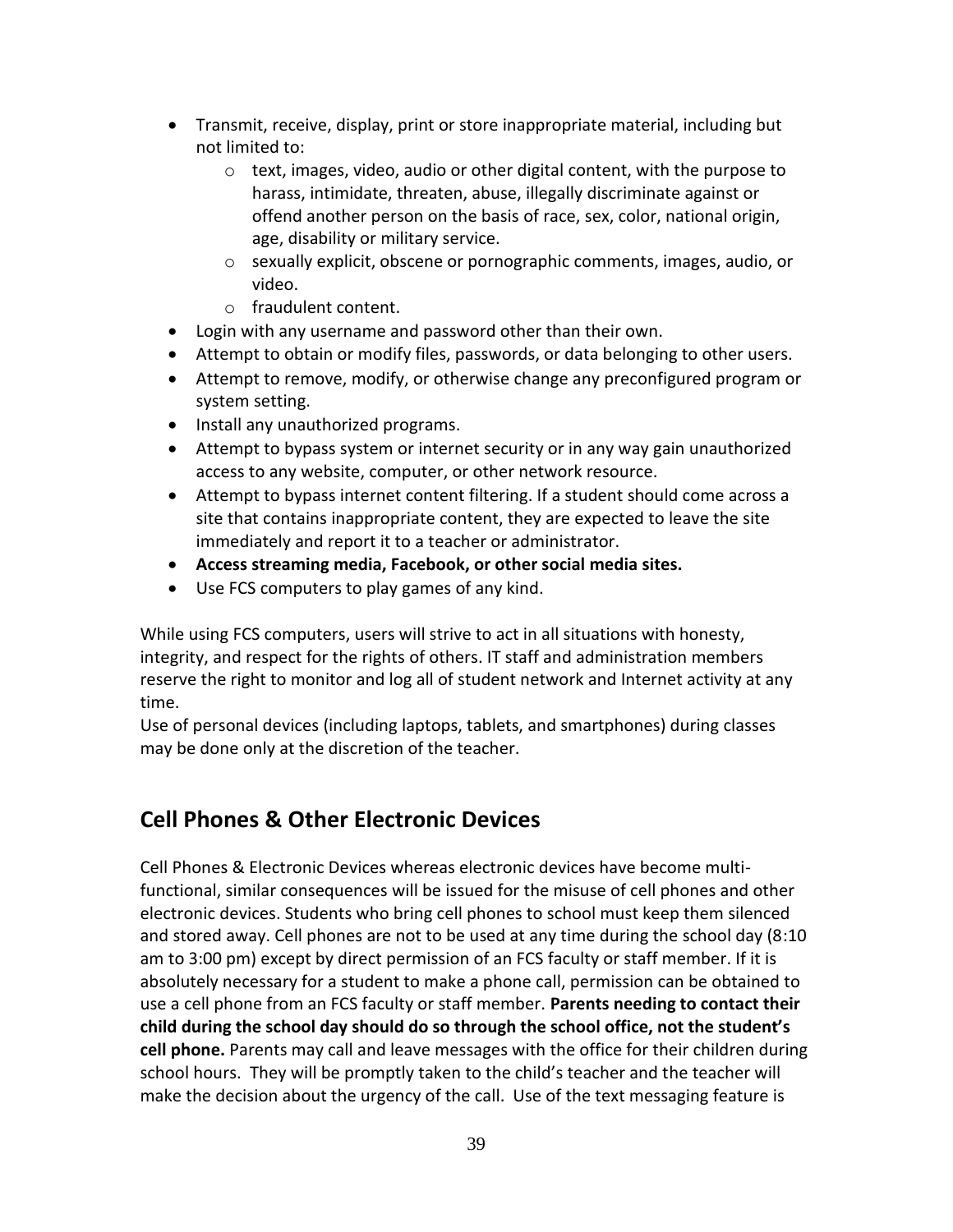also not permitted during school hours. Computer games, iPods, MP3 players, and the like are not to be used during the school day (8:10 am to 3:00 pm). Students who bring such items to school must keep them stored away. These same guidelines also apply to educational tools (calculators, notebook computers, handheld computers, etc.) that are used inappropriately, i.e. for activities unrelated to schoolwork. In addition, this policy applies to school trips. The supervising teacher will give special permission if appropriate for exceptions to this policy.

### <span id="page-39-0"></span>**Disciplinary Action**

Any user of the network who violates the policies outlined in this document or engages in any other act determined to be an unacceptable use of the network by school administration, will have his or her user access revoked and may be subject to other disciplinary procedures according to existing and applicable school policies.

Students who violate the Cell Phone/Electronic Device policy will be subject to the following set of consequences:

- 1st and 2nd offense: Cell phone or other electronic device confiscated for the remainder of the day.
- 3rd offense: The student's parent or guardian will need to come to the school to pick up the item.

# <span id="page-39-1"></span>**Media Center and Library Rules**

Students are to abide by all school rules and regulations in the Media Center and Library. Students are to be considerate of others and show excellent stewardship with resources. Students must have permission to be admitted to the library when independently visiting. No food or drink is permitted in the library. The library will be locked unless supervised by a librarian or aide. Middle and high school students will be sent back to their classes from the library for disciplinary reasons and may forfeit library privileges for a specified amount of time due to behavior. Circulation books may be checked out for a period of two cycles to middle and high school students. For elementary students, checkouts are limited to one cycle. Students may renew books up to 2 times, if they are not on reserve. Reference materials may be checked out overnight only. Fines/Fees For students in grades 3 – 5, overdue items will be charged at .05/day. For middle and high school students, overdue items will be charged at .10/day. Lost or damaged beyond repair items will be charged to the student for the cost of the item plus a \$3.00 replacement fee to cover the handling and re-cataloging expenses. Middle and high school students will not receive their report card until all library obligations are met.

Scheduling Elementary classes will have a scheduled library visit once per week. Elementary students may drop off books at any time during the day, but they may not check out books without a librarian in attendance. Middle school classes will have a scheduled class in the library once per week. Middle and high school students may visit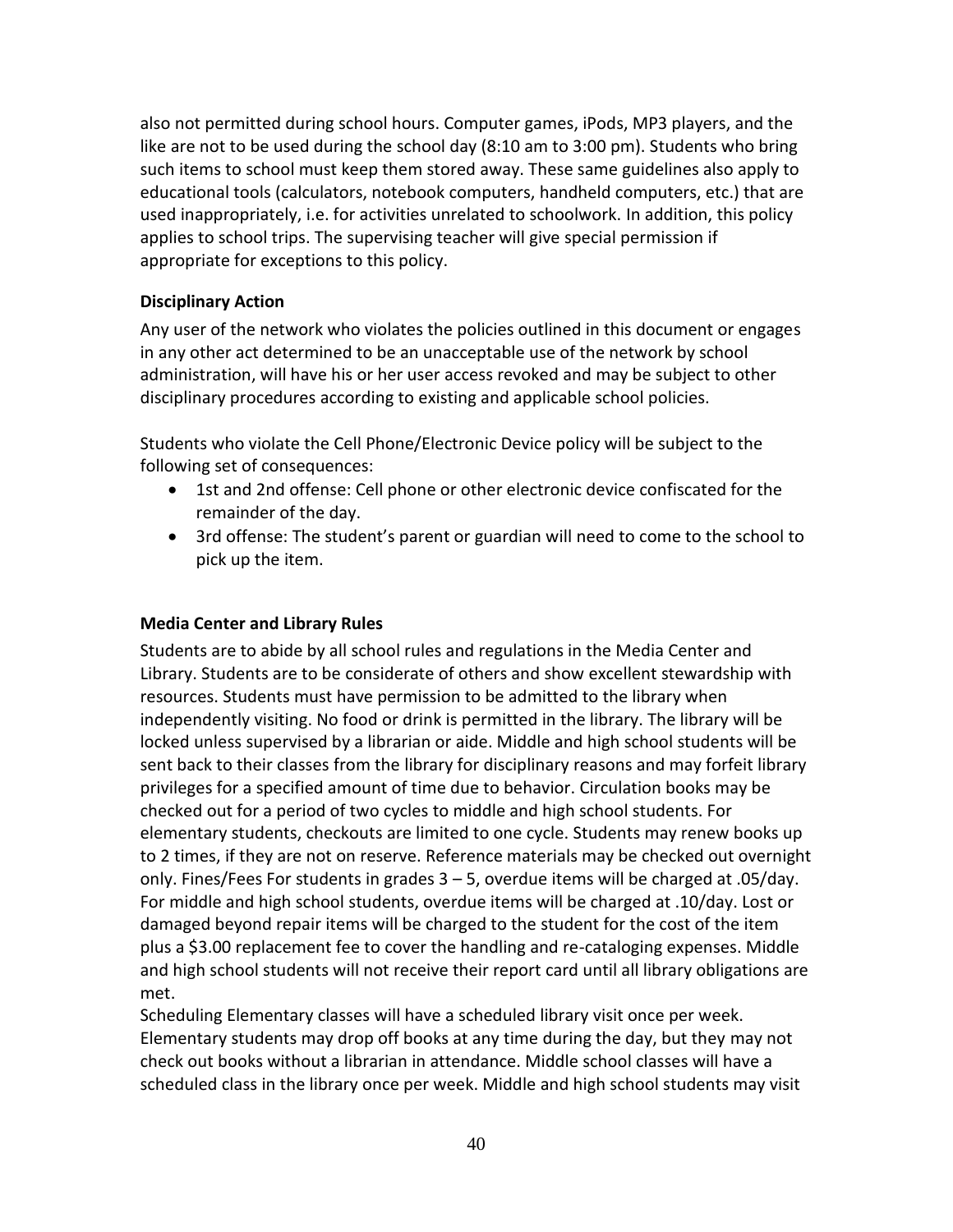the library during the day with permission from their teacher as space and availability permits. The library will only be open for visits when a librarian or library aide is present.

# <span id="page-40-0"></span>**Appendix 1 Statement of Faith**

#### **1. The Scriptures\***

The Bible is the inspired Word of God, the product of the holy men of old who wrote and spoke as they were moved by the Holy Spirit. The New Covenant, as recorded in the New Testament, is what we accept as our infallible guide in matters pertaining to conduct and doctrine (1 Thessalonians 2:13, 2 Timothy 3:16, 2 Peter 1:21)

#### **2. The Godhead\***

Our God is one, but is manifested in three persons: The Father, the Son, and the Holy Spirit, be co-equal (1 John 5:7). God the Father is greater than all, the Source of the Word (Logos), and the Begetter (John 1:14; 14:28; 16:28). The Holy Spirit proceeds forth from both the Father and the Son and is eternal (John 15:26).

#### **3. Man: His Fall from Redemption\***

Man is a created being, made in the likeness and the image of God, but through Adam's transgression and fall, sin came into the world. "For all have sinned and come short of the glory of God" (Romans 3:23). "As it is written, there is none righteous, no, not one" (Romans 3:10). Jesus Christ, the Son of God, was manifested to undo the work of the devil, to give His life and shed His blood to redeem and restore man back to God (1 John 3:8). Salvation is the gift of God to man, separate from the works of the Law, which is operative by grace through faith in Jesus Christ, producing works acceptable to God (Ephesians 2:8).

#### **4. Eternal Life and New Birth\***

Man's first step toward salvation is godly sorrow which works repentance. The new birth is necessary to all men, and when fulfilled, produces eternal life (John 3:3-5, 2 Corinthians 7:10, 1 John 5:12)

#### **5. Hell, and Eternal Retribution\***

The one who physically dies in his sins without Christ is hopelessly and eternally lost in the Lake of Fire and, therefore, has no further opportunity of hearing the Gospel or repenting. The Lake of Fire is literal. The terms "eternal" and "everlasting" used in describing the duration of the punishment of the damned in the Lake of Fire carry the same thought and meaning of endless existence as used in denoting the duration of joy and ecstasy of saints in the presence of God (Hebrews 9:27, Revelation 19:20).

#### **6. Resurrection of the Just and the Return of our Lord\***

The angel said, "This same Jesus…shall so come in like manner" (Acts 1:11). His coming is imminent. When He comes, "The dead in Christ shall rise first: then we which are alive and remain shall be caught up together with them in the clouds, to meet the Lord in the air…" (1 Thessalonians 4:16-17). Following the tribulation, He shall return to the earth as King of Kings and Lord of Lords. Then together with His saints, who shall be kings and priests, He shall reign for a thousand years (Revelation 20:6).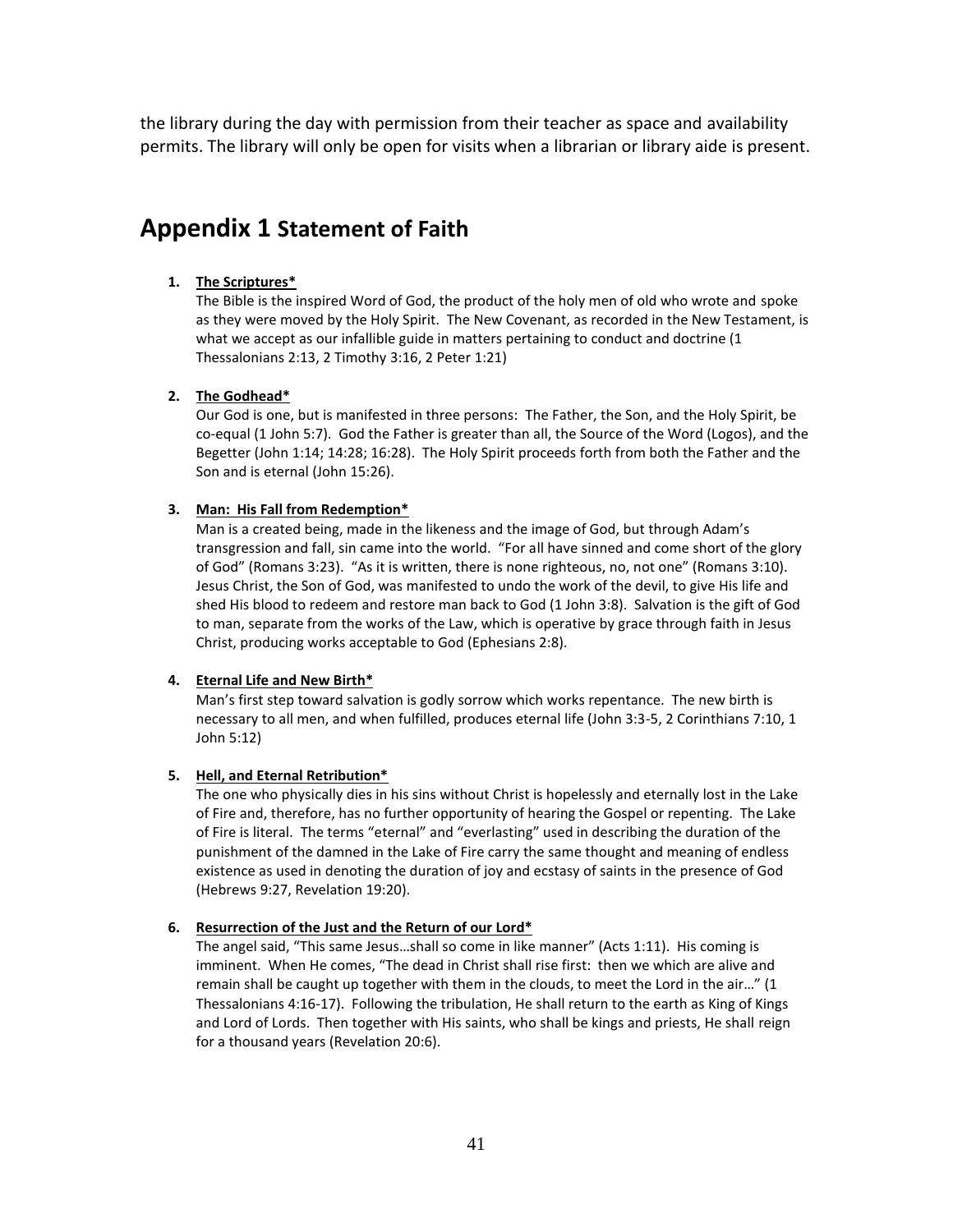# <span id="page-41-0"></span>**Appendix 2 Honor Code**

- 1. I will strive to discover my God-Given talents, to develop those abilities fully, and devote those talents to a lifetime of learning, serving, and honoring God.
- 2. I will strive to say and do things that are pleasing to God and that bring glory and honor to Him. I will refrain from the use of profanity, vulgarity, or any conversation that is inappropriate for a Christian.
- 3. I will honor God by maintaining pure thoughts and actions.
- 4. I will be truthful and trustworthy.
- 5. I will refrain from cheating, as well as plagiarism.
- 6. I will show respect for authority and submit myself to the teachers and administration of Family Christian School, realizing that attendance at FCS is a privilege, not a right.
- 7. My dress and my appearance will not only comply with the dress code of FCS, but it will also reflect Christian modesty and values.
- 8. My relationship with other students will be based on the principles of Christ's love. I will show care and concern for others in my speech and my actions.
- 9. I will support the Statement of Faith as it is applied to instruction throughout the curriculum.
- 10. I will uphold this Honor Code for the full twelve months of the year, at school, at school activities, and outside of school.

# <span id="page-41-1"></span>**Appendix 3 COVID-19 Response Plan**

#### <span id="page-41-2"></span>**Introduction**

Dear Parent/Guardian,

At the beginning of the 2020 Academic year, we published a plan for returning to school despite COVID-19. Many of those policies were revised as we learned more about the virus, and the CDC made new recommendations. Those guidelines, and the grace of God, helped us to run a regular school schedule with very few interruptions. Below, you will find a general and abbreviated plan for this year. We are looking forward to a fantastic school year!

Blessings,

Principal Haley Smith Family Christian School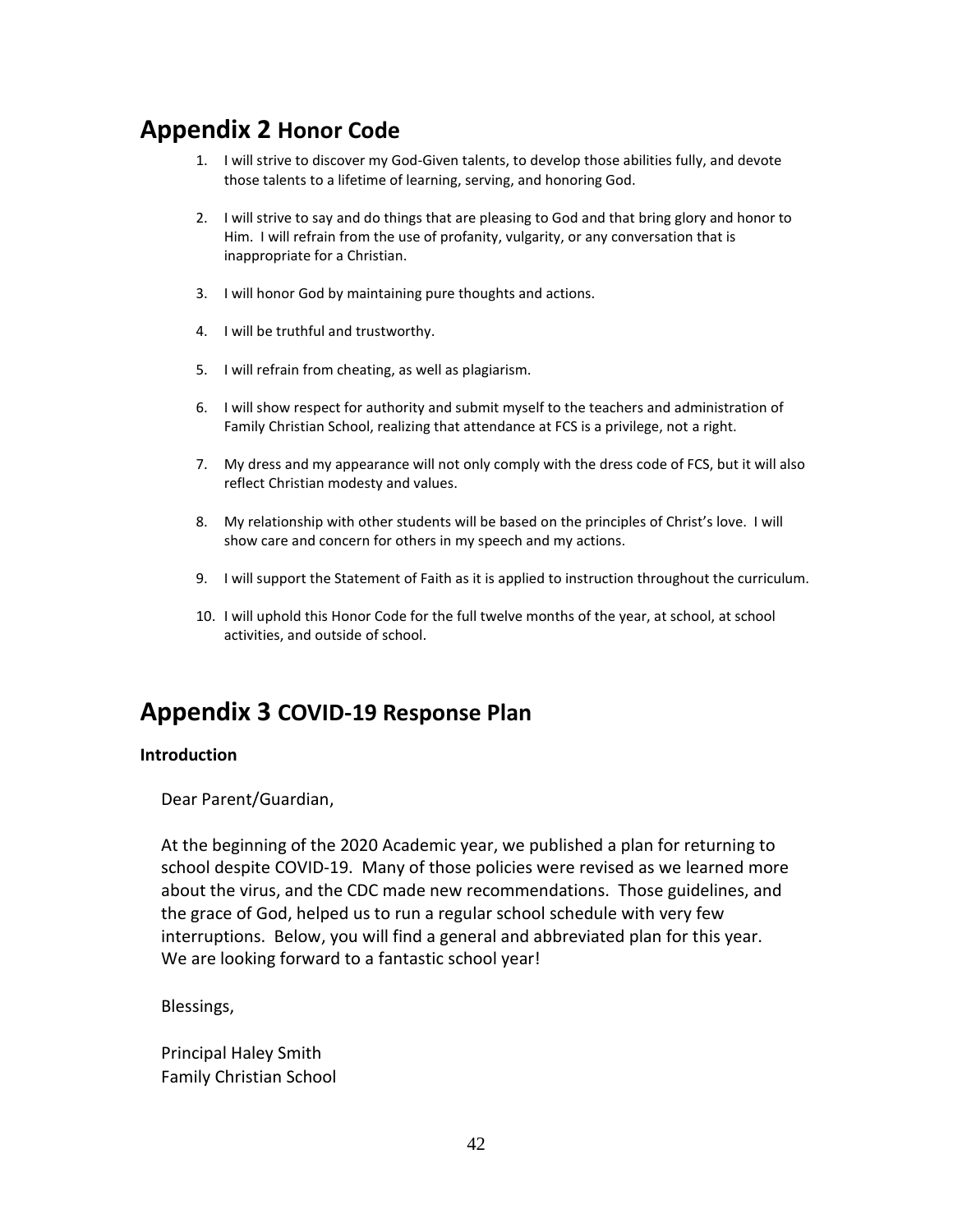### <span id="page-42-0"></span>**Zones and Groups**

We will continue to have a regular separation of students for the normal school day. There will be an Early Childhood Zone (Infants – Pre-K 4), Elementary Zone (K-5<sup>th</sup>) and Middle and High School Zone. Each Zone will be assigned specific restrooms and have its own entrance and exit for drop off and pick up. We will, however, return to our seasonal activities and celebrations. During these events, the whole school will be allowed to congregate together.

Both zoning and grouping are designed to lessen the spread of COVID-19 or any other communicable illness and help us to identify contact.

### Zones/Groups

Highschool and Middle School  $(6^{th} – 12^{th})$ Grade K – Grade 5 Infant – Pre-K 4

### <span id="page-42-1"></span>**Visitors**

While we typically enjoy inviting visitors onto our campus, we are asking families to refrain from on-site visits during school hours this year. However, we will resume our PIE Events Schedule (located on the school website [www.fcsofjackson.org\)](http://www.fcsofjackson.org/) and families will be invited to attend.

We will monitor the situations on a month-to-month basis, and prayerfully, we will be able to enjoy our events without interruption.

There will be specific times we invite parents to our campus throughout the year. These invitations will be intentional, well-planned, and consistent with our procedures.

# <span id="page-42-2"></span>**Morning Procedures & Drop Off**

Staff will be stationed at the assigned entrances in the morning. It is imperative that drivers pay close attention to the directions of our staff members.

High school and middle school students will be dropped off at the back entrance, under the awning. Student drivers must park in the back parking lot.

Grades K to grades 5 will be dropped off at the front entrance. Please do not park. Parents will enter the parking lot at the far entrance, join the carline, and wait for the teacher to greet them. After your child has been cleared to enter the building, please proceed to the exit.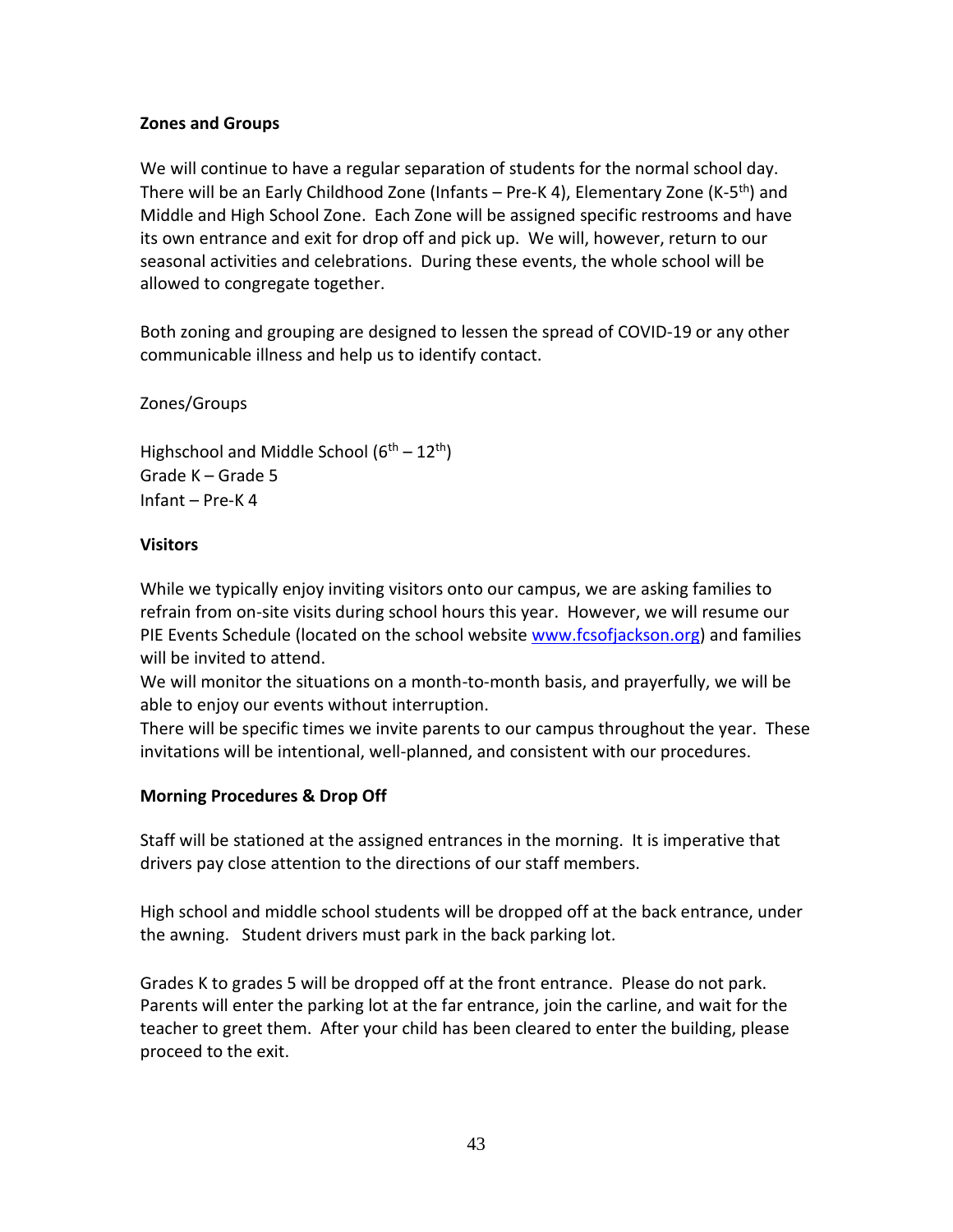Infant/Toddler to Pre-K 4 will be dropped off at the preschool entrance. Parents will park and walk their children inside. Cubbies are located in the hallway. This eliminates the need for any parent to enter a classroom (exception being the infant and toddler room). The sign-in sheets are required for infants, toddlers, and preschoolers. These will also be located in the hallway to eliminate traffic in the classrooms.

Upon arrival, students will be asked to sanitize their hands. There will be a visual wellness inspection of each student as they arrive. Should a staff member flag a student for any sign of illness, the child's temperature will be taken, and if they are running a fever, he/she will be asked to return to the vehicle and remain home for the day. This will be strictly enforced.

# **Signs of Illness we will be looking out for**

- 1. Temperature taken by a touchless thermometer and not to exceed 99.9 degrees. If a student's temperature exceeds 99.9, isolate the students from others, contact parents and the student should stay home until they are 72 hours fever free, without fever-reducing medication.
- 2. Questions to be asked of all adults and students prior to and on arrival to campus:

A.) Have you had a fever of 100.0 degrees in the last 72 hours

B.) Have you had an unusual cough or shortness of breath?

C.) Have you had a loss of taste or smell?

D.) Have you been in close contact with anyone that has tested positive for COVID-19?

E.) Have you been in close contact with anyone that has been tested and waiting on results for COVID-19?

F.) Have you had vomiting or diarrhea in the last 24 hours?

G.) Parents are encouraged to perform the same checks at home before students arrive on campus.

# <span id="page-43-0"></span>**Pick Up**

High school and middle school students will be picked up at the back entrance, under the awning. Parents picking up will line up in the carline and wait for your child to come out. This is the only entrance and exit door that middle and high school students will use.

Grades K to grades 5 will be picked up at the front door. Please do not park. Parents will enter the parking lot at the far entrance, join the carline, and wait for the teacher to see you and release your child to you or an approved pick-up person.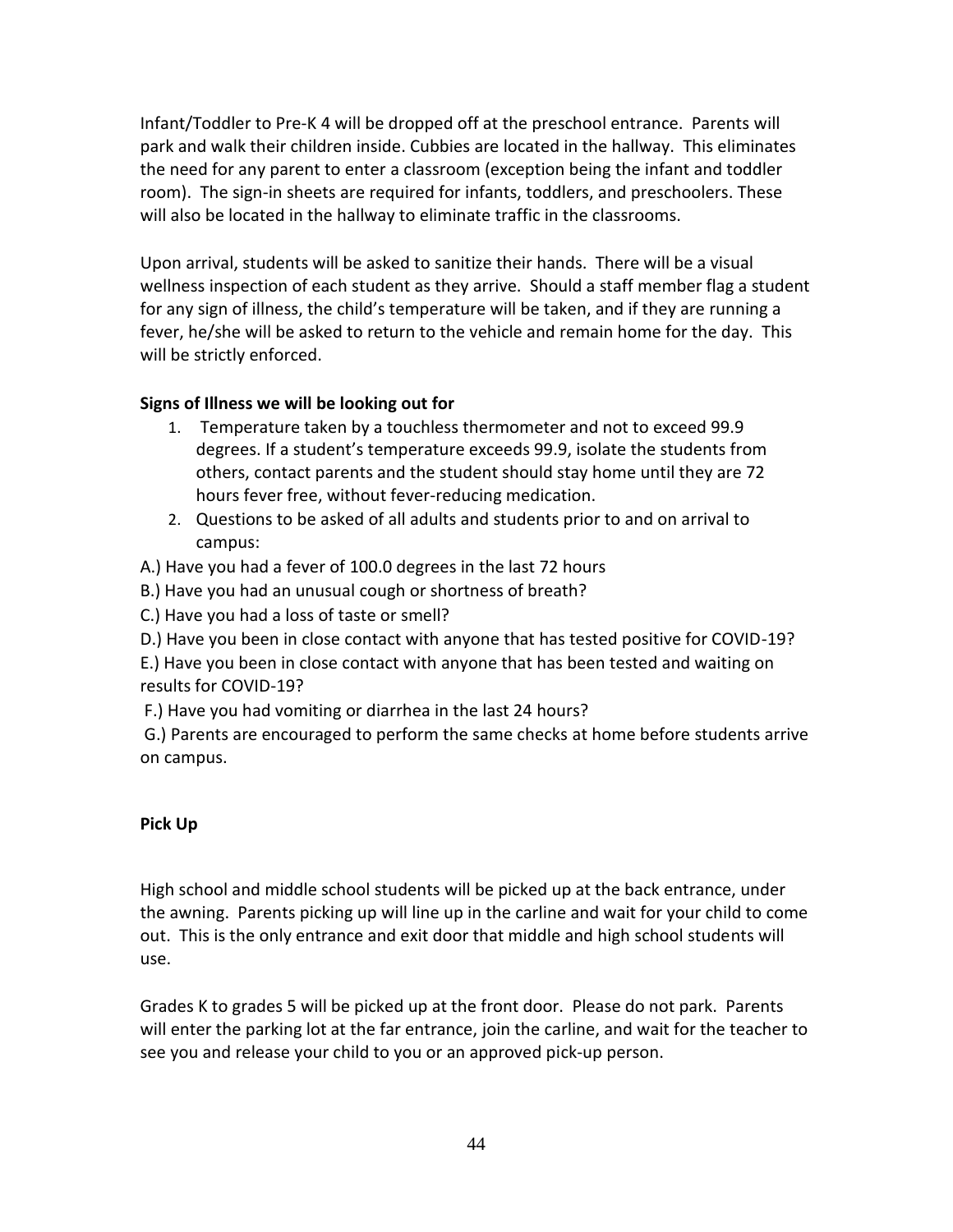Infant/Toddler to Pre-K 4 will be picked up at the preschool entrance. Parents will park and come in. The door will be unlocked at 3:00. The sign-in/out sheets are required for infants, toddlers, and preschoolers. These will be located in the hallway to eliminate traffic in the classrooms.

### <span id="page-44-0"></span>**Aftercare**

Aftercare pickup will be at in the preschool hallway or on the playground for all early childhood students. All elementary and middle school students will be signed into aftercare by their teacher. Elementary and middle school students will be found in the cafeteria, gym, or on the playground. A bright orange sign will be hung on either the front door or high school entrance door to help parents know where to come in to pick up their children (If you do not see a sign on either door, then it is likely that they are on the playground). Parents must come inside to sign their child(ren) out from aftercare.

<span id="page-44-1"></span>All students who are not picked up by 3:15 will be signed into aftercare.

### **Masks or No-Masks?**

This year we are leaving it up to the families if they would like their child to wear a mask daily. Students and staff members are not required to wear a mask unless the school administration announces a COVID-19 alert. Masks may be required for everyone, staff and students alike, in that event. Due to such a possibility, every student should have daily access to a mask, to be kept in his or her backpack.

# <span id="page-44-2"></span>**Lunch Schedule and Food Service**

FCS will continue our lunch orders for Thursdays. Order forms will be sent in the Friday email and need to be submitted by the date on the order form.

Lunch schedules will be divided into two, 30 min lunch periods.

All students will wash hands before and after their scheduled lunch time.

All staff working with or near the food will be required to wear gloves.

Teachers will need to have less contact with students' food. Please work with your child on opening their own lunch items and drinks. (As always, we are here to help your child where needed and we do understand age-appropriate expectations. However, we are working towards as much independence in this area as possible.)

The microwaves will not be available for student use. Students will not be able to heat food. Students will need to bring their hot food in a thermos, already heated.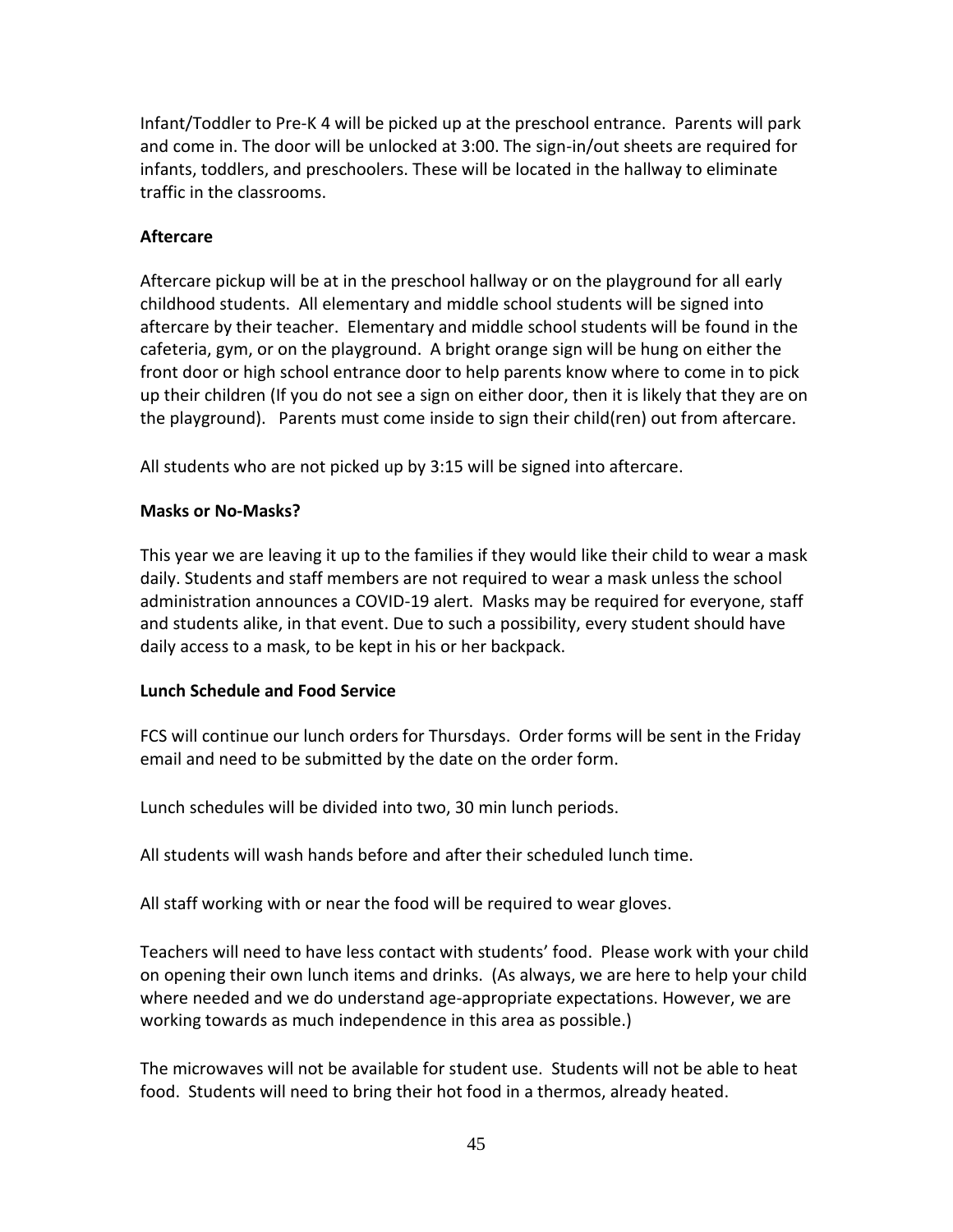Students will be allowed to carry a reusable water bottle labeled with his/her name. We have installed touchless, water bottle fillers in three locations to make refilling the water bottles convenient.

Teachers will oversee the sanitizing of all tables and clean-up time after each lunch period.

### <span id="page-45-0"></span>**Distance-Learning**

As a rule, FCS will NOT be offering optional distance learning this school year.

As usual, teachers will be required to upload weekly lesson plans on their classroom MySchoolWorx by Monday morning of each week. They will also attach any required worksheets or rubrics for projects when necessary. These lesson plans will be consistent in format and available in the case that a COVID-19 alert is issued.

In the case of mandatory distance-learning, our school schedule will be very similar to that of being on campus. Essentially, the teacher will be conducting class on Microsoft Teams, or a live-stream platform, in real time.

For elementary students, the teacher will not be teaching for the length of a regular school day, considering there are breaks and enrichment classes in a regular school day. She will cover the instruction for all the scheduled classes and then dismiss students to do their independent work with a parent or guardian. The teacher will make time at the beginning of each new subject area, on the following day, to go over the assigned work, answer questions, and introduce new concepts. The teacher will be available to take your email/MySchoolWorx questions for the remainder of the regular school day hours and will respond in a timely manner.

For middle and high school, students will switch from class to class via Microsoft Teams. The teacher will teach during the scheduled classes, and students will be expected to engage online during the scheduled class time.

The school has purchased more laptops. In the event of mandatory distancelearning, families would be able to borrow a school laptop, if deemed necessary. It will be up to each family to ensure Wi-Fi capability in your home.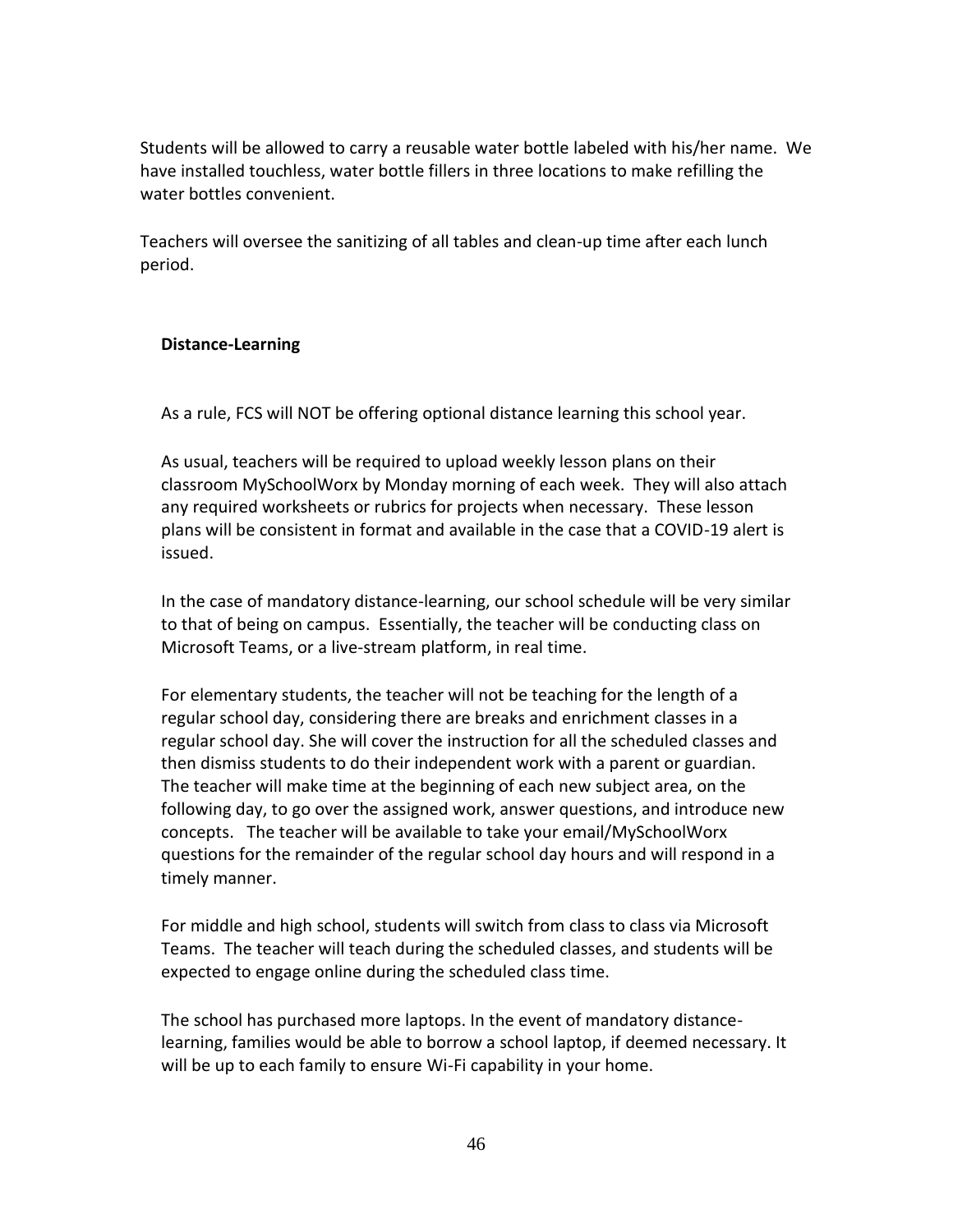More specific details regarding the daily distance-learning schedule will be provided at the beginning of the school year.

Our goal, in all the new procedures, is to keep our students healthy and safe so that we can continue our school year without interruption. In the event of mandatory distance-learning, the only difference between distance-learning and on-site learning is the setting. Parents will not be required to teach the materials.

# <span id="page-46-0"></span>**Mandatory Quarantine for an individual Per the CDC**

Quarantine if you have been in [close contact](https://www.cdc.gov/coronavirus/2019-ncov/php/contact-tracing/contact-tracing-plan/appendix.html#contact) (within 6 feet of someone for a cumulative total of 15 minutes or more over a 24-hour period) with someone who has COVID-19, unless you have been [fully vaccinated.](https://www.cdc.gov/coronavirus/2019-ncov/vaccines/fully-vaccinated.html) People who are fully vaccinated do NOT need to quarantine after contact with someone who had COVID-19 unless they have [symptoms.](https://www.cdc.gov/coronavirus/2019-ncov/symptoms-testing/symptoms.html) However, fully vaccinated people should get tested 3-5 days after their exposure, even if they don't have symptoms and wear a mask indoors in public for 14 days following exposure or until their test result is negative.

# What to do:

- Stay home for 14 days after your last contact with a person who has COVID-19.
- Watch for fever (100.4◦F), cough, shortness of breath, or [other symptoms](https://www.cdc.gov/coronavirus/2019-ncov/symptoms-testing/symptoms.html) of COVID-19.
- If possible, stay away from people you live with, especially people who are at [higher risk](https://www.cdc.gov/coronavirus/2019-ncov/need-extra-precautions/people-at-higher-risk.html) for getting very sick from COVID-19.

# After quarantine

- Watch for symptoms until 14 days after exposure.
- If you have symptoms, immediately self-isolate and contact your local public health authority or healthcare provider.

You may be able to shorten your quarantine.

Your local public health authorities make the final decisions about how long quarantine should last, based on local conditions and needs. Follow the recommendations of your local public health department if you need to quarantine. Options they will consider include stopping quarantine

- After day 10 without testing
- After day 7 after receiving a negative test result (test must occur on day 5 or later)

**Isolation** is used to separate people infected with COVID-19 from those who are not infected. People who are in isolation should stay home until it's safe for them to be around others. At home, anyone sick or infected should separate from others, stay in a specific "sick room" or area, and use a separate bathroom (if available). What to do

• Monitor your symptoms. If you have an [emergency warning sign](https://www.cdc.gov/coronavirus/2019-ncov/symptoms-testing/symptoms.html) (including trouble breathing), seek emergency medical care immediately.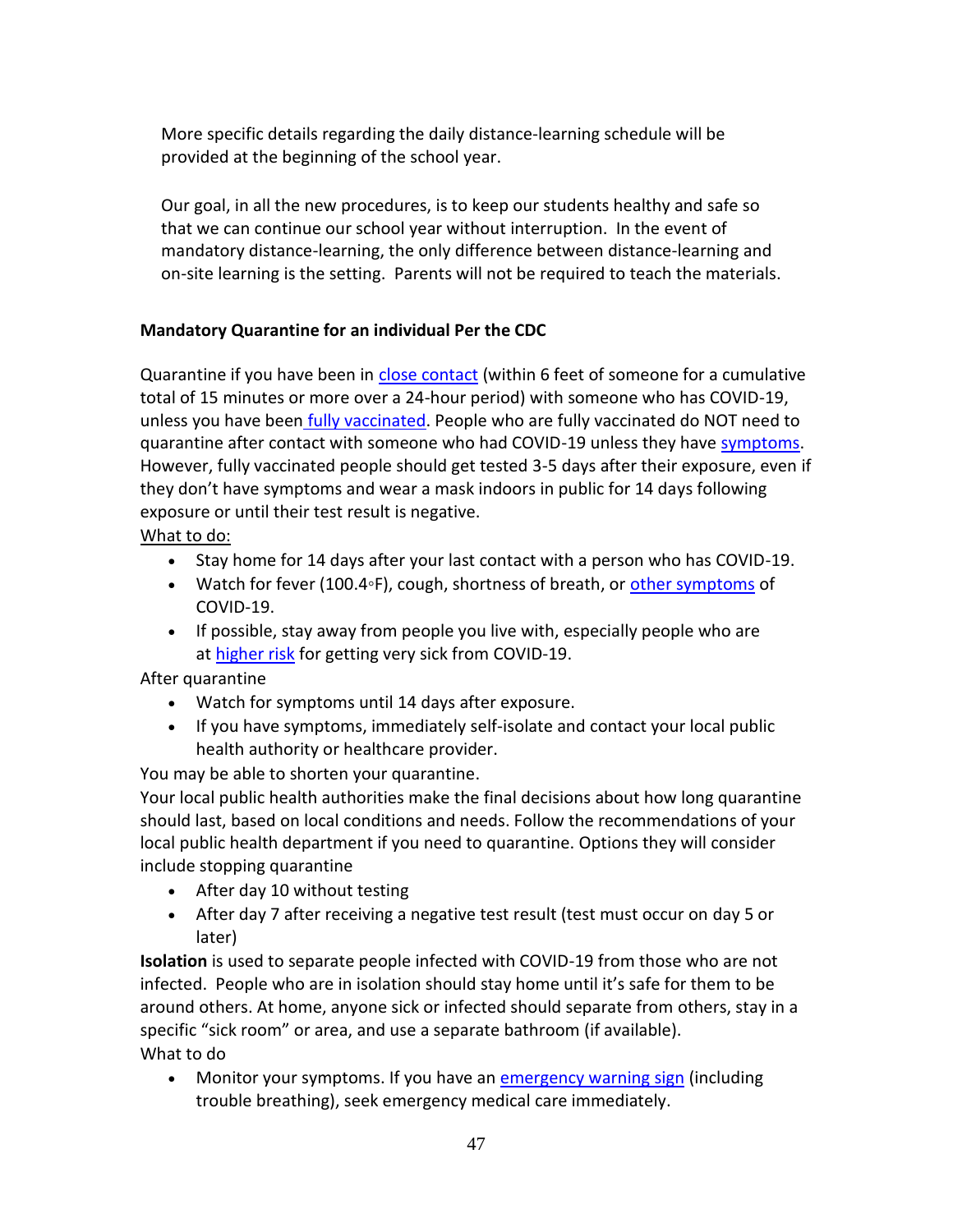- Stay in a separate room from other household members, if possible.
- Use a separate bathroom, if possible.
- Avoid contact with other members of the household and pets.
- Don't share personal household items, like cups, towels, and utensils.
- [Wear a mask](https://www.cdc.gov/coronavirus/2019-ncov/prevent-getting-sick/about-face-coverings.html) when around other people if able.

### <span id="page-47-0"></span>**When You Can be Around Others After You Had or Likely Had COVID-19**

Most people do not require testing to decide when they can be around others; however, if your healthcare provider recommends testing, they will let you know when you can resume being around others based on your test results.

For Anyone Who Has Been Around a Person with COVID-19

Anyone who has had [close contact](https://www.cdc.gov/coronavirus/2019-ncov/php/contact-tracing/contact-tracing-plan/appendix.html#contact) with someone with COVID-19 should stay home for 14 days **after their last exposure** to that person.

However, anyone who has had close contact with someone with COVID-19 and who meets the following criteria does **NOT** need to stay home.

• Someone who has been [fully vaccinated](https://www.cdc.gov/coronavirus/2019-ncov/vaccines/fully-vaccinated.html) and shows no symptoms of COVID-19. However, fully vaccinated people should get tested 3-5 days after their exposure, even they don't have symptoms and wear a mask indoors in public for 14 days following exposure or until their test result is negative.

# **Or**

- Someone who has COVID-19 illness within the previous 3 months **and**
- Has recovered **and**
- Remains without COVID-19 symptoms (for example, cough, shortness of breath) I think or know I had COVID-19, and I had symptoms

You can be around others after:

- 10 days since symptoms first appeared **and**
- 24 hours with no fever without the use of fever-reducing medications **and**
- Other symptoms of COVID-19 are improving\*

*\*Loss of taste and smell may persist for weeks or months after recovery and need not delay the end of isolation*

**Most Importantly:** The Madison Co Health Department will monitor your individual family's situation after someone in your family has been diagnosed with COVID-19. They will determine when you or a family member can return to school.

If a member of your household (non-school related) tests positive or if a member of your household has been in direct contact with someone who tests positive, then your student will be quarantined, but it will not affect the group/zone unless your child tests positive. If a member of your household tests positive, your child will need to quarantine for 21 days, including weekends. The only exception is if the infected individual legitimately isolates, see above.